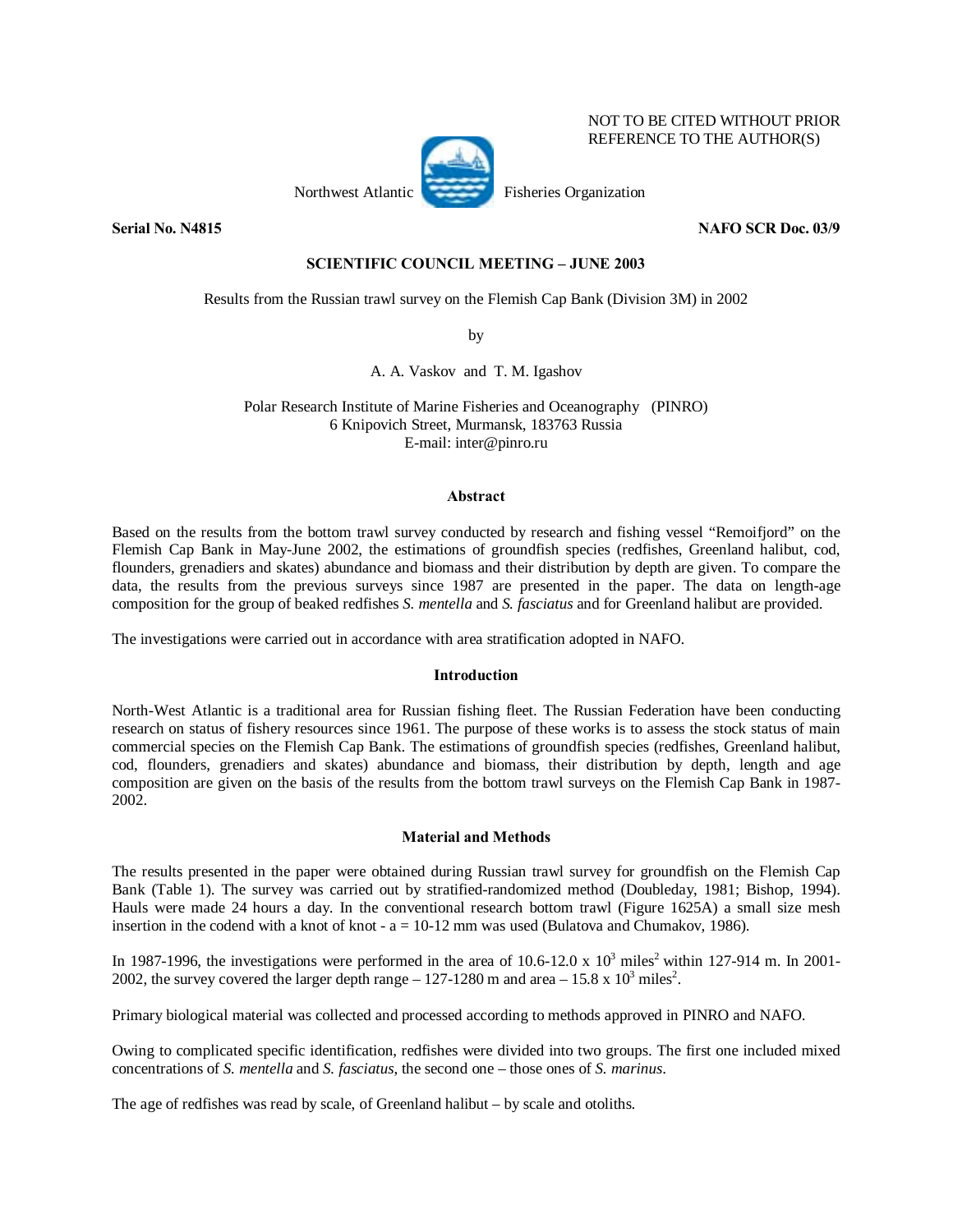Figure1 presents position of valid tows during the survey in 2002.

In the course of the surveys in 2001-2002, obtained were the estimations of abundance and biomass of ten groundfish species: redfishes, Greenland halibut, cod, long rough dab, witch flounder, roughhead and rock grenadiers, thorny and spiny-tail skates. The results of these estimations are given in Table 2.

#### **Results and Discussion**

Deep-water (beaked) redfishes (*S. mentella* and *S .fasciatus)*. In the period of the survey in 2002, on the Flemish Cap Bank, beaked redfishes were recorded in the catches in all strata (excluding Strata 521, 526, 532 and 526) within 127 m-1 280 m depth range. Mean catch per a valid tow was not exceeding 10 kg, as a usual (Table 3). The maximum catches – 40-50 kg - were taken in Strata 509 and 514.

In the area surveyed, the total stock of beaked redfishes amounted to  $64.0 \times 10^6$  individuals by abundance and to 6.5  $x$  10<sup>3</sup>t by biomass. More than 82% of estimated biomass was taken in the strata with 258-550 m depth range. The results obtained are below the level of stock estimations in 2001. More detailed information on estimations of redfish stock having been obtained during the surveys in 1987-2001 was presented at NAFO meeting in 2002 (Vaskov, 2002).

In catches, beaked redfishes (*S .mentella* and *S .fasciatus*) were represented by individuals as long as 6-42 cm (Fig.2). Male size varied from 12 to 38 cm, the mean length was equal to 22.1 cm. The age of males and females fluctuated from 3 to 16 years (Fig. 3). The length of females varied from 12 to 42 cm, as well as of males, the mean length was equal to 22.1 cm. In catches males prevailed, the sex ratio was 1.2:1.

The portion of juvenile redfishes equaled to 32.4%. Found were the juveniles with the length of 6-15 cm (the average length – 12.0 cm) aged 1-4 years. The modal group was represented by individuals with the size of 13 cm and at the age of 3 years. As compared to the rich year-classes of 1989-1990, those ones of 1999-2000 were considered as of moderate strength.

Immature fish (39.6% of males and 45.6% of females) made up the bulk of beaked redfish catches. The minor part of females (0.2%) were pre-spawning and had Gonad Developmental Stages VI and VII.

In the period investigated, redfishes fed, mainly, on shrimp (42.5%) and *Calanus* (30.0%).

Redfish (*S. marinus*). They occurred in catches at the depth to 914 m. During the survey more dense concentrations were registered at the depth of 258-550 m (Table 4). The maximal mean catch per a valid tow was taken in Strata 509 and equaled to 8.8 kg.

By the results from the survey in 2002, the abundance of *S marinus* was equal to 7.2 x  $10^6$  fish., the biomass – to  $1.3 \times 10^3$ t, that was, on the average, twice as high as the results from the survey in 2001 (Vaskov, 2002).

In catches, *S. marinus* was represented by individuals with the length of 11-45 cm. Among both males and females fish with 20 cm modal class prevailed. Male size varied from 14 to 36 cm, the mean length was 22.8 cm (Fig.4). Female length fluctuated from 11 to 45 cm, the mean one equaled to 24.4 cm. Males were slightly predominating in catches, sex ratio was 1.1:1.

The catches of *S. marinus* were, mainly, represented by immature fish. The portion of males with Gonad Developmental Stage II equaled to 37.9%, that one of females – to 54.1%. The minor part of females were prespawning and had Gonad Developmental Stages V-VII.

Primarily, *S. marinus* fed on shrimp (37.3%) and *Themisto* (24.0%).

The total abundance of redfishes from the genus *Sebastes* amounted in 2002 to 71.2 x 10<sup>6</sup> fish, the biomass – to 7.8  $x$  10<sup>3</sup>t (Table 5). As the data from the trawl survey showed, the estimations of redfish stock were characterized by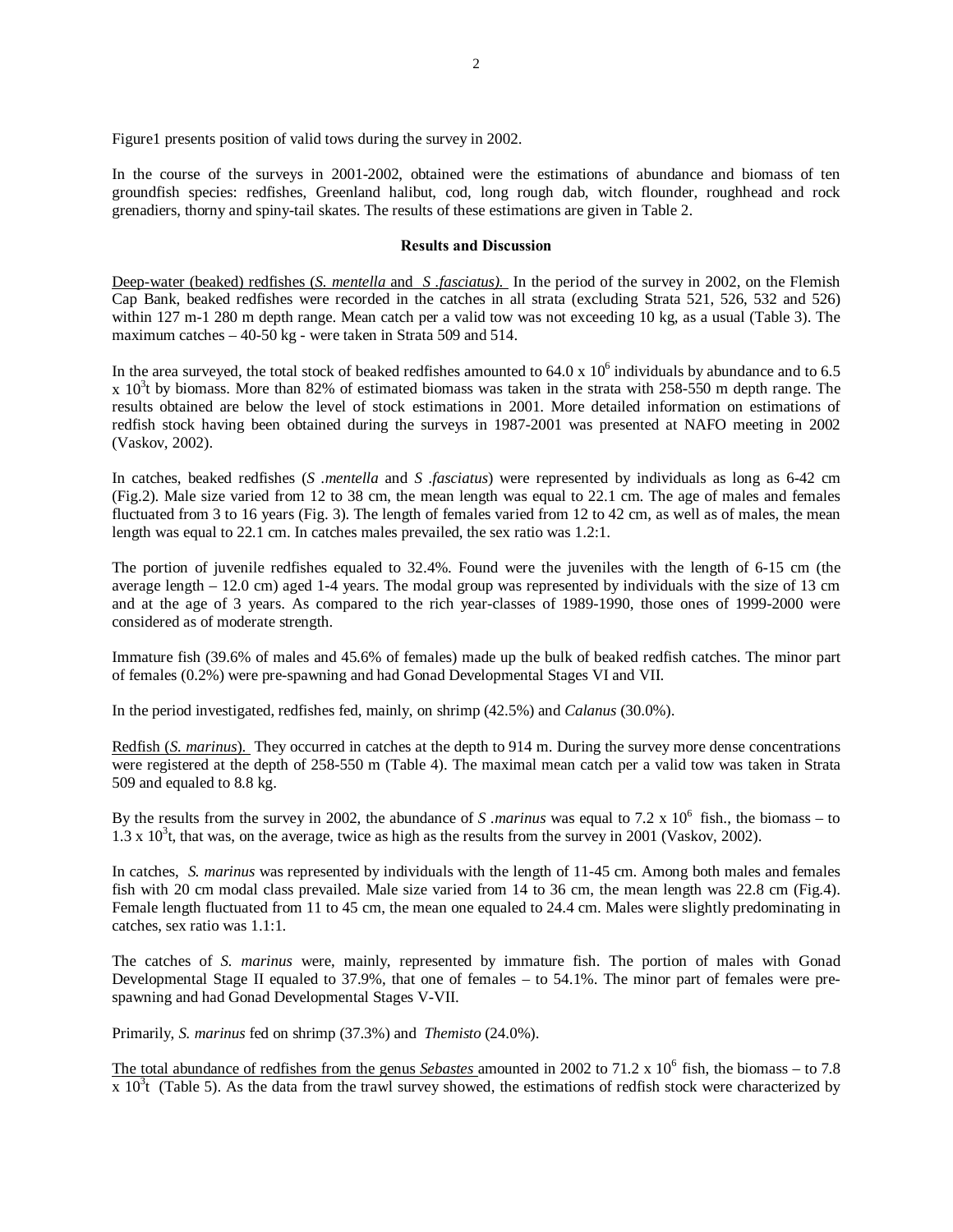considerable year-to-year fluctuations. The main reason of this, in our view, consists in complicated determining the stock pelagic component, which may change within the considerable limits (Vaskov *et al*., 1998).

Greenland halibut (*Reinhardtius hippoglossoides*). In 1987-1996, the indices of halibut estimations on the Flemish Cap Bank varied from 0.2 to 3.4 x  $10^6$  fish. by abundance and from 0.1 to 4.4 x  $10^3$ t by biomass (Savvatimsky and Vaskov, 1997; Savvatimsky and Vaskov, 1998). In 2001, the abundance was estimated at  $14.3 \times 10^6$  fish, the biomass – at 12.7 x 10<sup>3</sup>t (Igashov, 2002). In those years, halibut was not found in catches at the depth of less than 185 m.

In 2002, halibut occurred at each depth range (Table 6). The mean catch per a valid tow in the stratum at the 127- 731 m depth did not exceed 11.6 kg (Tables 7, 8). More dense concentrations were registered in the strata below 732 m, where the catches varied from 9.3 kg to 50.7 kg. The largest halibut concentrations were registered within the depth range of 915 m-1 097 m, in Strata 529, 532 and 524, where a catch per a tow was 50.7 kg, 28.1kg and 24.5 kg, respectively.

As against the last year, in 2002, the reduction in abundance to 10.1 x 10<sup>6</sup> fish – in 1.5 times and biomass – to 9.8  $x 10<sup>3</sup>t$  - in 1.3 times was recorded. It was noticed that in 2002, biomass and abundance increased in the depth range of 127-549 m, but decreased in that one of 550-1 280 m (Tables 8, 9). So, in the depth range to 550 m, the abundance reduced from 2.5 to 1.9 x  $10^6$  fish, the biomass – from 1.5 to 0.8 x  $10^3$  t, and, at the depth below 550 m, - from 12.3 to 7.5 x  $10^6$  fish and from 11.8 to 8.3 x  $10^3$ t, respectively.

In 2001, in catches registered were fish 13-90 cm in length aged 1-17 years with the prevalence of individuals as long as 43-48 cm (46.7%) (Table 10). The portion of halibut with the length of less than 30 cm was equal to 9.4%. Fish from 1994, 1995 and 1996 year-classes occurred in catches more often (78.8%) than the other ones, their percentage was 17.7%, 36.8% and 24.3%, respectively (Fig.5, 6).

In 2002, found were the individuals 15-88 cm in length aged 2-17 with the predominance of fish as long as 44-51 cm  $(47.6\%)$ . The number of individuals with the length of less than 30 cm was not great  $-5.4\%$ . Fish from 1994, 1995, 1996 and 1997 year-classes were registered more often (84.4%), their percentage was 10.8, 48.2, 15.9 and 9.5%, respectively (Fig.5, 6). In comparison with 2001, in 2002, the mean length of halibut increased from 42.2 to 45.0 cm, and the percentage of females – from 61.4 to 67.8%. As can be seen, in 2001 and 2002, fish from 1995 year-class made up the bulk of catches, the following year-classes were less reach.

Cod (*Gadus morhua*). On the Flemish Cap Bank, the stock of this species was in depression. During the survey, single fish were registered in catches above the depth of 550 m (Table 11).

The total abundance of cod amounted to 0.2 x  $10^6$  individuals, the biomass – to 0.7 x  $10^3$ t. The results obtained were at the level of stock estimations in 2001 (Table 12).

The length of fish caught varied from 17 to 103 cm. In the catches, the male size fluctuated from 33 cm to 73 cm with the average length of 49.0 cm. The females were as long as  $32$ -103 cm having the mean size of 69.5 cm.

Immature males with Gonad Developmental Stage II made up 20.0%, females – 35.7%. Mature fish were, mainly, post-spawning and had Gonad Developmental Stages VI and VI-II.

During the survey, cod actively fed, the bulk of the ration was made up by shrimp (48.4%), squids (9.7%), *Themisto* (9.7%) and different fish species.

American plaice (*Hippoglossoides platessoides*). They were distributed in the area surveyed, mainly, above the depth of 550 m (Table 13). The main concentrations were distributed in the shallow central area of the bank. The major part of estimated stock (73.7%) were taken in Strata 501 and 502, at the depth of 127-148 m.

The stock of American plaice amounted to 1.6 x  $10^6$  fish by abundance and 1.4 x  $10^3$ t by biomass, that was, on the average, two times higher, than the results from the survey in 2001 (Table 14).

The size of males in catches fluctuated from 30 to 46 cm, the mean length was 40.1 cm. The female length varied from 38 to 56 cm with the average one of 49.4 cm. Females slightly prevailed in the ratio of 1.1:1.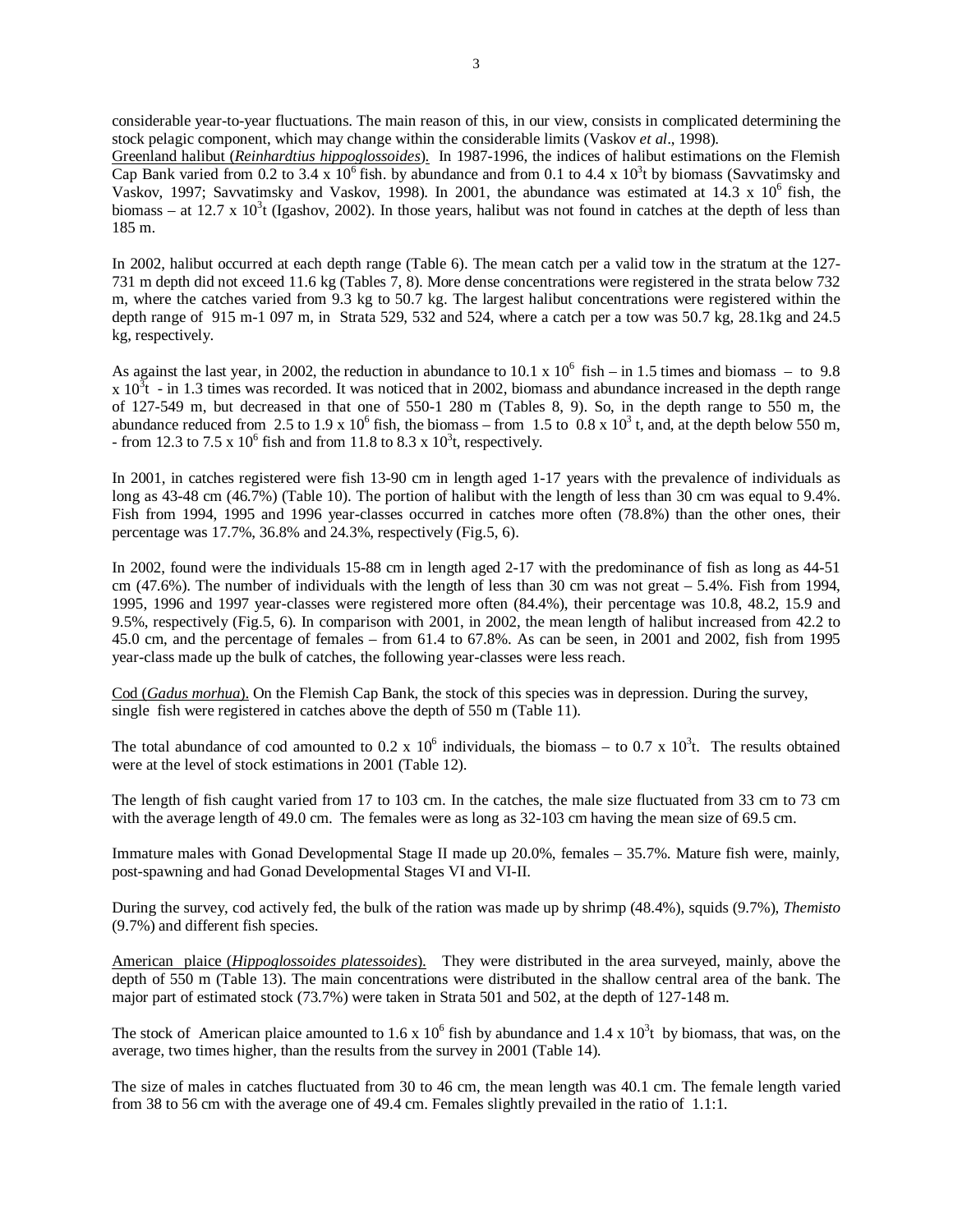The most of analyzed males were mature and with Gonad Developmental Stage V. Females (32.9%), primarily, had Gonad Developmental Stage VI.

Benthos organisms, among which ophiurans (68.8%) were the main feeding object, dominated by the frequency of occurrence in long rough dab stomachs.

Witch flounder (*Glyptocephalus cynoglossus*). During the survey witch flounder were caught as single individuals to the depth of 914 m. The average catch per a valid tow, as a rule, did not exceed 2 kg (Table 15).

The total abundance was estimated at 1.1 x  $10^6$  fish, the biomass – at 0.5 x  $10^3$ t, that, on the average, twice as many as the results from the survey in 2001 (Table 16).

The length of males varied from 28 to 50 cm, the average one amounted to 38.6 cm. Females were 26-51 cm in length, the mean size was equaled to 39.4 cm. Fish with 46 cm modal class dominated among both males and females. In the catches, males slightly prevailed over males in 1.2:1 ratio.

Caught witch flounder males were, primarily, represented by mature fish with Gonad Developmental Stage III (50.0%), among the females immature individuals at Maturity Stage II (50.0%) predominated. 27% of males and 19% of females were pre-spawning and had Gonad Developmental Stage IV.

Worms (70.4%), bivalves (7.4%) and shrimp (5.6%) made up the bulk of the ration.

Roughhead grenadier (*Macrourus berglax*). In the area surveyed, the fish were, mainly, distributed at the depth of over 366 m (Table 17). A mean catch per a valid tow was not more than 5-10 kg, as a rule. A maximum catch amounted to 25.9 kg and was obtained in Stratum 522, within the depth range of 1 098-1 280 m.

The stock of roughhead grenadier equaled to 5.3 x  $10^6$  by abundance and 3.9 x  $10^3$  t by biomass, that corresponded to the results from the survey in 2001 (Table 18).

In catches, the male size fluctuated from 17 to 58 cm with a mean length of 40.9 cm. Among males fish with 40 cm modal class prevailed. The length of females varied from 15 to 83 cm, the mean size amounted to 51.6 cm. Females predominated over males by abundance with a ratio of 1.8:1.

Analyzed males were, primarily, immature (55.3%) and had Gonad Developmental Stage II. 26.1% of males were at Maturity Stage III. The majority of females (78.9%) had Gonad Developmental Stage II. Recorded was a minor percentage of post-spawning females (1.4%) at Stage VI-II.

Shrimp (32.4%) and worms (19.8%) made up the bulk of feeding ration. It is interesting to notice a frequent occurrence of jellyfish, the portion of which equaled to 13.4% of feeding ration, in stomachs.

Roundnose grenadier (*Coryphaenoides rupestris*). They were found in catches in the areas of Div.3M, at the depth of more than 550 m (Table 19). Above 915 m the mean catch per a valid tow did not exceed 1 kg. The maximum catch was taken in Stratum 530 and amounted to 2.7 kg.

The total abundance of roundnose grenadier amounted to 3.2 x  $10^6$  fish, the biomass – to 0.5 x  $10^3$  t, that corresponded to the level of the stock assessed during the survey in 2001 (Table 20).

Thorny skate (*Raja radiata*). In catches they occurred as single fish in the depth range of 127-550 m (Table 21).

By the results from the survey, the abundance amounted to 0.6 x  $10^6$  fish, the biomass – to 0.7 x  $10^3$  t, that corresponded to the results from the survey in 2001 (Table 22).

In the catches the male size fluctuated from 14 to 78 cm with the average length of 45.3 cm. The length of females varied from 12 to 63 cm, the mean one equaled to 41.7 cm. Sexual ratio was close to 1:1.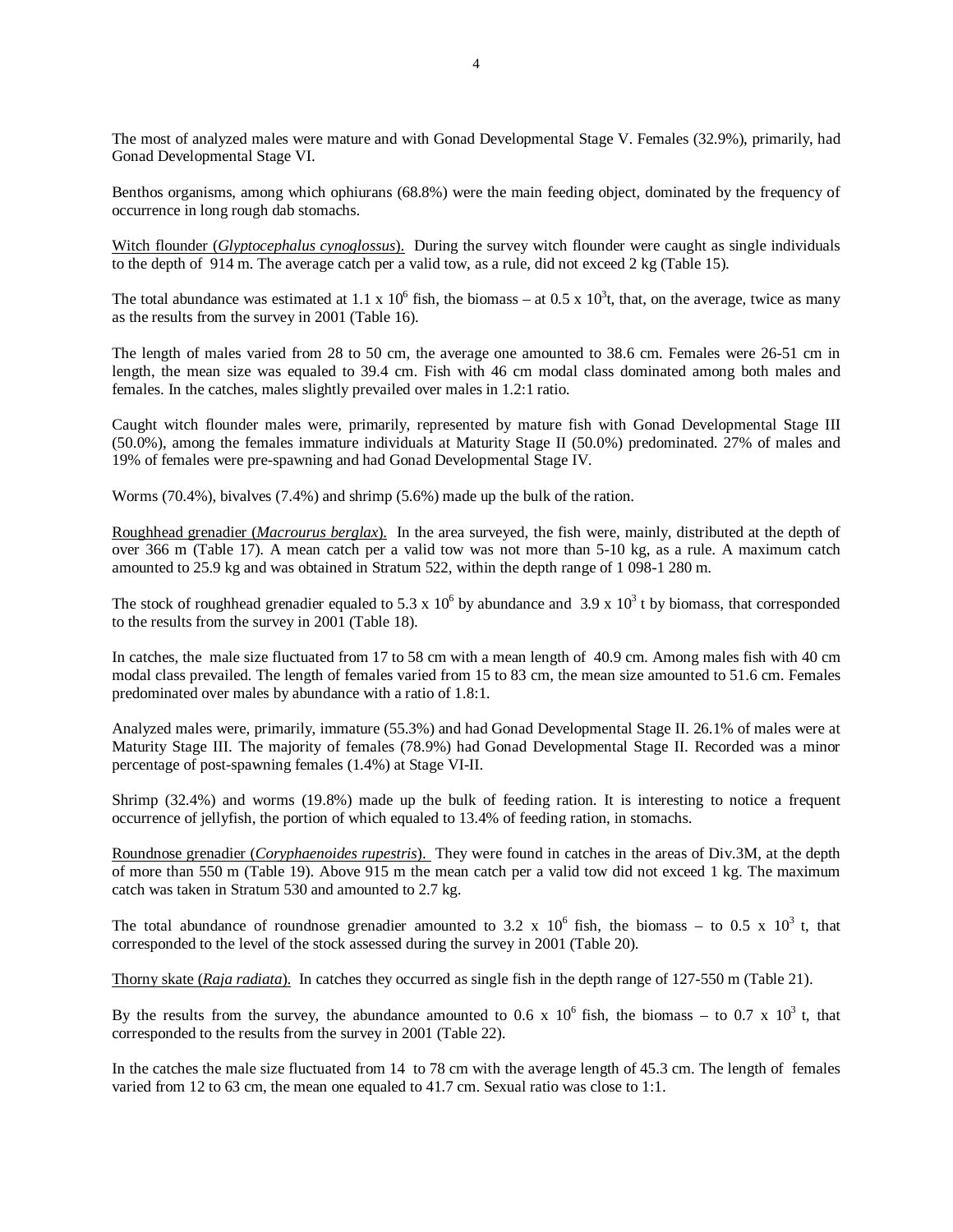Spinytail skate (*Bathyraja spinicauda*). During the survey, in the catches, this fish occurred as single individuals at the depth of over 366 m. The average catch per a valid tow, usually, did not exceed 1-2 kg (Table 23).

The stock of spinytail skate was equal to 0.2 x 10<sup>6</sup> fish by abundance and 0.8 x 10<sup>3</sup> t by biomass, that corresponded to the level of the stock assessed when surveying in 2001 (Table 24).

Spinytaile skate was represented by fish 48-144 cm in length, with the average size of 87.3 cm.

#### **References**

- BISHOP, C.A. MS 1994. Revisions and additions to stratification schemes used during research vessel surveys in NAFO Subareas 2 and 3. NAFO SCR Doc. 94/43, Serial No. N2413, 23 p.
- BULATOVA, A.Y., and A.K.CHUMAKOV. MS 1986. USSR trawl surveys in NAFO Subarea 0,2,3. NAFO SCR Doc. 86/66, Serial No. N1183, 13 p.
- DOUBLEDAY, W.G. Editor. 1981. Manual on groundfish survey in the Northwest Atlantic. NAFO Scientific Council Studies. No 2. Dartmouth, Canada, 55 p.
- IGASHOV, T.M. MS 2002. Assessment of Greenland Halibut (*Reinhardtitus hippoglossoides*) Stock on the Flemish Cap (Division 3M) by Data of the Russian Trawl Survey of 2001. NAFO SCR Doc. 02/27, Serial No. N4633, 9 p.
- SAVVATIMSKY, P.I., and A.A.VASKOV. MS 1997. Results of Russian surveys on assessment of Greenland halibut stock in the Flemish Pass and on the Flemish Cap in 1996. NAFO SCR Doc. 97/10, Serial No. N2837, 11 p.
- SAVVATIMSKY, P.I., and A.A.VASKOV. MS 1998. Results of Russian surveys on assessment of Greenland halibut stock on the Flemish Cap in 1987-1996. NAFO SCR Doc.98/13, Serial No. N2992, 10p.
- VASKOV, A.A., V.S.MAMYLOV, and S.V.RATUSHNY. MS 1998. Review of 1983-1996 Russian trawl acoustic surveys to assess redfish stock on the Flemish Cap Bank. NAFO SCR Doc. 98/15, Serial No. N2994, 16 p.
- VASKOV, A.A. MS 2002. Assessment of redfish stock on the Flemish Cap based on data from the Russian trawl survey in 2001. NAFO SCR Doc. 02/9, Serial No. N4610, 16 p.

| Year | Vessel                        | Valid tows | Area, miles $2$ | Period          |
|------|-------------------------------|------------|-----------------|-----------------|
| 1983 | "Suloy"<br>MB-2645            | 134        | 10555           | 06.05-24.05     |
| 1984 | MB-2645<br>"Suloy"            | 165        | 10555           | 30.03-30.04     |
| 1985 | MG-1363<br>"Genichesk"        | 129        | 10555           | 31.03-01.05     |
| 1986 | MB-0422<br>"Kononov"          | 127        | 10555           | 17.06-05.07     |
| 1987 | $MB - 1202$ "Persey - $III$ " | 131        | 10555           | $21.06 - 04.07$ |
| 1988 | $MB - 1202$ "Persey - $III$ " | 124        | 10555           | $04.06 - 16.06$ |
| 1989 | MB - 1202 "Persey - III"      | 129        | 10555           | $23.06 - 08.07$ |
| 1990 | $MB - 1202$ "Persey - $III$ " | 119        | 10555           | $21.06 - 03.07$ |
| 1991 | MG - 1362 "Vilnus"            | 100        | 10555           | $28.04 - 08.05$ |
| 1992 | MG - 1366 "K. Shajtanov"      | 53         | 10555           | 15.04 - 20.04   |
| 1993 | MG - 1362 "Vilnus"            | 69         | 10555           | $26.06 - 07.07$ |
| 1995 | MI - 0708 "Olenica"           | 58         | 10555           | $20.05 - 29.05$ |
| 1996 | MI - 8339 "Olaine"            | 76         | 11961           | $30.04 - 12.05$ |
| 2001 | MG-1360 "Mozdok"              | 90         | 15760           | $10.05 - 04.06$ |
| 2002 | BI - 1466 "Removerfjord"      | 94         | 15760           | $30.05 - 12.06$ |

Table 1. List of Russian trawl surveys in Div. 3M, 1983-2002.

Note: No investigations were carried out in 1994, 1997-2000.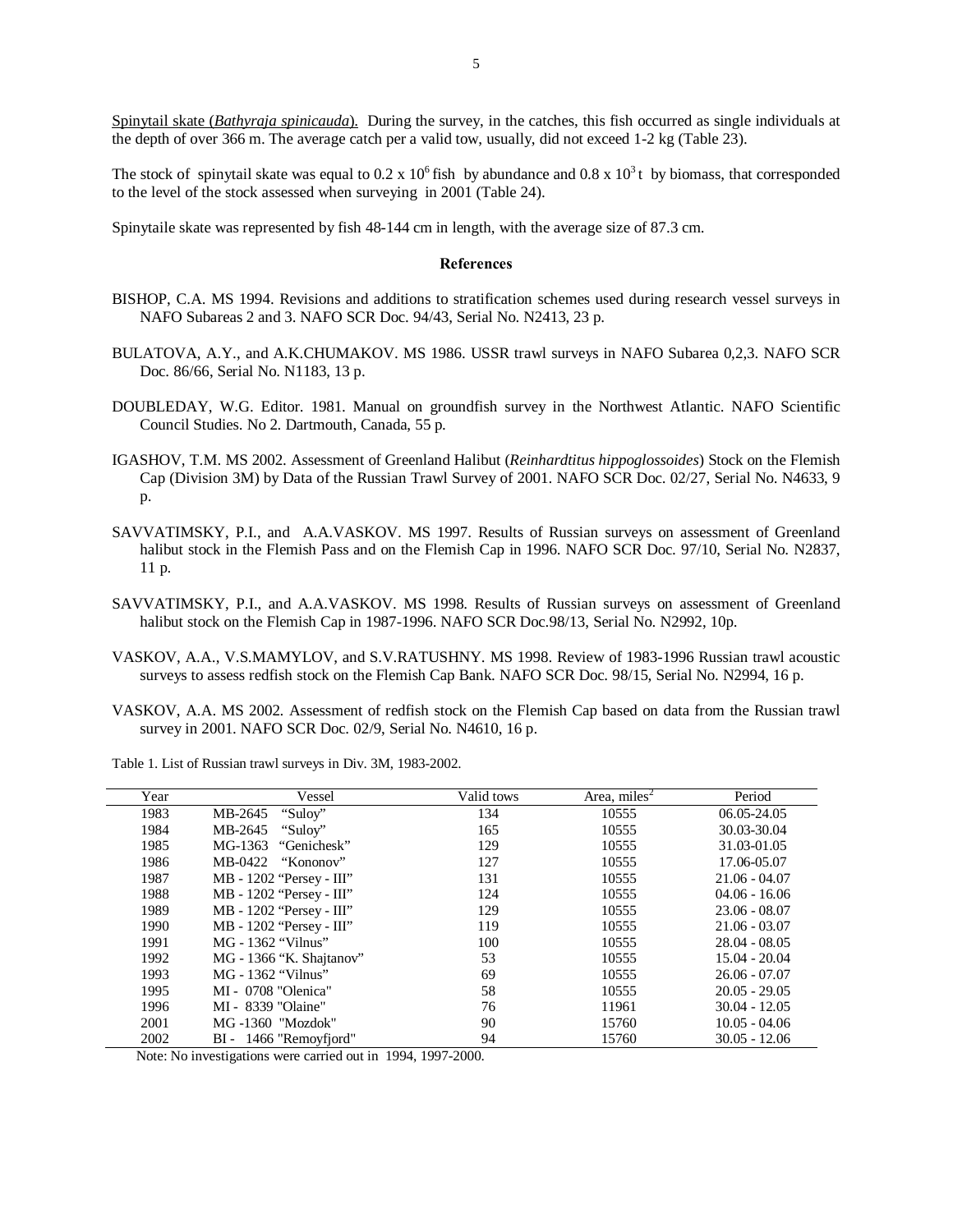| Year | Redfish | Greenland<br>halibut | $\rm Cod$ | American<br>plaice | Witch<br>flounder        | Roughhead<br>grenadier | Roundnose<br>grenadier | Thorny<br>skate | Spinytail<br>skate |
|------|---------|----------------------|-----------|--------------------|--------------------------|------------------------|------------------------|-----------------|--------------------|
|      |         |                      |           |                    | Abundance, fish $x 10^6$ |                        |                        |                 |                    |
| 2001 | 157.917 | 14.248               | 0.498     | 0.693              | 0.500                    | 5.019                  | 2.931                  | 0.705           | 0.129              |
| 2002 | 71.243  | 10.059               | 0.235     | 1.573              | 1.096                    | 5.260                  | 3.247                  | 0.624           | 0.200              |
|      |         |                      |           |                    | Biomass, thousand tons   |                        |                        |                 |                    |
| 2001 | 21.112  | 12.657               | 0.784     | 0.548              | 0.204                    | 3.427                  | 0.582                  | 0.827           | 0.516              |
| 2002 | 7.839   | 9.842                | 0.694     | 1.398              | 0.463                    | 3.877                  | 0.461                  | 0.717           | 0.798              |

Table 2 . Results from the trawl survey in Div 3M, 2001-2002.

Table 3. Results from the trawl survey for Beaked Redfish (*S. mentella and S. fasciatus*) in Div 3M, 2002.

| Stratum | Depth, m  | Area,<br>mile <sup>2</sup> | Nos. of        | Mean catch /<br>1 valid tow |      | Abundance,<br>'000 fish | Biomass, |
|---------|-----------|----------------------------|----------------|-----------------------------|------|-------------------------|----------|
|         |           |                            | tows           | fish                        | kg   |                         | tons     |
|         |           |                            |                |                             |      |                         |          |
| 501     | 127-146   | 342                        | 3              | 8.3                         | 0.5  | 211.1                   | 11.8     |
| 502     | 147-183   | 838                        | 3              | 50.3                        | 1.5  | 3124.4                  | 95.4     |
| 503     | 185-256   | 628                        | 3              | 78.3                        | 2.3  | 3643.9                  | 106.1    |
| 504     | 185-256   | 348                        | 3              | 11.7                        | 0.6  | 300.7                   | 14.3     |
| 505     | 185-256   | 703                        | 3              | 23.0                        | 0.9  | 1197.7                  | 45.3     |
| 506     | 185-256   | 496                        | $\frac{3}{3}$  | 131.0                       | 4.8  | 4813.0                  | 175.4    |
| 507     | 258-366   | 822                        |                | 29.7                        | 1.7  | 1806.4                  | 104.8    |
| 508     | 258-366   | 646                        | $\frac{3}{3}$  | 33.3                        | 1.7  | 1595.1                  | 79.4     |
| 509     | 258-366   | 314                        |                | 477.0                       | 40.8 | 11094.7                 | 948.3    |
| 510     | 258-366   | 951                        | 3              | 131.3                       | 6.3  | 9251.7                  | 444.5    |
| 511     | 258-366   | 806                        | 3              | 75.0                        | 3.0  | 4477.8                  | 178.7    |
| 512     | 367-549   | 670                        | 3              | 57.0                        | 10.2 | 2828.9                  | 505.2    |
| 513     | 367-549   | 249                        | 3              | 71.3                        | 10.8 | 1315.7                  | 199.1    |
| 514     | 367-549   | 602                        | $\overline{4}$ | 268.3                       | 50.3 | 11961.9                 | 2243.8   |
| 515     | 367-549   | 666                        |                | 41.0                        | 3.1  | 2022.7                  | 152.9    |
| 516     | 550-731   | 634                        | $\frac{3}{3}$  | 7.7                         | 2.1  | 360.1                   | 97.4     |
| 517     | 550-731   | 216                        | 3              | 64.7                        | 12.1 | 1034.7                  | 193.2    |
| 518     | 550-731   | 210                        | 3              | 15.0                        | 4.0  | 233.3                   | 62.1     |
| 519     | 550-731   | 414                        | $\overline{4}$ | 60.7                        | 18.3 | 1863.0                  | 561.0    |
| 520     | 732-914   | 525                        | 3              | 3.0                         | 1.3  | 116.7                   | 48.9     |
| 524     | 732-914   | 253                        | 3              | 9.7                         | 3.2  | 181.2                   | 59.1     |
| 528     | 732-914   | 530                        | 3              | 4.7                         | 1.7  | 183.2                   | 65.4     |
| 533     | 732-914   | 98                         | 3              | 12.7                        | 3.4  | 91.9                    | 24.3     |
| 521     | 915-1097  | 517                        | 3              | 0.0                         | 0.0  | $0.0\,$                 | 0.0      |
| 525     | 915-1097  | 226                        | 3              | 0.3                         | 0.4  | 5.6                     | 5.9      |
| 529     | 915-1097  | 488                        | 3              | 1.3                         | 0.4  | 48.2                    | 14.3     |
| 532     | 915-1097  | 238                        | 3              | 0.0                         | 0.0  | 0.0                     | 0.0      |
| 534     | 915-1097  | 486                        | 3              | 0.0                         | 0.0  | 0.0                     | 0.0      |
| 522     | 1098-1280 | 533                        | 3              | 3.7                         | 0.8  | 144.8                   | 30.0     |
| 526     | 1098-1280 | 177                        | $\overline{c}$ | 0.0                         | 0.0  | 0.0                     | 0.0      |
| 530     | 1098-1280 | 1134                       | $\overline{3}$ | 1.7                         | 0.5  | 140.0                   | 42.6     |
| Total   |           | 15760                      | 94             |                             |      | 64048.3                 | 6509.1   |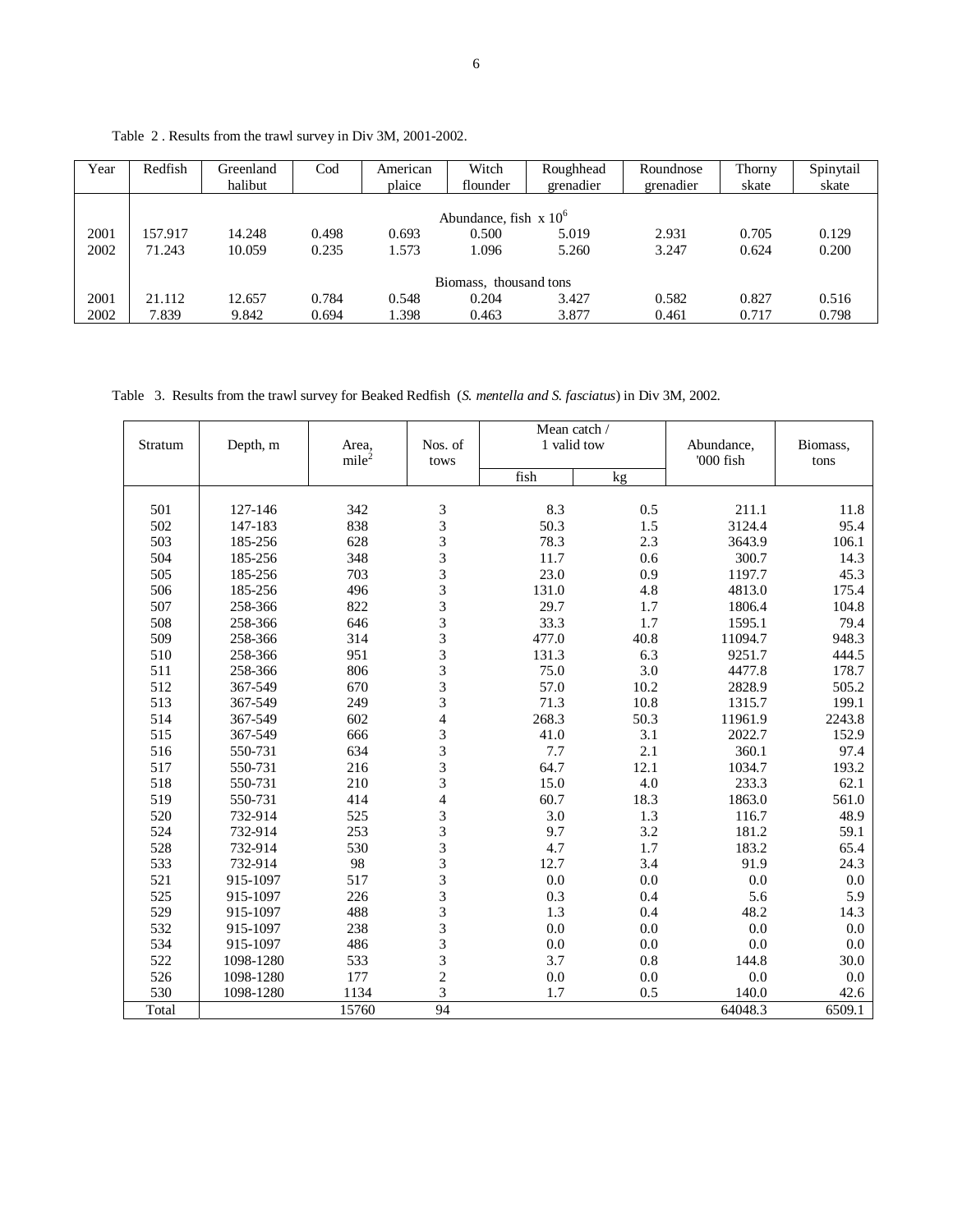|         |           |                   |                         | Mean catch / |     |            |          |  |
|---------|-----------|-------------------|-------------------------|--------------|-----|------------|----------|--|
| Stratum | Depth, m  | Area,             | Nos. of                 | 1 valid tow  |     | Abundance, | Biomass, |  |
|         |           | mile <sup>2</sup> | tows                    |              |     | '000 fish  | tons     |  |
|         |           |                   |                         | fish         | kg  |            |          |  |
|         |           | 342               |                         |              |     |            |          |  |
| 501     | 127-146   |                   | 3                       | 1.0          | 0.3 | 25.3       | 7.5      |  |
| 502     | 147-183   | 838               | 3                       | 2.7          | 0.3 | 165.5      | 16.35    |  |
| 503     | 185-256   | 628               | 3                       | 1.7          | 0.2 | 77.5       | $7.0\,$  |  |
| 504     | 185-256   | 348               | 3                       | 0.7          | 0.2 | 17.2       | 5.5      |  |
| 505     | 185-256   | 703               | 3                       | 1.3          | 0.3 | 69.4       | 17.2     |  |
| 506     | 185-256   | 496               | 3                       | 7.7          | 0.7 | 281.7      | 27.3     |  |
| 507     | 258-366   | 822               | 3                       | 9.7          | 1.8 | 588.6      | 111.3    |  |
| 508     | 258-366   | 646               | 3                       | 3.7          | 0.6 | 175.5      | 28.7     |  |
| 509     | 258-366   | 314               | 3                       | 45.0         | 8.8 | 1046.7     | 204.7    |  |
| 510     | 258-366   | 951               | 3                       | 19.0         | 2.6 | 1338.4     | 180.1    |  |
| 511     | 258-366   | 806               | 3                       | 14.3         | 2.8 | 855.8      | 165.1    |  |
| 512     | 367-549   | 670               | 3                       | 10.3         | 2.2 | 512.8      | 107.9    |  |
| 513     | 367-549   | 249               | 3                       | 3.7          | 1.3 | 67.6       | 23.2     |  |
| 514     | 367-549   | 602               | $\overline{\mathbf{4}}$ | 28.3         | 6.1 | 1259.7     | 268.7    |  |
| 515     | 367-549   | 666               | 3                       | 10.0         | 1.9 | 493.3      | 92.8     |  |
| 516     | 550-731   | 634               | 3                       | 0.7          | 0.1 | 31.3       | 3.9      |  |
| 517     | 550-731   | 216               | 3                       | 6.0          | 1.8 | 96.0       | 28.5     |  |
| 518     | 550-731   | 210               | 3                       | 2.7          | 1.0 | 41.5       | 15.0     |  |
| 519     | 550-731   | 414               | $\overline{\mathbf{4}}$ | 1.3          | 0.5 | 38.3       | 14.6     |  |
| 520     | 732-914   | 525               | 3                       | 0.0          | 0.0 | 0.0        | 0.0      |  |
| 524     | 732-914   | 253               | 3                       | 0.0          | 0.0 | 0.0        | 0.0      |  |
| 528     | 732-914   | 530               | 3                       | 0.0          | 0.0 | 0.0        | 0.0      |  |
| 533     | 732-914   | 98                | 3                       | 1.7          | 0.5 | 12.1       | 3.5      |  |
| 521     | 915-1097  | 517               | 3                       | 0.0          | 0.0 | 0.0        | 0.0      |  |
| 525     | 915-1097  | 226               | 3                       | 0.0          | 0.0 | 0.0        | 0.0      |  |
| 529     | 915-1097  | 488               | 3                       | 0.0          | 0.0 | 0.0        | 0.0      |  |
| 532     | 915-1097  | 238               | 3                       | 0.0          | 0.0 | 0.0        | 0.0      |  |
| 534     | 915-1097  | 486               | $\overline{3}$          | 0.0          | 0.0 | 0.0        | 0.0      |  |
| 522     | 1098-1280 | 533               | 3                       | 0.0          | 0.0 | 0.0        | 0.0      |  |
| 526     | 1098-1280 | 177               | $\overline{c}$          | 0.0          | 0.0 | 0.0        | 0.0      |  |
| 530     | 1098-1280 | 1134              | 3                       | 0.0          | 0.0 | 0.0        | 0.0      |  |
| Total   |           | 15760             | $\overline{94}$         |              |     | 7194.4     | 1329.9   |  |

Table 4. Results from the trawl survey for *S. marinus* in Div 3M, 2002.

Table 5. Estimates provided by the trawl survey for Redfish in Div. 3M for 1987-2002\*.

| Year | Sebastes marinus |            | Sebastes mentella<br>and S. fasciatus |            | Total         |            |  |
|------|------------------|------------|---------------------------------------|------------|---------------|------------|--|
|      | Abundance,       | Biomass,   | Abundance,                            | Biomass,   | Abundance,    | Biomass,   |  |
|      | fish x $10^6$    | thou, tons | fish x $10^6$                         | thou, tons | fish x $10^6$ | thou, tons |  |
|      |                  |            |                                       |            |               |            |  |
| 1987 | 12.5             | 4.3        | 463.2                                 | 106.4      | 475.7         | 110.7      |  |
| 1988 | 29.7             | 14.4       | 183.1                                 | 47.0       | 212.8         | 61.4       |  |
| 1989 | 15.1             | 6.8        | 283.8                                 | 83.3       | 298.9         | 90.1       |  |
| 1990 | 6.4              | 3.0        | 74.7                                  | 17.7       | 81.1          | 20.7       |  |
| 1991 | 1.9              | 0.1        | 2006.1                                | 45.4       | 2008.0        | 45.5       |  |
| 1992 | 0.6              | 0.3        | 119.5                                 | 18.2       | 120.1         | 18.5       |  |
| 1993 | 8.1              | 2.8        | 681.7                                 | 69.8       | 689.8         | 72.6       |  |
| 1995 | 2.7              | 0.9        | 137.9                                 | 20.7       | 140.6         | 21.6       |  |
| 1996 | 9.6              | 5.9        | 62.3                                  | 10.0       | 71.9          | 15.9       |  |
| 2001 | 2.4              | 0.7        | 155.5                                 | 20.4       | 157.9         | 21.1       |  |
| 2002 | 7.2              | 1.3        | 64.0                                  | 6.5        | 71.2          | 7.8        |  |

\* No investigations were carried out in 1994, 1997-2000.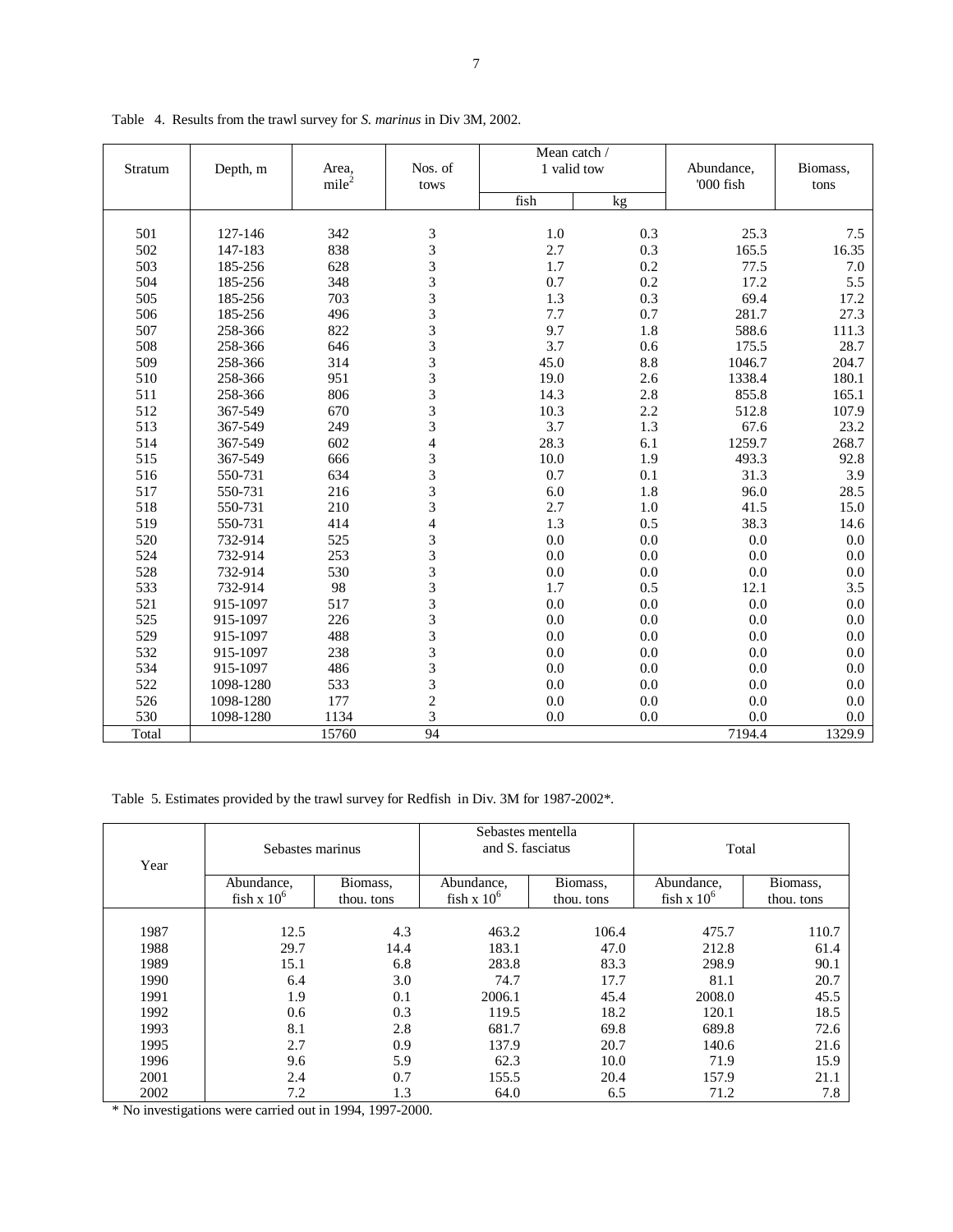|       | Depth, m  | Area,             | No. of                   |      | Mean catch per<br>valid tow | Index             |                  |
|-------|-----------|-------------------|--------------------------|------|-----------------------------|-------------------|------------------|
|       |           | mile <sup>2</sup> | tows                     | fish | kg                          | abundance<br>'000 | Biomass,<br>tons |
| 501   | 127-146   | 342               | 3                        | 0.3  | 0.3                         | 8.4               | 8.7              |
| 502   | 147-183   | 838               | 3                        | 0.7  | 0.2                         | 41.4              | 14.5             |
| 503   | 185-256   | 628               | 3                        | 6.3  | 1.3                         | 294.6             | 62.4             |
| 504   | 185-256   | 348               | 3                        | 0.3  | 0.3                         | 8.6               | 6.7              |
| 505   | 185-256   | 703               | 3                        | 2.0  | 0.3                         | 104.2             | 14.1             |
| 506   | 185-256   | 496               | 3                        | 3.7  | 0.7                         | 134.7             | 26.0             |
| 507   | 258-366   | 822               | 3                        | 6.7  | 2.3                         | 405.9             | 140.8            |
| 508   | 258-366   | 646               | 3                        | 5.0  | 2.5                         | 239.3             | 117.3            |
| 509   | 258-366   | 314               | 3                        | 2.7  | 3.1                         | 62.0              | 71.8             |
| 510   | 258-366   | 951               | 3                        | 3.0  | 2.7                         | 211.3             | 190.9            |
| 511   | 258-366   | 806               | 3                        | 3.3  | 2.0                         | 199.0             | 120.3            |
| 512   | 367-549   | 670               | 3                        | 7.3  | 7.3                         | 364.0             | 360.7            |
| 513   | 367-549   | 249               | 3                        | 5.0  | 4.2                         | 92.2              | 78.1             |
| 514   | 367-549   | 602               | $\overline{\mathcal{L}}$ | 5.5  | 4.5                         | 245.3             | 199.4            |
| 515   | 367-549   | 666               | 3                        | 2.7  | 1.9                         | 131.6             | 94.4             |
| 516   | 550-731   | 634               | 3                        | 3.0  | 2.4                         | 140.9             | 114.8            |
| 517   | 550-731   | 216               | 3                        | 12.7 | 11.6                        | 202.7             | 185.6            |
| 518   | 550-731   | 210               | 3                        | 4.3  | 4.4                         | 67.4              | 68.3             |
| 519   | 550-731   | 414               | $\overline{\mathcal{L}}$ | 9.0  | 6.8                         | 276.0             | 209.8            |
| 520   | 732-914   | 525               | 3                        | 9.3  | 10.6                        | 363.0             | 411.5            |
| 524   | 732-914   | 253               | 3                        | 12.3 | 13.5                        | 231.1             | 253.1            |
| 528   | 732-914   | 530               | 3                        | 22.3 | 17.3                        | 876.8             | 677.6            |
| 533   | 732-914   | 98                | 3                        | 12.0 | 13.2                        | 87.1              | 95.5             |
| 521   | 915-1097  | 517               | 3                        | 12.0 | 22.1                        | 460.0             | 847.2            |
| 525   | 915-1097  | 226               | 3                        | 10.0 | 21.2                        | 167.4             | 354.1            |
| 529   | 915-1097  | 488               | 3                        | 44.3 | 50.7                        | 1602.6            | 1831.0           |
| 532   | 915-1097  | 238               | 3                        | 22.3 | 28.1                        | 393.7             | 494.6            |
| 534   | 915-1097  | 486               | 3                        | 29.7 | 24.5                        | 1068.0            | 881.6            |
| 522   | 1098-1280 | 533               | 3                        | 10.7 | 19.7                        | 421.1             | 776.9            |
| 526   | 1098-1280 | 177               | $\overline{c}$           | 3.0  | 9.3                         | 39.3              | 121.4            |
| 530   | 1098-1280 | 1134              | 3                        | 13.3 | 12.1                        | 1120.0            | 1014.0           |
| Total |           | 15760             | 94                       |      |                             | 10059.1           | 9842.0           |

Table 6. Results from the trawl survey for Greenland halibut in Div. 3M, 2002.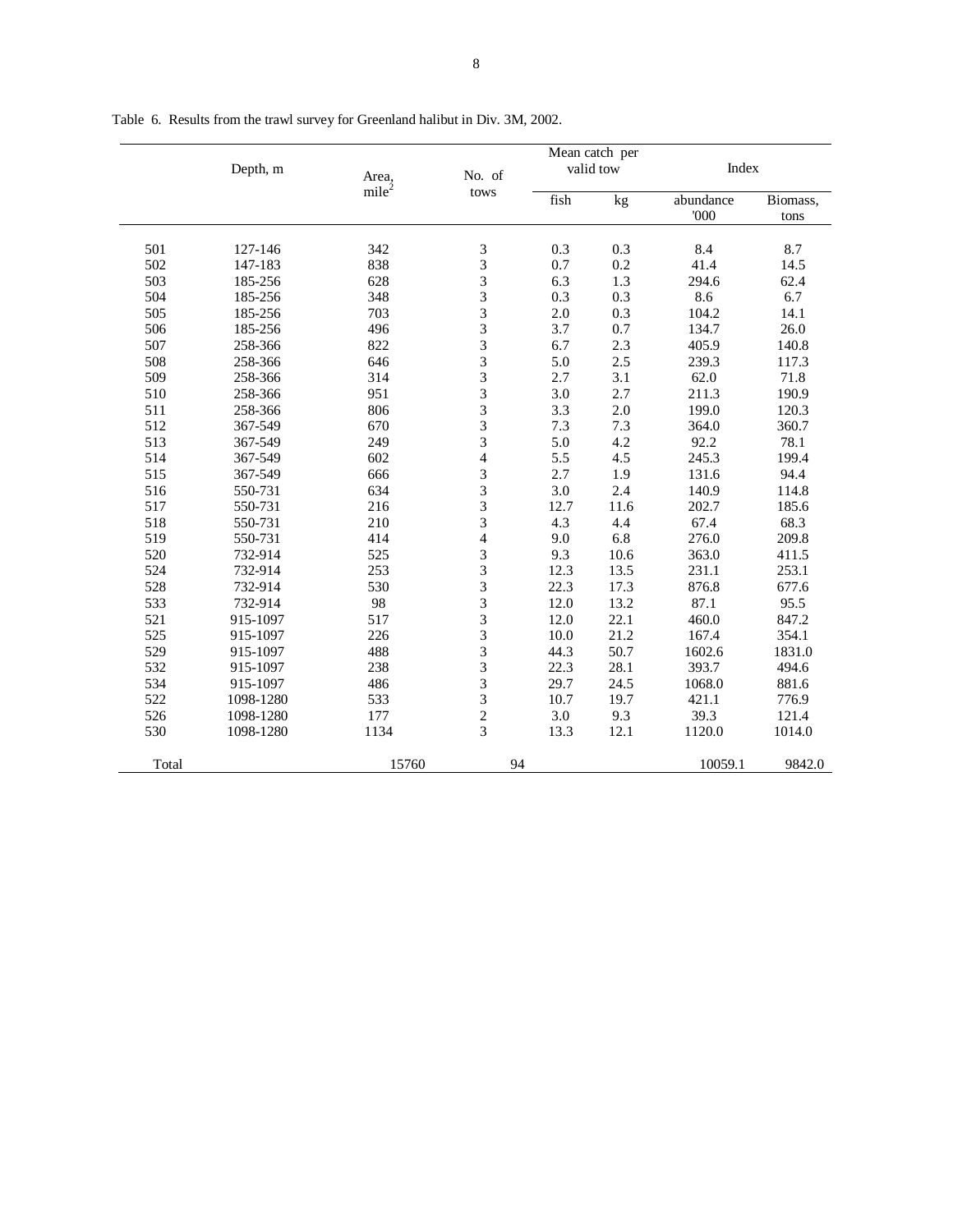| Stratum      | Depth, m  | 1987   | 1988   | 1989   | 1990  | 1991  | 1992                     | 1993   | 1995   | 1996   | 2001    | 2002    |
|--------------|-----------|--------|--------|--------|-------|-------|--------------------------|--------|--------|--------|---------|---------|
| 501          | 127-146   | 0.0    | 0.0    | 0.0    | 0.0   | 0.0   | $\frac{1}{2}$            | 0.0    | 0.0    | 0.0    | 0.0     | 8.4     |
| 502          | 147-183   | 0.0    | 0.0    | 0.0    | 0.0   | 0.0   | $\frac{1}{2}$            | 0.0    | 0.0    | 0.0    | 0.0     | 41.4    |
|              | 127-183   | 0.0    | 0.0    | 0.0    | 0.0   | 0.0   | $\overline{\phantom{a}}$ | 0.0    | 0.0    | 0.0    | 0.0     | 49.8    |
| 503          | 185-256   | 0.0    | 19.9   | 19.9   | 5.8   | 9.3   | 9.3                      | 0.0    | 108.4  | 61.9   | 15.5    | 294.6   |
| 504          | 185-256   | 0.0    | 0.0    | 0.0    | 0.0   | 0.0   | $\sim$                   | 0.0    | 0.0    | 17.3   | 94.5    | 8.6     |
| 505          | 185-256   | 0.0    | 0.0    | 0.0    | 0.0   | 8.7   | 52.1                     | 0.0    | 70.0   | 52.1   | 416.6   | 104.2   |
| 506          | 185-256   | 0.0    | 12.2   | 0.0    | 0.0   | 0.0   | 9.2                      | 12.2   | 24.6   | 36.7   | 12.2    | 134.7   |
|              | 185-256   | 0.0    | 32.1   | 19.9   | 5.8   | 18.0  | 70.6                     | 12.2   | 203.0  | 168.0  | 538.8   | 542.1   |
| 507          | 258-366   | 18.3   | 13.5   | 20.3   | 0.0   | 20.3  | 48.7                     | 243.6  | 263.6  | 548.0  | 324.7   | 405.9   |
| 508          | 258-366   | 47.9   | 17.9   | 12.0   | 21.3  | 0.0   | 0.0                      | 35.9   | 15.8   | 175.5  | 191.4   | 239.3   |
| 509          | 258-366   | 116.3  | 0.0    | 204.7  | 40.7  | 5.8   | $\sim$                   | 69.8   | 7.8    | 7.7    | 7.8     | 62.0    |
| 510          | 258-366   | 29.4   | 7.0    | 21.1   | 0.0   | 0.0   | 0.0                      | 93.9   | 164.1  | 234.6  | 187.9   | 211.3   |
| 511          | 258-366   | 35.8   | 0.0    | 14.9   | 0.0   | 29.9  | 11.9                     | 119.4  | 238.8  | 19.7   | 99.5    | 199.0   |
|              | 258-366   | 247.7  | 38.4   | 273.0  | 62.0  | 56.0  | 60.6                     | 562.6  | 690.1  | 985.5  | 811.3   | 1117.5  |
| 512          | 367-549   | 231.6  | 142.7  | 657.6  | 85.1  | 9.9   | 0.0                      | 704.7  | 99.3   | 82.9   | 281.2   | 364.0   |
| 513          | 367-549   | 18.4   | 79.9   | 18.4   | 13.8  | 0.0   | $\sim$                   | 92.2   | 0.0    | 12.4   | 135.3   | 92.2    |
| 514          | 367-549   | 89.2   | 38.2   | 89.2   | 33.4  | 5.6   | 44.6                     | 111.5  | 14.7   | 0.0    | 118.9   | 245.3   |
| 515          | 367-549   | 135.7  | 86.3   | 645.9  | 61.7  | 0.0   | 69.1                     | 888.0  | 32.6   | 33.1   | 49.3    | 131.6   |
|              | 367-549   | 474.9  | 347.1  | 1411.1 | 194.0 | 15.5  | 113.7                    | 1796.4 | 146.6  | 128.4  | 584.7   | 833.1   |
| 516          | 550-731   | 299.4  | 516.6  | 1315.0 | 140.9 | 54.8  | 164.4                    | 258.3  | 892.3  | 187.9  | 657.5   | 140.9   |
| 517          | 550-731   | 53.3   | 80.0   | 101.3  | 5.8   | 0.0   | $\sim$                   | 53.3   | 80.0   | 8.0    | 80.0    | 202.7   |
| 518          | 550-731   | 7.8    | 254.1  | 2.8    | 67.4  | 0.0   | 0.0                      | 3.9    | 93.3   | 0.0    | 67.4    | 67.4    |
| 519          | 550-731   | 76.7   | 582.7  | 306.7  | 128.8 | 24.5  | 51.1                     | 153.3  | 439.5  | 61.3   | 138.0   | 276.0   |
|              | 550-731   | 437.2  | 1433.4 | 1725.8 | 342.9 | 79.3  | 215.5                    | 468.8  | 1505.1 | 257.2  | 942.9   | 687.0   |
| 520          | 732-914   |        |        |        |       |       |                          |        |        | 68.1   | 725.9   | 363.0   |
| 524          | 732-914   |        |        |        |       |       |                          |        |        | 45.0   | 655.9   | 231.1   |
| 528          | 732-914   |        |        |        |       |       |                          |        |        | 1086.3 | 1347.9  | 876.8   |
| 533          | 732-914   |        |        |        |       |       |                          |        |        | 31.4   | 352.1   | 87.1    |
|              | 732-914   |        |        |        |       |       |                          |        |        | 1230.8 | 3081.8  | 1558.0  |
| 521          | 915-1097  |        |        |        |       |       |                          |        |        |        | 510.6   | 460.0   |
| 525          | 915-1097  |        |        |        |       |       |                          |        |        |        | 217.6   | 167.4   |
| 529          | 915-1097  |        |        |        |       |       |                          |        |        |        | 1072.4  | 1602.6  |
| 532          | 915-1097  |        |        |        |       |       |                          |        |        |        | 258.6   | 393.7   |
| 534          | 915-1097  |        |        |        |       |       |                          |        |        |        | 3888.0  | 1068.0  |
|              | 915-1097  |        |        |        |       |       |                          |        |        |        | 5947.2  | 3691.7  |
| 522          | 1098-1280 |        |        |        |       |       |                          |        |        |        | 723.8   | 421.1   |
| 526          | 1098-1280 |        |        |        |       |       |                          |        |        |        | 104.9   | 39.3    |
| 530          | 1098-1280 |        |        |        |       |       |                          |        |        |        | 1512.0  | 1120.0  |
|              | 1098-1280 |        |        |        |       |       |                          |        |        |        | 2340.7  | 1580.4  |
| <b>Total</b> |           | 1159.7 | 1851.0 | 3432.8 | 604.7 | 168.8 | 460.4                    | 2840.0 | 2543.9 | 2769.9 | 14247.5 | 10059.1 |

Table 7. Abundance from the Russian trawl survey for Greenland halibut in Div. 3M by strata in 1987-2002.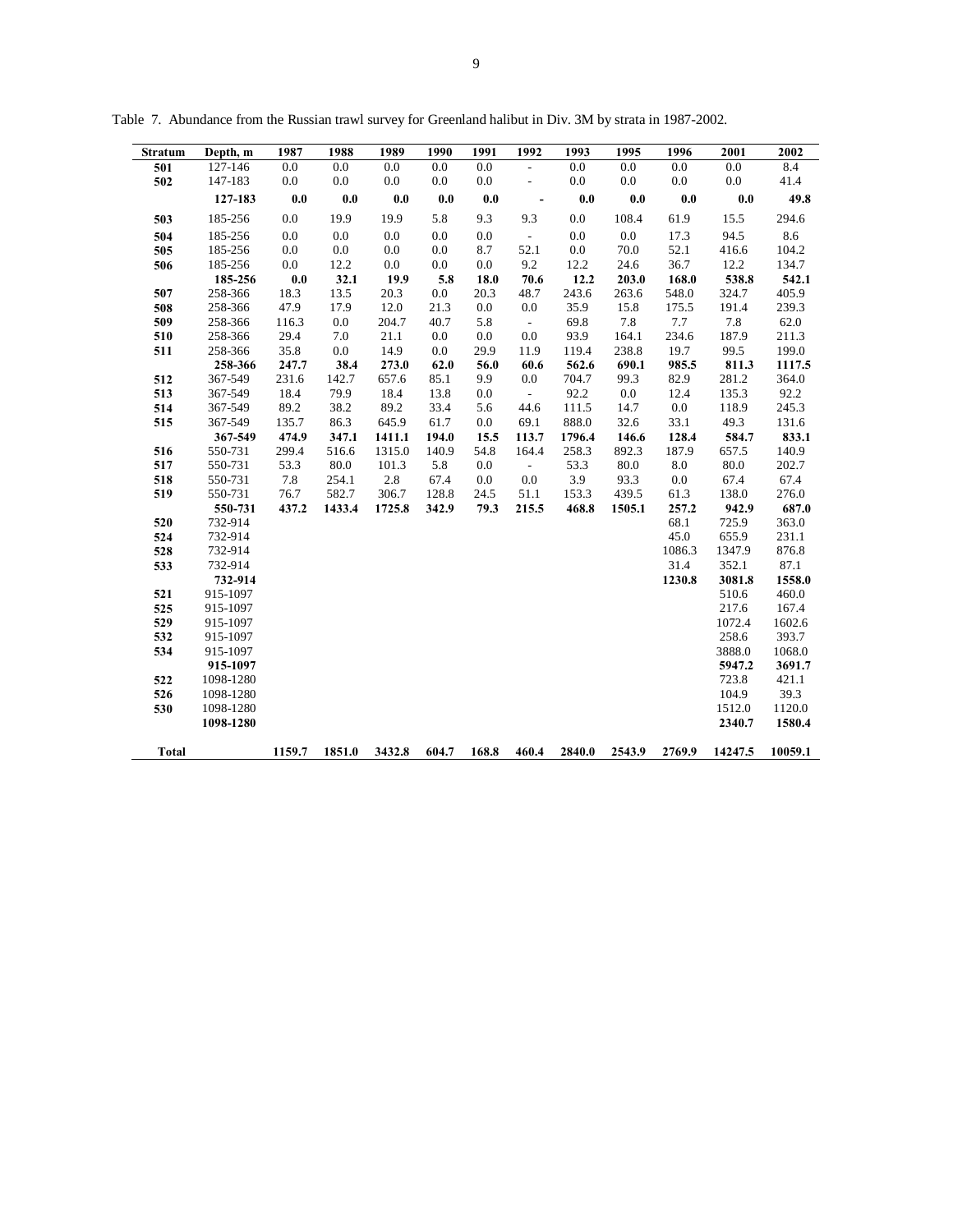| Stratum      | Depth, m  | 1987   | 1988   | 1989   | 1990  | 1991  | 1992                     | 1993   | 1995   | 1996   | 2001    | 2002   |
|--------------|-----------|--------|--------|--------|-------|-------|--------------------------|--------|--------|--------|---------|--------|
| 501          | 127-146   | 0.0    | 0.0    | 0.0    | 0.0   | 0.0   | $\overline{\phantom{a}}$ | 0.0    | 0.0    | 0.0    | 0.0     | 8.7    |
| 502          | 147-183   | 0.0    | 0.0    | 0.0    | 0.0   | 0.0   | $\overline{\phantom{a}}$ | 0.0    | 0.0    | 0.0    | 0.0     | 14.5   |
|              | 127-183   | 0.0    | 0.0    | 0.0    | 0.0   | 0.0   | $\overline{\phantom{a}}$ | 0.0    | 0.0    | 0.0    | 0.0     | 23.2   |
| 503          | 185-256   | 0.0    | 26.6   | 17.1   | 3.2   | 4.7   | 0.9                      | 0.0    | 3.5    | 8.1    | 1.8     | 62.4   |
| 504          | 185-256   | 0.0    | 0.0    | 0.0    | 0.0   | 0.0   | $\mathbb{Z}^2$           | 0.0    | 0.0    | 0.3    | 18.1    | 6.7    |
| 505          | 185-256   | 0.0    | 0.0    | 0.0    | 0.0   | 0.9   | 6.8                      | 0.0    | 19.2   | 5.2    | 10.1    | 14.1   |
| 506          | 185-256   | 0.0    | 1.5    | 0.0    | 0.0   | 0.0   | 2.0                      | 1.9    | 0.9    | 3.7    | 0.5     | 26.0   |
|              | 185-256   | 0.0    | 28.1   | 17.1   | 3.2   | 5.6   | 9.7                      | 1.9    | 23.6   | 17.3   | 30.5    | 109.2  |
| 507          | 258-366   | 18.8   | 16.7   | 31.5   | 0.0   | 3.0   | 7.6                      | 59.3   | 31.8   | 79.3   | 58.1    | 140.8  |
| 508          | 258-366   | 71.8   | 24.8   | 13.0   | 23.7  | 0.0   | 0.0                      | 47.1   | 0.6    | 18.2   | 86.5    | 117.3  |
| 509          | 258-366   | 209.3  | 0.0    | 387.4  | 50.8  | 3.5   | $\sim$                   | 142.4  | 1.9    | 0.2    | 3.0     | 71.8   |
| 510          | 258-366   | 35.2   | 6.5    | 36.2   | 0.0   | 0.0   | 0.0                      | 62.2   | 11.3   | 28.4   | 187.9   | 190.9  |
| 511          | 258-366   | 39.4   | 0.0    | 12.9   | 0.0   | 18.9  | 11.9                     | 64.9   | 30.6   | 2.3    | 10.3    | 120.3  |
|              | 258-366   | 374.5  | 48.0   | 481.0  | 74.5  | 25.4  | 19.5                     | 375.9  | 76.2   | 128.4  | 345.8   | 641.1  |
| 512          | 367-549   | 343.5  | 213.8  | 646.0  | 74.7  | 6.9   | 0.0                      | 565.5  | 27.2   | 15.9   | 211.1   | 360.7  |
| 513          | 367-549   | 36.9   | 71.1   | 36.9   | 26.9  | 0.0   | $\sim$                   | 103.3  | 0.0    | 0.8    | 101.8   | 78.1   |
| 514          | 367-549   | 200.7  | 74.5   | 161.0  | 39.2  | 5.4   | 30.1                     | 148.8  | 0.4    | 0.0    | 118.9   | 199.4  |
| 515          | 367-549   | 244.8  | 96.5   | 528.3  | 46.3  | 0.0   | 37.2                     | 782.9  | 12.3   | 4.8    | 16.9    | 94.4   |
|              | 367-549   | 825.9  | 455.9  | 1372.2 | 187.1 | 12.3  | 67.3                     | 1600.5 | 39.9   | 21.5   | 448.7   | 732.6  |
| 516          | 550-731   | 453.8  | 768.7  | 1896.7 | 154.9 | 42.3  | 145.1                    | 273.2  | 600.5  | 95.9   | 526.5   | 114.8  |
| 517          | 550-731   | 99.2   | 133.6  | 182.9  | 6.4   | 0.0   | $\omega$                 | 76.3   | 90.0   | 3.3    | 63.3    | 185.6  |
| 518          | 550-731   | 19.4   | 412.4  | 4.3    | 107.1 | 0.0   | 0.0                      | 2.6    | 76.4   | 0.0    | 54.4    | 68.3   |
| 519          | 550-731   | 168.7  | 775.3  | 403.2  | 162.1 | 22.1  | 32.0                     | 148.8  | 152.1  | 25.5   | 93.9    | 209.8  |
|              | 550-731   | 741.1  | 2090.0 | 2487.1 | 430.5 | 64.4  | 177.1                    | 500.9  | 919.0  | 124.7  | 738.1   | 578.5  |
| 520          | 732-914   |        |        |        |       |       |                          |        |        | 52.4   | 604.4   | 411.5  |
| 524          | 732-914   |        |        |        |       |       |                          |        |        | 34.6   | 644.9   | 253.1  |
| 528          | 732-914   |        |        |        |       |       |                          |        |        | 781.8  | 1085.8  | 677.6  |
| 533          | 732-914   |        |        |        |       |       |                          |        |        | 17.0   | 311.2   | 95.5   |
|              | 732-914   |        |        |        |       |       |                          |        |        | 885.8  | 2646.3  | 1437.7 |
| 521          | 915-1097  |        |        |        |       |       |                          |        |        |        | 558.1   | 847.2  |
| 525          | 915-1097  |        |        |        |       |       |                          |        |        |        | 340.9   | 354.1  |
| 529          | 915-1097  |        |        |        |       |       |                          |        |        |        | 903.8   | 1831.0 |
| 532          | 915-1097  |        |        |        |       |       |                          |        |        |        | 211.7   | 494.6  |
| 534          | 915-1097  |        |        |        |       |       |                          |        |        |        | 3888.0  | 881.6  |
|              | 915-1097  |        |        |        |       |       |                          |        |        |        | 5902.5  | 4408.5 |
| 522          | 1098-1280 |        |        |        |       |       |                          |        |        |        | 882.1   | 776.9  |
| 526          | 1098-1280 |        |        |        |       |       |                          |        |        |        | 140.6   | 121.4  |
| 530          | 1098-1280 |        |        |        |       |       |                          |        |        |        | 1522.3  | 1014.0 |
|              | 1098-1280 |        |        |        |       |       |                          |        |        |        | 2545.0  | 1912.3 |
| <b>Total</b> |           | 1941.5 | 2622.0 | 4357.4 | 695.3 | 107.7 | 273.6                    | 2479.2 | 1058.3 | 1177.7 | 12657.0 | 9842.0 |

Table 8. Biomass from the Russian trawl survey for Greenland halibut in Div. 3M by strata in 1987-2002.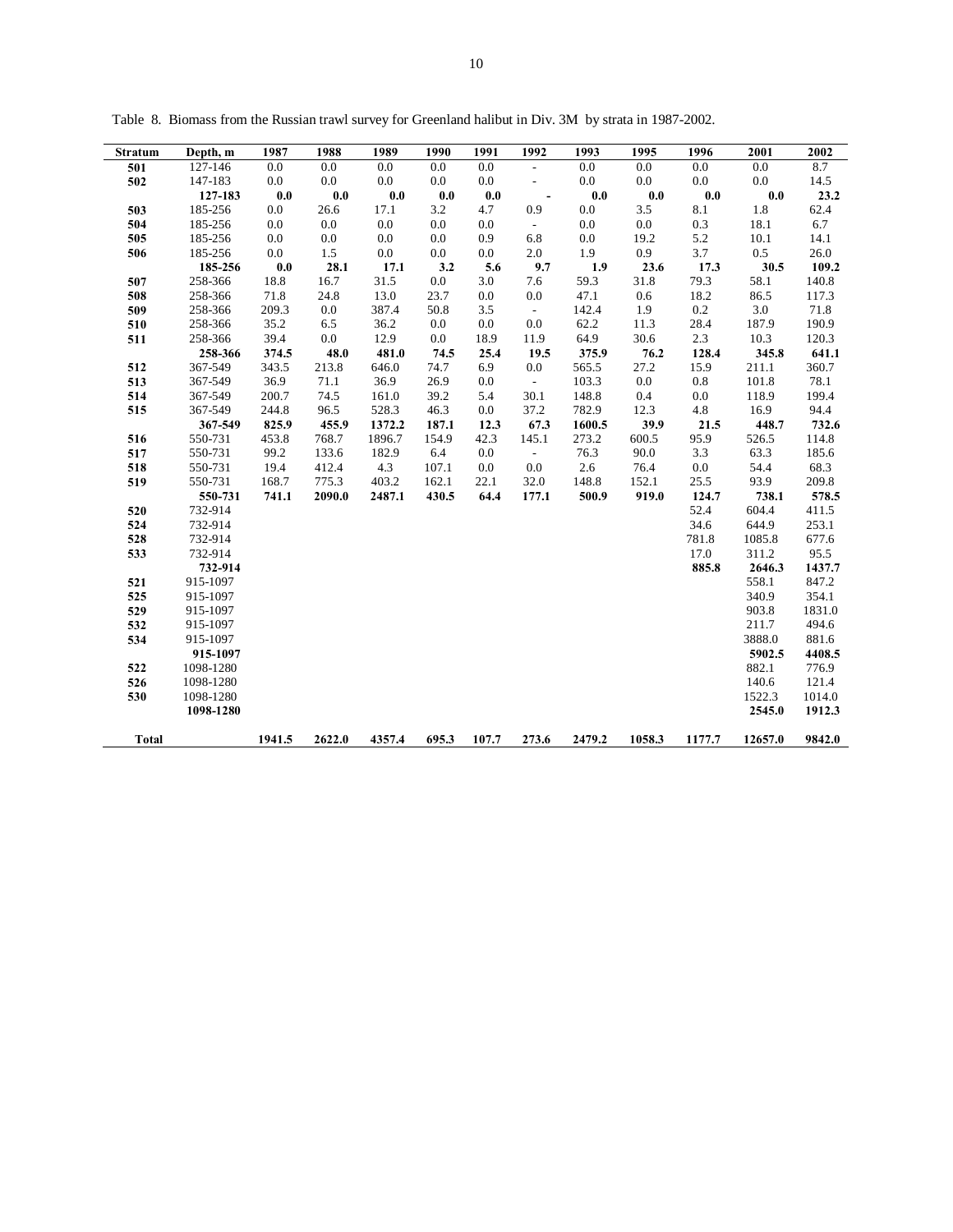| <b>Stratu</b> | Depth,    | 1987 | 1988    | 1989 | 1990 | 1991    | 1992                     | 1993    | 1995    | 1996    | 2001       | 2002    |
|---------------|-----------|------|---------|------|------|---------|--------------------------|---------|---------|---------|------------|---------|
| m             | ${\bf m}$ |      |         |      |      |         |                          |         |         |         |            |         |
| 501           | 127-146   | 0.0  | 0.0     | 0.0  | 0.0  | 0.0     | $\overline{\phantom{a}}$ | 0.0     | 0.0     | 0.0     | 0.0        | 0.3     |
| 502           | 147-183   | 0.0  | 0.0     | 0.0  | 0.0  | 0.0     | $\overline{\phantom{a}}$ | 0.0     | 0.0     | $0.0\,$ | $0.0\,$    | 0.7     |
| 503           | 185-256   | 0.0  | 0.4     | 0.4  | 0.1  | 0.2     | 0.2                      | 0.0     | 2.3     | 1.3     | 0.3        | 6.3     |
| 504           | 185-256   | 0.0  | 0.0     | 0.0  | 0.0  | 0.0     | $\overline{\phantom{a}}$ | 0.0     | 0.0     | 0.7     | 3.7        | $0.3\,$ |
| 505           | 185-256   | 0.0  | 0.0     | 0.0  | 0.0  | 0.2     | 1.0                      | 0.0     | 1.3     | 1.0     | $\ \, 8.0$ | $2.0\,$ |
| 506           | 185-256   | 0.0  | 0.3     | 0.0  | 0.0  | 0.0     | 0.3                      | 0.3     | 0.7     | 1.0     | 0.3        | 3.7     |
| 507           | 258-366   | 0.3  | 0.2     | 0.3  | 0.0  | 0.3     | 0.8                      | 4.0     | 4.3     | 9.0     | 5.3        | 6.7     |
| 508           | 258-366   | 1.0  | 0.4     | 0.3  | 0.4  | $0.0\,$ | 0.0                      | $0.8\,$ | 0.3     | 3.7     | 4.0        | 5.0     |
| 509           | 258-366   | 5.0  | $0.0\,$ | 8.8  | 1.8  | 0.3     | $\sim$                   | 3.0     | 0.3     | 0.3     | 0.3        | 2.7     |
| 510           | 258-366   | 0.4  | 0.1     | 0.3  | 0.0  | 0.0     | 0.0                      | 1.3     | 2.3     | 3.3     | 2.7        | $3.0\,$ |
| 511           | 258-366   | 0.6  | 0.0     | 0.3  | 0.0  | 0.5     | 0.2                      | $2.0\,$ | 4.0     | 0.3     | 1.7        | 3.3     |
| 512           | 367-549   | 4.7  | 2.9     | 13.3 | 1.7  | 0.2     | $0.0\,$                  | 14.2    | 2.0     | 1.7     | 5.7        | $7.3$   |
| 513           | 367-549   | 1.0  | 4.3     | 4.3  | 0.8  | $0.0\,$ | $\mathbb{L}^+$           | 5.0     | $0.0\,$ | 0.7     | 7.3        | 5.0     |
| 514           | 367-549   | 2.0  | 0.9     | 2.0  | 0.8  | 0.1     | 1.0                      | 2.5     | 0.3     | 0.0     | 2.7        | 5.5     |
| 515           | 367-549   | 2.8  | 1.8     | 9.4  | 1.3  | $0.0\,$ | 1.4                      | 18.0    | 0.7     | 0.7     | $1.0\,$    | 2.7     |
| 516           | 550-731   | 6.4  | 11.0    | 28.0 | 3.0  | 1.2     | 3.5                      | 5.5     | 19.0    | 4.0     | 14.0       | 3.0     |
| 517           | 550-731   | 3.3  | 5.0     | 6.3  | 0.3  | 0.0     | $\sim$                   | 3.3     | 5.0     | 0.5     | 5.0        | 12.7    |
| 518           | 550-731   | 0.5  | 16.3    | 2.8  | 4.3  | 0.0     | $0.0\,$                  | 0.3     | 6.0     | $0.0\,$ | 4.3        | 4.3     |
| 519           | 550-731   | 2.5  | 19.0    | 10.0 | 4.2  | 0.8     | 1.7                      | 5.0     | 14.3    | 2.0     | 4.5        | 9.0     |
| 520           | 732-914   |      |         |      |      |         |                          |         |         | 1.8     | 18.7       | 9.3     |
| 524           | 732-914   |      |         |      |      |         |                          |         |         | 2.4     | 35.0       | 12.3    |
| 528           | 732-914   |      |         |      |      |         |                          |         |         | 27.7    | 34.3       | 22.3    |
| 533           | 732-914   |      |         |      |      |         |                          |         |         | 4.3     | 48.5       | 12.0    |
| 521           | 915-1097  |      |         |      |      |         |                          |         |         |         | 13.3       | 12.0    |
| 525           | 915-1097  |      |         |      |      |         |                          |         |         |         | 13.0       | 10.0    |
| 529           | 915-1097  |      |         |      |      |         |                          |         |         |         | 29.7       | 44.3    |
| 532           | 915-1097  |      |         |      |      |         |                          |         |         |         | 14.7       | 22.3    |
| 534           | 915-1097  |      |         |      |      |         |                          |         |         |         | 108.0      | 29.7    |
| 522           | 1098-     |      |         |      |      |         |                          |         |         |         | 18.3       | 10.7    |
|               | 1280      |      |         |      |      |         |                          |         |         |         |            |         |
| 526           | 1098-     |      |         |      |      |         |                          |         |         |         | $\ \, 8.0$ | 3.0     |
|               | 1280      |      |         |      |      |         |                          |         |         |         |            |         |
| 530           | 1098-     |      |         |      |      |         |                          |         |         |         | 18.0       | 13.3    |
|               | 1280      |      |         |      |      |         |                          |         |         |         |            |         |

Table 9. Data on average catches (fish) per one valid tow from the Russian trawl survey for Greenland halibut in Div. 3M by strata in 1987-2002.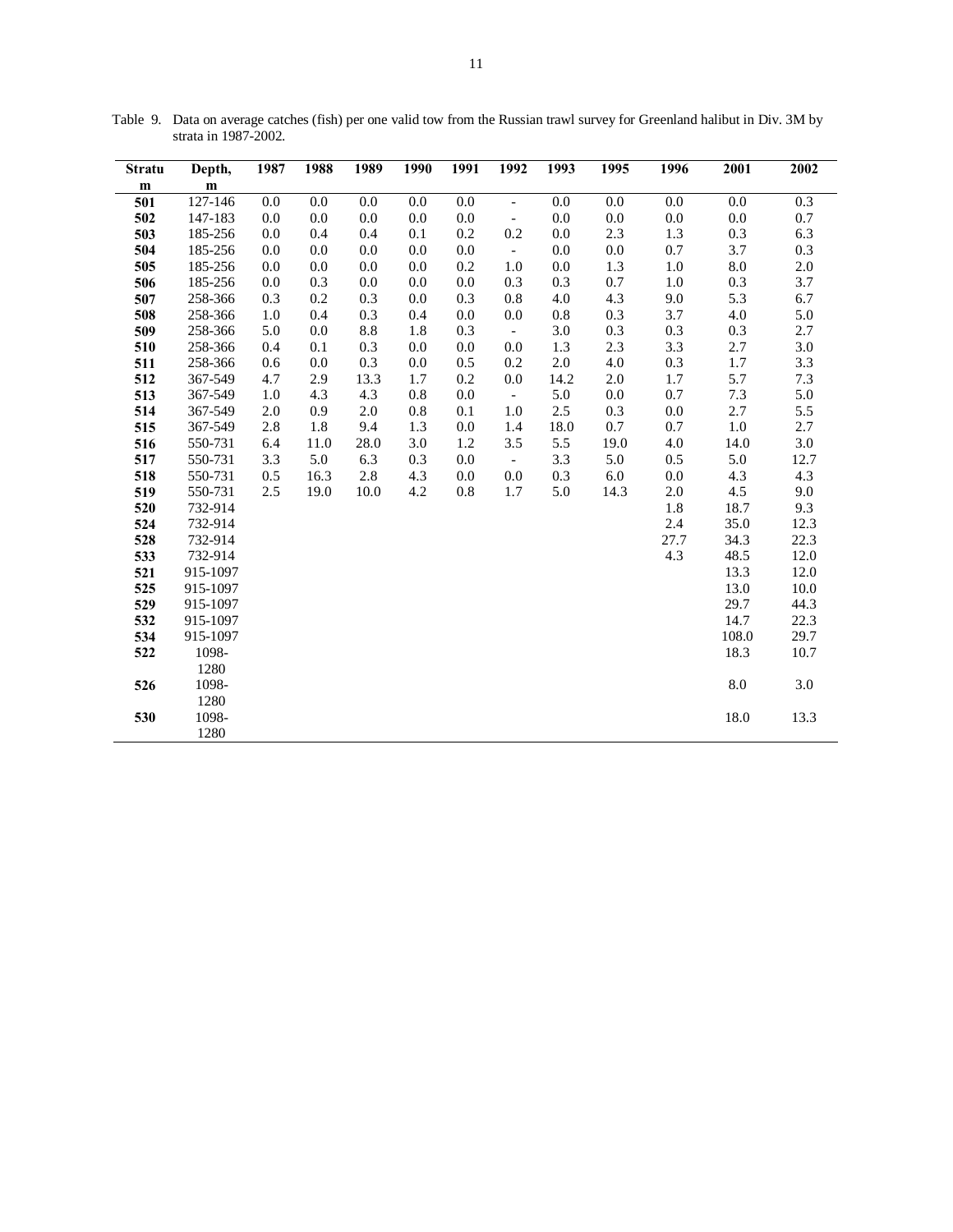| <b>Stratu</b> | Depth,    | 1987 | 1988    | 1989    | 1990 | 1991    | 1992                     | 1993    | 1995    | 1996    | 2001    | 2002    |
|---------------|-----------|------|---------|---------|------|---------|--------------------------|---------|---------|---------|---------|---------|
| m             | ${\bf m}$ |      |         |         |      |         |                          |         |         |         |         |         |
| 501           | 127-146   | 0.0  | 0.0     | 0.0     | 0.0  | 0.0     | $\overline{\phantom{a}}$ | 0.0     | 0.0     | 0.0     | 0.0     | 0.3     |
| 502           | 147-183   | 0.0  | 0.0     | 0.0     | 0.0  | 0.0     | $\blacksquare$           | 0.0     | 0.0     | 0.0     | $0.0\,$ | $0.2\,$ |
| 503           | 185-256   | 0.0  | 0.6     | 0.4     | 0.1  | 0.1     | 0.0                      | 0.0     | 0.1     | 0.2     | 0.0     | 1.3     |
| 504           | 185-256   | 0.0  | 0.0     | 0.0     | 0.0  | 0.0     | $\sim$                   | 0.0     | 0.0     | 0.0     | 0.7     | $0.3\,$ |
| 505           | 185-256   | 0.0  | 0.0     | 0.0     | 0.0  | 0.0     | 0.1                      | 0.0     | 0.4     | 0.1     | 0.2     | 0.3     |
| 506           | 185-256   | 0.0  | 0.0     | 0.0     | 0.0  | 0.0     | 0.1                      | 0.1     | 0.0     | 0.1     | $0.0\,$ | 0.7     |
| 507           | 258-366   | 0.3  | 0.3     | 0.5     | 0.0  | 0.1     | 0.1                      | 1.0     | 0.5     | 1.3     | 1.0     | 2.3     |
| 508           | 258-366   | 1.5  | 0.5     | 0.3     | 0.5  | $0.0\,$ | 0.0                      | 1.0     | 0.0     | 0.4     | 1.8     | 2.5     |
| 509           | 258-366   | 9.0  | 0.0     | 16.7    | 2.2  | 0.2     | $\sim$                   | 6.1     | $0.0\,$ | $0.0\,$ | 0.1     | 3.1     |
| 510           | 258-366   | 0.5  | 0.1     | 0.5     | 0.0  | 0.0     | 0.0                      | 0.9     | 0.2     | 0.4     | 2.7     | 2.7     |
| 511           | 258-366   | 0.7  | 0.0     | $0.2\,$ | 0.0  | 0.3     | 0.2                      | 1.1     | 0.5     | $0.0\,$ | $0.2\,$ | $2.0\,$ |
| 512           | 367-549   | 6.9  | 4.3     | 13.0    | 1.5  | 0.1     | $0.0\,$                  | 11.4    | 0.6     | 0.3     | 4.3     | $7.3\,$ |
| 513           | 367-549   | 2.0  | 3.9     | 8.2     | 1.5  | $0.0\,$ | $\mathbb{Z}^2$           | 5.6     | 0.0     | $0.0\,$ | 5.5     | 4.2     |
| 514           | 367-549   | 4.5  | 1.7     | 3.6     | 0.9  | 0.1     | 0.7                      | 3.3     | 0.0     | $0.0\,$ | 2.7     | 4.5     |
| 515           | 367-549   | 5.0  | $2.0\,$ | 10.7    | 0.9  | $0.0\,$ | 0.8                      | 15.9    | 0.3     | 0.1     | $0.3\,$ | 1.9     |
| 516           | 550-731   | 9.7  | 16.4    | 40.4    | 33   | 0.9     | 3.1                      | 5.8     | 12.8    | $2.0\,$ | 11.2    | 2.4     |
| 517           | 550-731   | 6.0  | 8.3     | 11.4    | 0.4  | 0.0     | $\mathbb{L}$             | 4.8     | 5.6     | 0.2     | 4.0     | 11.6    |
| 518           | 550-731   | 1.3  | 25.6    | 4.3     | 6.9  | 0.0     | 0.0                      | $0.2\,$ | 4.9     | $0.0\,$ | 3.5     | 4.4     |
| 519           | 550-731   | 5.5  | 25.3    | 13.1    | 5.3  | 0.7     | 1.0                      | 4.9     | 5.0     | $0.8\,$ | 3.1     | 6.8     |
| 520           | 732-914   |      |         |         |      |         |                          |         |         | 1.3     | 15.5    | 10.6    |
| 524           | 732-914   |      |         |         |      |         |                          |         |         | 0.4     | 34.4    | 13.5    |
| 528           | 732-914   |      |         |         |      |         |                          |         |         | 19.9    | 27.7    | 17.3    |
| 533           | 732-914   |      |         |         |      |         |                          |         |         | 2.3     | 42.9    | 13.2    |
| 521           | 915-1097  |      |         |         |      |         |                          |         |         |         | 14.6    | 22.1    |
| 525           | 915-1097  |      |         |         |      |         |                          |         |         |         | 20.4    | 21.2    |
| 529           | 915-1097  |      |         |         |      |         |                          |         |         |         | 25.0    | 50.7    |
| 532           | 915-1097  |      |         |         |      |         |                          |         |         |         | 12.0    | 28.1    |
| 534           | 915-1097  |      |         |         |      |         |                          |         |         |         | 108.0   | 24.5    |
| 522           | 1098-     |      |         |         |      |         |                          |         |         |         | 22.3    | 19.7    |
|               | 1280      |      |         |         |      |         |                          |         |         |         |         |         |
| 526           | 1098-     |      |         |         |      |         |                          |         |         |         | 10.7    | 9.3     |
|               | 1280      |      |         |         |      |         |                          |         |         |         |         |         |
| 530           | 1098-     |      |         |         |      |         |                          |         |         |         | 18.1    | 12.1    |
|               | 1280      |      |         |         |      |         |                          |         |         |         |         |         |

Table 10. Data on average catches (kg) per one valid tow from the Russian trawl survey for Greenland halibut in Div. 3M by strata in 1987-2002.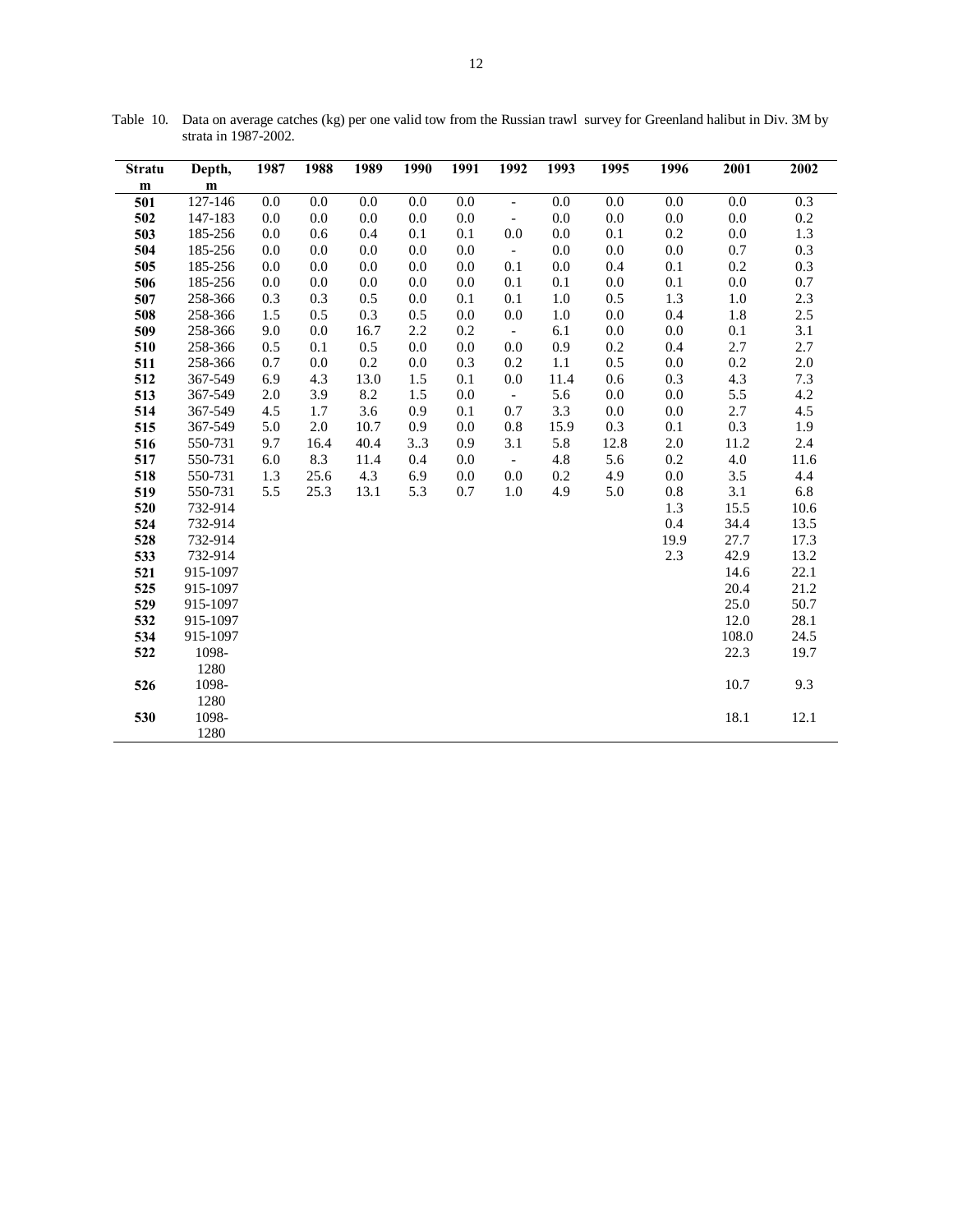|         |           |                   |                          | Mean catch / |     |            |          |  |
|---------|-----------|-------------------|--------------------------|--------------|-----|------------|----------|--|
| Stratum | Depth, m  | Area,             | Nos. of                  | 1 valid tow  |     | Abundance, | Biomass, |  |
|         |           | mile <sup>2</sup> | tows                     |              |     | 000        | tons     |  |
|         |           |                   |                          | fish         | kg  |            |          |  |
|         |           |                   |                          |              |     |            |          |  |
| 501     | 127-146   | 342               | 3                        | 1.7          | 3.2 | 42.2       | 81.9     |  |
| 502     | 147-183   | 838               | 3                        | 0.3          | 0.2 | 20.7       | 11.4     |  |
| 503     | 185-256   | 628               | 3                        | 0.7          | 2.2 | 31.0       | 100.6    |  |
| 504     | 185-256   | 348               | 3                        | 0.7          | 4.8 | 17.2       | 122.4    |  |
| 505     | 185-256   | 703               | $\overline{3}$           | 0.7          | 3.4 | 34.7       | 176.0    |  |
| 506     | 185-256   | 496               | 3                        | 0.3          | 1.0 | 12.3       | 37.4     |  |
| 507     | 258-366   | 822               | 3                        | 0.7          | 0.5 | 40.6       | 27.2     |  |
| 508     | 258-366   | 646               | 3                        | 0.0          | 0.0 | 0.0        | 0.0      |  |
| 509     | 258-366   | 314               | 3                        | 0.3          | 1.7 | 7.8        | 39.5     |  |
| 510     | 258-366   | 951               | 3                        | 0.0          | 0.0 | 0.0        | 0.0      |  |
| 511     | 258-366   | 806               | $\overline{3}$           | 0.0          | 0.0 | 0.0        | 0.0      |  |
| 512     | 367-549   | 670               | 3                        | 0.0          | 0.0 | 0.0        | 0.0      |  |
| 513     | 367-549   | 249               | $\overline{\mathbf{3}}$  | 0.3          | 1.3 | 6.2        | 23.0     |  |
| 514     | 367-549   | 602               | $\overline{\mathcal{L}}$ | 0.5          | 1.7 | 22.3       | 74.9     |  |
| 515     | 367-549   | 666               | 3                        | 0.0          | 0.0 | 0.0        | 0.0      |  |
| 516     | 550-731   | 634               | $\overline{3}$           | 0.0          | 0.0 | 0.0        | 0.0      |  |
| 517     | 550-731   | 216               | 3                        | 0.0          | 0.0 | 0.0        | 0.0      |  |
| 518     | 550-731   | 210               | 3                        | 0.0          | 0.0 | 0.0        | 0.0      |  |
| 519     | 550-731   | 414               | $\overline{\mathcal{L}}$ | 0.0          | 0.0 | 0.0        | 0.0      |  |
| 520     | 732-914   | 525               | 3                        | 0.0          | 0.0 | 0.0        | 0.0      |  |
| 524     | 732-914   | 253               | 3                        | 0.0          | 0.0 | 0.0        | 0.0      |  |
| 528     | 732-914   | 530               | $\overline{3}$           | 0.0          | 0.0 | 0.0        | 0.0      |  |
| 533     | 732-914   | 98                | 3                        | 0.0          | 0.0 | 0.0        | 0.0      |  |
| 521     | 915-1097  | 517               | $\overline{3}$           | 0.0          | 0.0 | 0.0        | 0.0      |  |
| 525     | 915-1097  | 226               | $\overline{\mathbf{3}}$  | 0.0          | 0.0 | 0.0        | 0.0      |  |
| 529     | 915-1097  | 488               | $\overline{\mathbf{3}}$  | 0.0          | 0.0 | 0.0        | 0.0      |  |
| 532     | 915-1097  | 238               | 3                        | 0.0          | 0.0 | 0.0        | 0.0      |  |
| 534     | 915-1097  | 486               | 3                        | 0.0          | 0.0 | 0.0        | 0.0      |  |
| 522     | 1098-1280 | 533               | 3                        | 0.0          | 0.0 | 0.0        | 0.0      |  |
| 526     | 1098-1280 | 177               | $\overline{c}$           | 0.0          | 0.0 | 0.0        | 0.0      |  |
| 530     | 1098-1280 | 1134              | 3                        | 0.0          | 0.0 | 0.0        | 0.0      |  |
| Всего   |           | 15760             | $\overline{94}$          |              |     | 234.9      | 694.3    |  |

Table 11. Results from the trawl survey for Cod in Div 3M, 2002.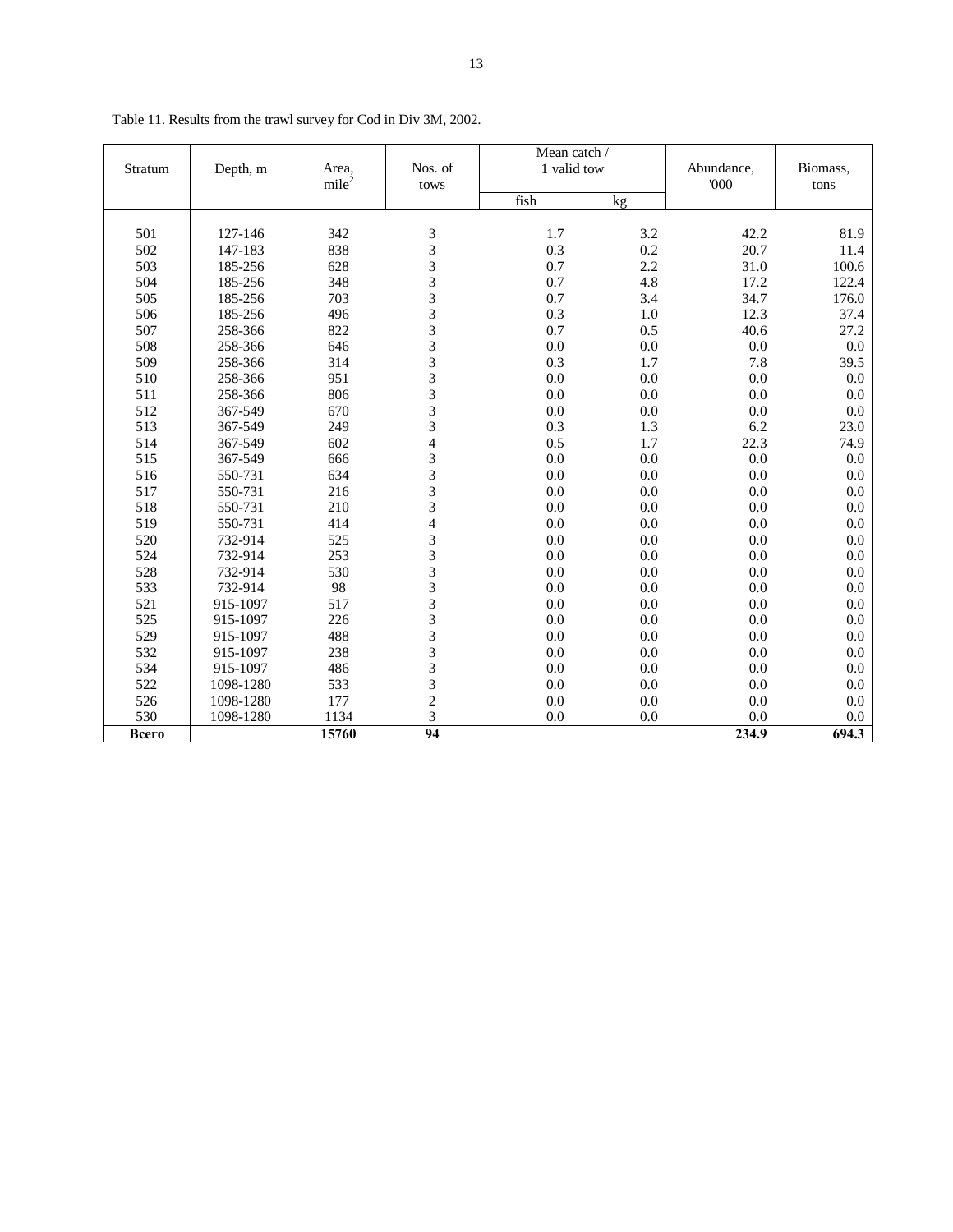|              |           |                   |                | Mean catch / |     |            |          |
|--------------|-----------|-------------------|----------------|--------------|-----|------------|----------|
| Stratum      | Depth, m  | Area,             | Nos. of        | 1 valid tow  |     | Abundance, | Biomass, |
|              |           | mile <sup>2</sup> | tows           |              |     | 000        | tons     |
|              |           |                   |                | fish         | kg  |            |          |
| 501          | 127-146   | 342               | 3              | 2.7          | 4.3 | 67.6       | 109.7    |
| 502          | 147-183   | 838               | 3              | 1.0          | 0.6 | 62.1       | 36.0     |
| 503          | 185-256   | 628               |                | 0.7          | 2.1 | 31.0       | 96.8     |
| 504          | 185-256   | 348               | $\frac{3}{3}$  | 2.7          | 1.3 | 68.7       | 33.0     |
| 505          | 185-256   | 703               |                | 0.0          | 0.0 | 0.0        | 0.0      |
| 506          | 185-256   | 496               | $\frac{3}{3}$  | 1.3          | 3.3 | 49.0       | 122.8    |
| 507          | 258-366   | 822               |                | 0.7          | 1.1 | 40.6       | 66.2     |
| 508          | 258-366   | 646               | $\frac{3}{3}$  | 0.3          | 1.1 | 16.0       | 52.5     |
| 509          | 258-366   | 314               |                | 1.0          | 1.6 | 23.3       | 37.2     |
| 510          | 258-366   | 951               | $\frac{3}{3}$  | 0.3          | 1.0 | 23.5       | 69.7     |
| 511          | 258-366   | 806               |                | 0.0          | 0.0 | 0.0        | $0.0\,$  |
| 512          | 367-549   | 670               |                | 2.0          | 2.8 | 99.3       | 137.7    |
| 513          | 367-549   | 249               |                | 0.0          | 0.8 | 0.0        | 15.0     |
| 514          | 367-549   | 602               | 3333323        | 0.0          | 0.0 | 0.0        | 0.0      |
| 515          | 367-549   | 666               |                | 0.3          | 0.1 | 16.4       | 6.9      |
| 516          | 550-731   | 634               |                | 0.0          | 0.0 | 0.0        | 0.0      |
| 517          | 550-731   | 216               |                | 0.0          | 0.0 | 0.0        | 0.0      |
| 518          | 550-731   | 210               |                | 0.0          | 0.0 | 0.0        | 0.0      |
| 519          | 550-731   | 414               | $\overline{4}$ | 0.0          | 0.0 | 0.0        | 0.0      |
| 520          | 732-914   | 525               |                | 0.0          | 0.0 | 0.0        | 0.0      |
| 524          | 732-914   | 253               |                | 0.0          | 0.0 | 0.0        | 0.0      |
| 528          | 732-914   | 530               |                | 0.0          | 0.0 | 0.0        | 0.0      |
| 533          | 732-914   | 98                | 33323233       | 0.0          | 0.0 | 0.0        | 0.0      |
| 521          | 915-1097  | 517               |                | 0.0          | 0.0 | 0.0        | 0.0      |
| 525          | 915-1097  | 226               |                | 0.0          | 0.0 | 0.0        | 0.0      |
| 529          | 915-1097  | 488               |                | 0.0          | 0.0 | 0.0        | 0.0      |
| 532          | 915-1097  | 238               |                | 0.0          | 0.0 | 0.0        | 0.0      |
| 534          | 915-1097  | 486               | $\frac{3}{3}$  | 0.0          | 0.0 | 0.0        | 0.0      |
| 522          | 1098-1280 | 533               |                | 0.0          | 0.0 | 0.0        | 0.0      |
| 526          | 1098-1280 | 177               | $\frac{2}{3}$  | 0.0          | 0.0 | 0.0        | 0.0      |
| 530          | 1098-1280 | 1134              |                | 0.0          | 0.0 | 0.0        | 0.0      |
| <b>Total</b> |           | 15760             | 90             |              |     | 497.5      | 783.5    |

Table 12. Results from the trawl survey for Cod in Div 3M, 2001.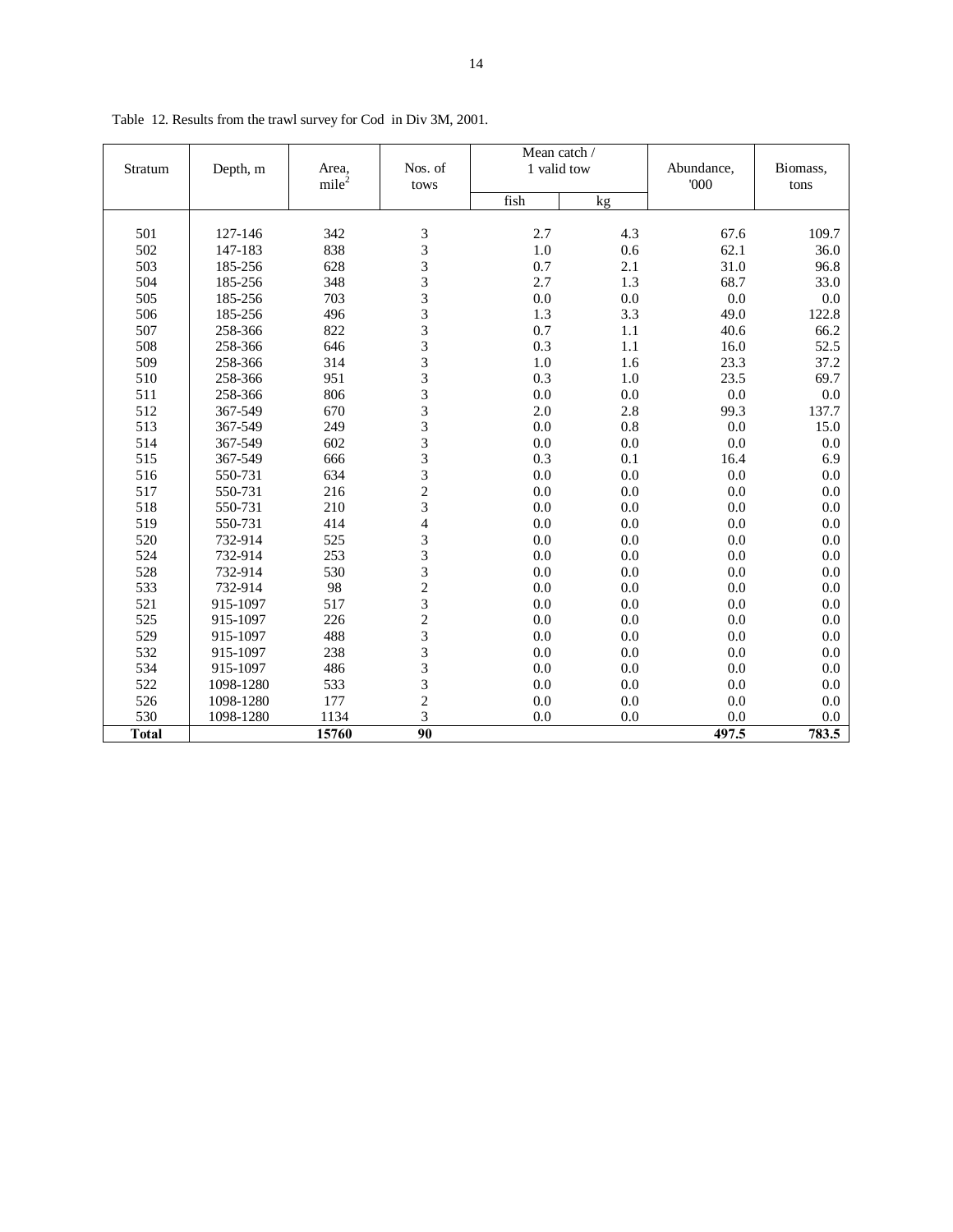|              |                    |                   |                         | Mean catch / |            |               |              |
|--------------|--------------------|-------------------|-------------------------|--------------|------------|---------------|--------------|
| Stratum      | Depth, m           | Area,             | Nos. of                 | 1 valid tow  |            | Abundance,    | Biomass,     |
|              |                    | mile <sup>2</sup> | tows                    |              |            | 000           | tons         |
|              |                    |                   |                         | fish         | kg         |               |              |
| 501          | 127-146            | 342               | 3                       | 33.3         | 30.6       | 844.4         | 776.1        |
| 502          | 147-183            | 838               | 3                       | 3.0          | 2.3        | 186.2         | 141.1        |
| 503          | 185-256            | 628               | 3                       | 1.7          | 2.2        | 77.5          | 103.1        |
| 504          | 185-256            | 348               | 3                       | 0.3          | 0.5        | 8.6           | 13.2         |
| 505          | 185-256            | 703               | 3                       | 1.3          | 1.3        | 69.4          | 65.1         |
| 506          |                    | 496               | 3                       | 1.7          | 1.2        | 61.2          | 42.9         |
|              | 185-256            |                   | 3                       | 1.0          |            |               |              |
| 507<br>508   | 258-366<br>258-366 | 822<br>646        | 3                       | 1.0          | 1.0<br>0.9 | 60.9<br>47.9  | 61.7<br>45.9 |
|              |                    |                   | 3                       |              |            |               |              |
| 509<br>510   | 258-366<br>258-366 | 314<br>951        | 3                       | 0.7<br>1.7   | 0.7<br>1.2 | 15.5<br>117.4 | 16.2<br>85.7 |
|              |                    |                   | 3                       | 0.3          | 0.2        |               |              |
| 511          | 258-366            | 806               |                         |              |            | 19.9          | 8.8          |
| 512          | 367-549            | 670               | 3<br>3                  | 0.0          | 0.0        | 0.0           | 0.0          |
| 513          | 367-549            | 249               |                         | 0.3          | 0.2        | 6.2           | 3.6          |
| 514          | 367-549            | 602               | $\overline{\mathbf{4}}$ | 0.3          | 0.1        | 11.2          | 3.7          |
| 515          | 367-549            | 666               | 3<br>$\overline{3}$     | 0.3          | 0.3        | 16.4          | 14.1         |
| 516          | 550-731            | 634               |                         | 0.0          | 0.0        | 0.0           | 0.0          |
| 517          | 550-731            | 216               | 3                       | 0.0          | 0.0        | 0.0           | 0.0          |
| 518          | 550-731            | 210               | 3                       | 0.0          | 0.0        | 0.0           | 0.0          |
| 519          | 550-731            | 414               | $\overline{\mathbf{4}}$ | 0.0          | 0.0        | 0.0           | 0.0          |
| 520          | 732-914            | 525               | 3                       | 0.0          | 0.0        | 0.0           | $0.0\,$      |
| 524          | 732-914            | 253               | $\overline{3}$          | 0.0          | 0.0        | 0.0           | 0.0          |
| 528          | 732-914            | 530               | 3                       | 0.0          | 0.0        | 0.0           | $0.0\,$      |
| 533          | 732-914            | 98                | 3                       | 0.3          | 0.5        | 2.4           | 3.8          |
| 521          | 915-1097           | 517               | 3                       | 0.0          | 0.0        | 0.0           | 0.0          |
| 525          | 915-1097           | 226               | 3                       | 0.0          | 0.0        | 0.0           | 0.0          |
| 529          | 915-1097           | 488               | $\overline{3}$          | 0.0          | 0.0        | 0.0           | 0.0          |
| 532          | 915-1097           | 238               | 3                       | 0.0          | 0.0        | 0.0           | 0.0          |
| 534          | 915-1097           | 486               | 3                       | 0.0          | 0.0        | 0.0           | 0.0          |
| 522          | 1098-1280          | 533               | 3                       | 0.0          | 0.0        | 0.0           | 0.0          |
| 526          | 1098-1280          | 177               | $\overline{c}$          | 0.0          | 0.0        | 0.0           | 0.0          |
| 530          | 1098-1280          | 1134              | 3                       | 0.3          | 0.2        | 28.0          | 13.4         |
| <b>Total</b> |                    | 15760             | 94                      |              |            | 1573.2        | 1398.4       |

Table 13. Results from the trawl survey for American place in Div 3M, 2002.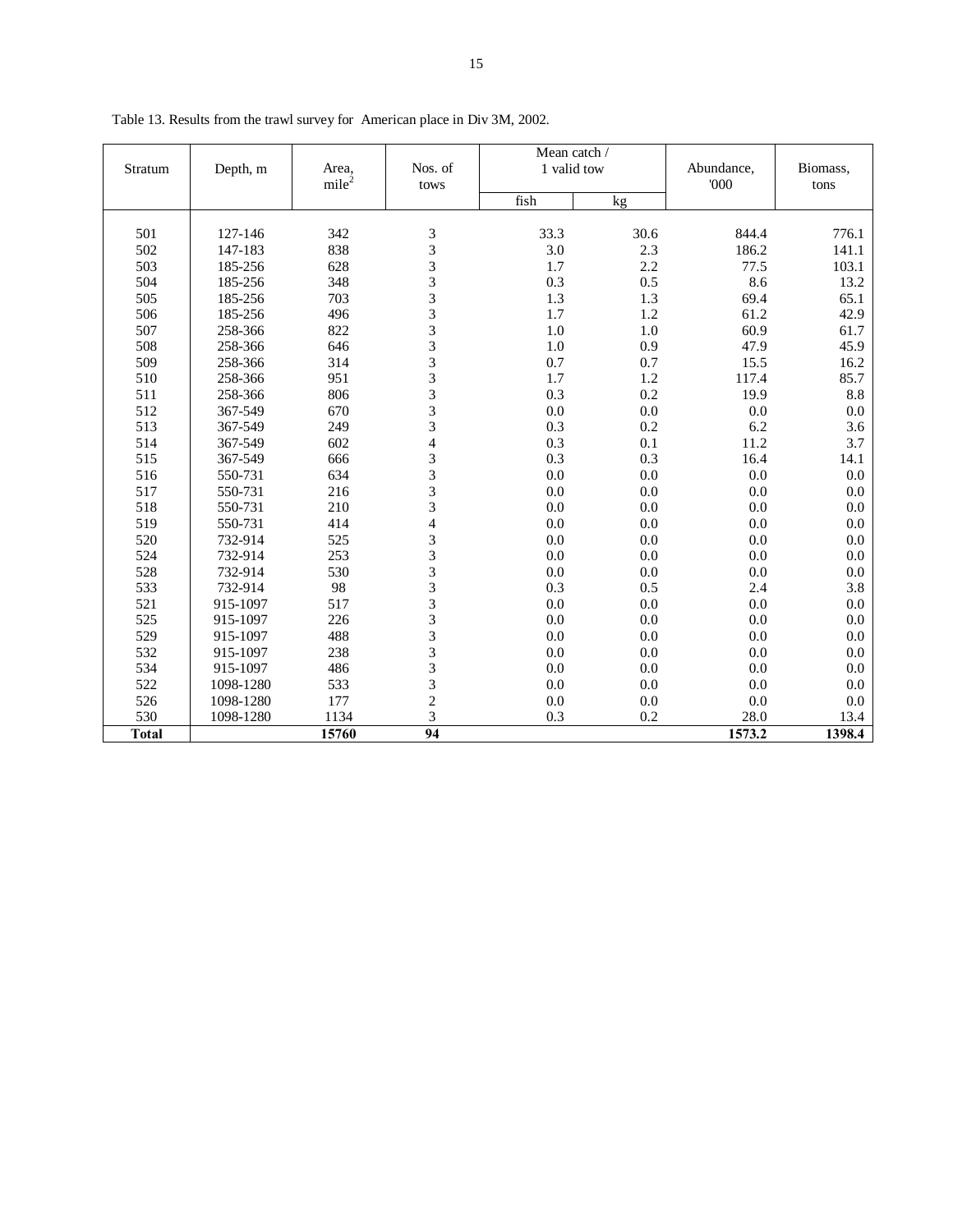|              |           |                   |                 | Mean catch / |     |            |          |
|--------------|-----------|-------------------|-----------------|--------------|-----|------------|----------|
| Stratum      | Depth, m  | Area,             | Nos of          | 1 valid tow  |     | Abundance, | Biomass, |
|              |           | mile <sup>2</sup> | tows            |              |     | '000       | tons     |
|              |           |                   |                 | fish         | kg  |            |          |
|              |           |                   |                 |              |     |            |          |
| 501          | 127-146   | 342               |                 | 8.7          | 5.5 | 219.6      | 138.4    |
| 502          | 147-183   | 838               |                 | 0.7          | 0.6 | 41.4       | 39.7     |
| 503          | 185-256   | 628               | 333333333333323 | 0.0          | 0.0 | $0.0\,$    | 0.0      |
| 504          | 185-256   | 348               |                 | 2.0          | 0.9 | 51.6       | 23.1     |
| 505          | 185-256   | 703               |                 | 0.0          | 0.0 | 0.0        | 0.0      |
| 506          | 185-256   | 496               |                 | 0.0          | 0.0 | 0.0        | 0.0      |
| 507          | 258-366   | 822               |                 | 0.0          | 0.0 | 0.0        | 0.0      |
| 508          | 258-366   | 646               |                 | 0.0          | 0.0 | 0.0        | 0.0      |
| 509          | 258-366   | 314               |                 | 1.0          | 0.9 | 23.3       | 19.8     |
| 510          | 258-366   | 951               |                 | 0.0          | 0.0 | 0.0        | 0.0      |
| 511          | 258-366   | 806               |                 | 0.0          | 0.0 | $0.0\,$    | 0.0      |
| 512          | 367-549   | 670               |                 | 0.3          | 0.1 | 16.5       | 3.5      |
| 513          | 367-549   | 249               |                 | 0.0          | 0.0 | $0.0\,$    | 0.0      |
| 514          | 367-549   | 602               |                 | 1.7          | 1.1 | 74.3       | 48.7     |
| 515          | 367-549   | 666               |                 | 0.7          | 0.4 | 32.9       | 19.2     |
| 516          | 550-731   | 634               |                 | 0.0          | 0.0 | $0.0\,$    | 0.0      |
| 517          | 550-731   | 216               |                 | 0.0          | 0.0 | 0.0        | 0.0      |
| 518          | 550-731   | 210               |                 | 0.7          | 0.6 | 10.4       | 9.4      |
| 519          | 550-731   | 414               | $\overline{4}$  | 0.5          | 0.5 | 15.3       | 13.9     |
| 520          | 732-914   | 525               |                 | 0.0          | 0.0 | 0.0        | 0.0      |
| 524          | 732-914   | 253               |                 | 0.3          | 0.4 | 6.2        | 7.0      |
| 528          | 732-914   | 530               |                 | 2.0          | 2.0 | 78.5       | 79.3     |
| 533          | 732-914   | 98                |                 | 0.0          | 0.0 | $0.0\,$    | 0.0      |
| 521          | 915-1097  | 517               |                 | 0.7          | 0.8 | 25.5       | 30.3     |
| 525          | 915-1097  | 226               |                 | 0.0          | 0.0 | $0.0\,$    | 0.0      |
| 529          | 915-1097  | 488               |                 | 1.7          | 2.0 | 60.2       | 71.9     |
| 532          | 915-1097  | 238               |                 | 0.0          | 0.0 | 0.0        | 0.0      |
| 534          | 915-1097  | 486               | 33323233323     | 0.7          | 0.8 | 24.0       | 27.0     |
| 522          | 1098-1280 | 533               |                 | 0.3          | 0.4 | 13.2       | 16.5     |
| 526          | 1098-1280 | 177               |                 | 0.0          | 0.0 | $0.0\,$    | 0.0      |
| 530          | 1098-1280 | 1134              |                 | 0.0          | 0.0 | 0.0        | 0.0      |
| <b>Total</b> |           | 15760             | 90              |              |     | 692.9      | 547.7    |

Table 14. Results from the trawl survey for American place in Div 3M, 2001.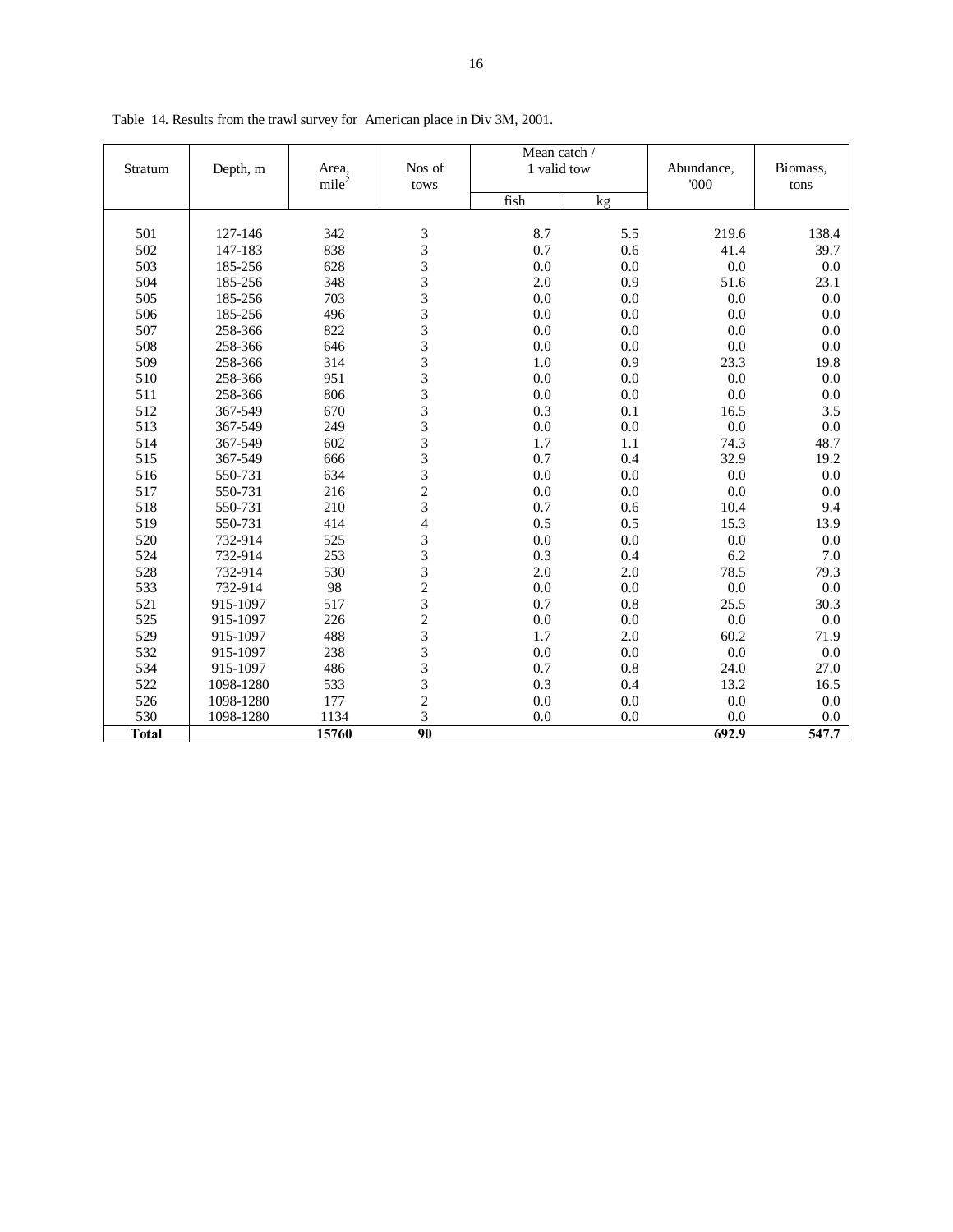|              |           |                   |                         | Mean catch / |     |            |          |
|--------------|-----------|-------------------|-------------------------|--------------|-----|------------|----------|
| Stratum      | Depth, m  | Area,             | Nos. of                 | 1 valid tow  |     | Abundance, | Biomass, |
|              |           | mile <sup>2</sup> | tows                    |              |     | 000        | tons     |
|              |           |                   |                         | fish         | kg  |            |          |
|              |           |                   |                         |              |     |            |          |
| 501          | 127-146   | 342               | 3                       | 1.7          | 0.9 | 42.2       | 22.2     |
| 502          | 147-183   | 838               | 3                       | 1.3          | 0.6 | 82.8       | 37.5     |
| 503          | 185-256   | 628               | 3                       | 0.7          | 0.3 | 31.0       | 16.0     |
| 504          | 185-256   | 348               | 3                       | 1.0          | 0.5 | 25.8       | 12.0     |
| 505          | 185-256   | 703               | 3                       | 3.3          | 2.1 | 173.6      | 108.5    |
| 506          | 185-256   | 496               | 3                       | 1.7          | 1.1 | 61.2       | 38.5     |
| 507          | 258-366   | 822               | 3                       | 3.3          | 1.1 | 203.0      | 63.6     |
| 508          | 258-366   | 646               | 3                       | 0.3          | 0.2 | 15.9       | 8.3      |
| 509          | 258-366   | 314               | 3                       | 1.0          | 0.4 | 23.3       | 9.1      |
| 510          | 258-366   | 951               | 3                       | 2.7          | 0.9 | 187.8      | 64.9     |
| 511          | 258-366   | 806               | 3                       | 2.0          | 0.8 | 119.4      | 47.0     |
| 512          | 367-549   | 670               | 3                       | 0.0          | 0.0 | 0.0        | 0.0      |
| 513          | 367-549   | 249               | 3                       | 0.3          | 0.2 | 6.2        | 2.9      |
| 514          | 367-549   | 602               | $\overline{\mathbf{4}}$ | 0.0          | 0.0 | 0.0        | 0.0      |
| 515          | 367-549   | 666               | 3                       | 1.7          | 0.5 | 82.2       | 24.5     |
| 516          | 550-731   | 634               | 3                       | 0.0          | 0.0 | 0.0        | 0.0      |
| 517          | 550-731   | 216               | 3                       | 0.0          | 0.0 | 0.0        | 0.0      |
| 518          | 550-731   | 210               | 3                       | 0.0          | 0.0 | 0.0        | 0.0      |
| 519          | 550-731   | 414               | $\overline{\mathbf{4}}$ | 0.0          | 0.0 | 0.0        | 0.0      |
| 520          | 732-914   | 525               | 3                       | 0.0          | 0.0 | 0.0        | 0.0      |
| 524          | 732-914   | 253               | 3                       | 0.0          | 0.0 | 0.0        | 0.0      |
| 528          | 732-914   | 530               | 3                       | 1.0          | 0.2 | 39.3       | 7.7      |
| 533          | 732-914   | 98                | 3                       | 0.3          | 0.1 | 2.4        | 0.7      |
| 521          | 915-1097  | 517               | 3                       | 0.0          | 0.0 | 0.0        | 0.0      |
| 525          | 915-1097  | 226               | 3                       | 0.0          | 0.0 | 0.0        | 0.0      |
| 529          | 915-1097  | 488               | 3                       | 0.0          | 0.0 | 0.0        | 0.0      |
| 532          | 915-1097  | 238               | $\overline{3}$          | 0.0          | 0.0 | 0.0        | 0.0      |
| 534          | 915-1097  | 486               | 3                       | 0.0          | 0.0 | 0.0        | 0.0      |
| 522          | 1098-1280 | 533               | $\overline{3}$          | 0.0          | 0.0 | 0.0        | 0.0      |
| 526          | 1098-1280 | 177               | $\overline{c}$          | 0.0          | 0.0 | 0.0        | 0.0      |
| 530          | 1098-1280 | 1134              | 3                       | 0.0          | 0.0 | 0.0        | 0.0      |
| <b>Total</b> |           | 15760             | 94                      |              |     | 1096.1     | 463.4    |

Table 15. Results from the trawl survey for Witch Flounder in Div. 3M, 2002.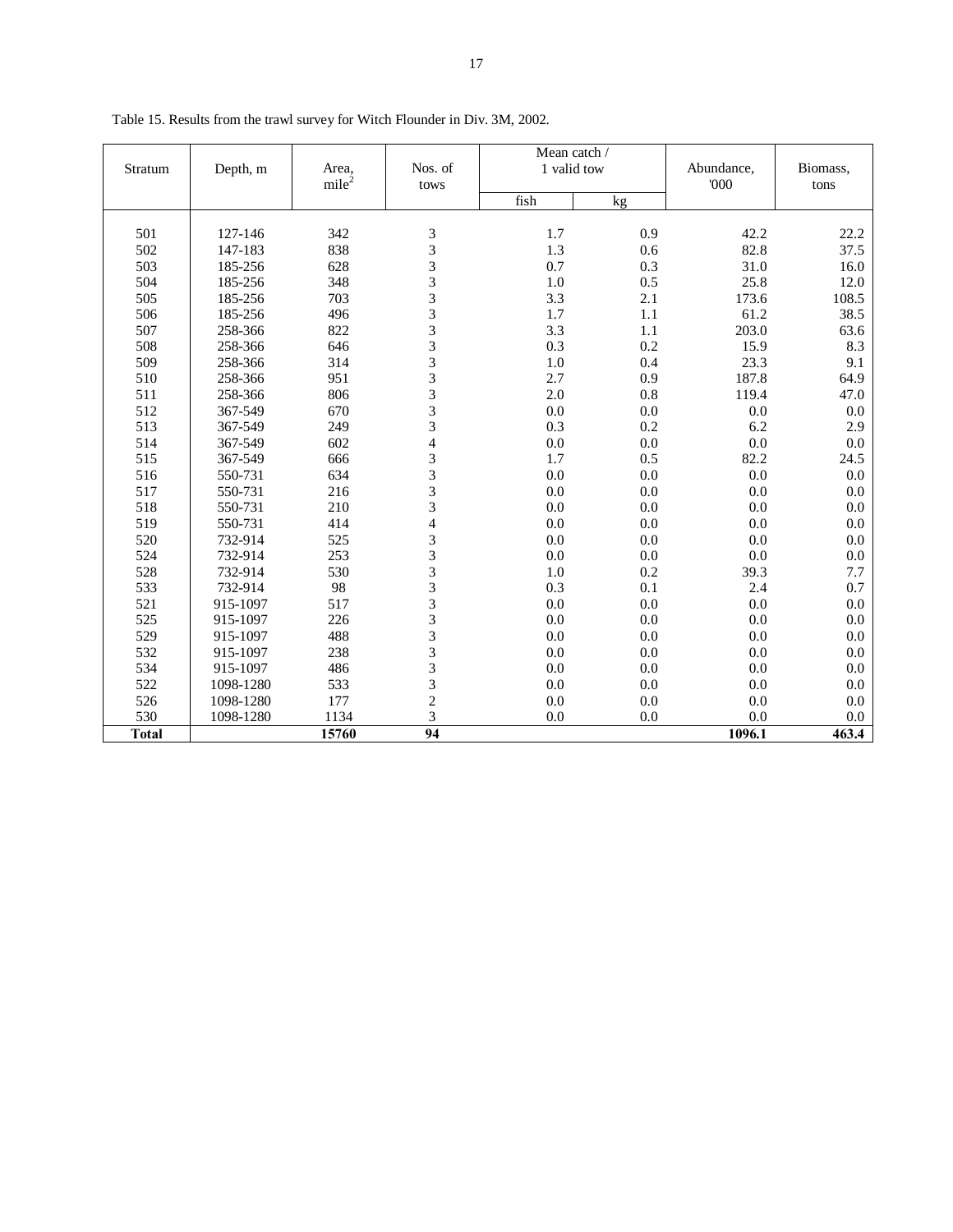|              |           |                            |                                                      | Mean catch / |         |                   |                  |
|--------------|-----------|----------------------------|------------------------------------------------------|--------------|---------|-------------------|------------------|
| Stratum      | Depth, m  | Area,<br>mile <sup>2</sup> | Nos. of<br>tows                                      | 1 valid tow  |         | Abundance,<br>000 | Biomass,<br>tons |
|              |           |                            |                                                      | fish         | kg      |                   |                  |
|              |           |                            |                                                      |              |         |                   |                  |
| 501          | 127-146   | 342                        | 3                                                    | 0.3          | 0.1     | 8.4               | 2.1              |
| 502          | 147-183   | 838                        |                                                      | 1.0          | 0.4     | 62.1              | 23.8             |
| 503          | 185-256   | 628                        | $\begin{array}{c} 3 \\ 3 \\ 3 \end{array}$           | 1.7          | 0.9     | 77.5              | 43.3             |
| 504          | 185-256   | 348                        |                                                      | 1.0          | 0.4     | 25.8              | 9.5              |
| 505          | 185-256   | 703                        | $\frac{3}{3}$                                        | 0.3          | 0.1     | 17.4              | 6.4              |
| 506          | 185-256   | 496                        |                                                      | 0.0          | $0.0\,$ | 0.0               | 0.0              |
| 507          | 258-366   | 822                        | $\frac{3}{3}$                                        | 0.0          | 0.0     | 0.0               | 0.0              |
| 508          | 258-366   | 646                        |                                                      | 0.3          | 0.1     | 16.0              | 3.9              |
| 509          | 258-366   | 314                        | $\frac{3}{3}$                                        | 0.7          | 0.2     | 15.5              | 4.8              |
| 510          | 258-366   | 951                        |                                                      | 0.0          | 0.0     | 0.0               | 0.0              |
| 511          | 258-366   | 806                        |                                                      | 0.3          | 0.2     | 19.9              | 9.0              |
| 512          | 367-549   | 670                        | $\begin{array}{c} 3 \\ 3 \\ 3 \\ 3 \end{array}$      | 0.7          | 0.5     | 33.1              | 23.2             |
| 513          | 367-549   | 249                        |                                                      | 0.0          | 0.0     | $0.0\,$           | $0.0\,$          |
| 514          | 367-549   | 602                        |                                                      | 1.3          | 0.5     | 59.5              | 22.4             |
| 515          | 367-549   | 666                        |                                                      | 1.3          | 0.4     | 65.8              | 21.8             |
| 516          | 550-731   | 634                        | $\begin{array}{c} 3 \\ 3 \\ 2 \\ 3 \end{array}$      | 0.0          | 0.0     | 0.0               | 0.0              |
| 517          | 550-731   | 216                        |                                                      | 0.0          | 0.0     | 0.0               | 0.0              |
| 518          | 550-731   | 210                        |                                                      | 1.0          | 0.3     | 15.6              | 5.1              |
| 519          | 550-731   | 414                        | $\overline{4}$                                       | 0.5          | 0.1     | 15.3              | 2.0              |
| 520          | 732-914   | 525                        | $\frac{3}{3}$                                        | 0.0          | $0.0\,$ | 0.0               | 0.0              |
| 524          | 732-914   | 253                        |                                                      | 0.0          | 0.0     | 0.0               | 0.0              |
| 528          | 732-914   | 530                        |                                                      | 1.3          | 0.6     | 52.3              | 23.3             |
| 533          | 732-914   | 98                         | $\begin{array}{c} 3 \\ 2 \\ 3 \\ 2 \\ 3 \end{array}$ | 0.5          | 0.3     | 3.6               | 2.0              |
| 521          | 915-1097  | 517                        |                                                      | 0.0          | 0.0     | 0.0               | 0.0              |
| 525          | 915-1097  | 226                        |                                                      | 0.0          | 0.0     | 0.0               | 0.0              |
| 529          | 915-1097  | 488                        |                                                      | 0.3          | 0.04    | 12.0              | 1.7              |
| 532          | 915-1097  | 238                        | 3                                                    | 0.0          | $0.0\,$ | 0.0               | 0.0              |
| 534          | 915-1097  | 486                        | 3                                                    | 0.0          | 0.0     | 0.0               | 0.0              |
| 522          | 1098-1280 | 533                        | 3                                                    | 0.0          | 0.0     | 0.0               | 0.0              |
| 526          | 1098-1280 | 177                        | $\frac{2}{3}$                                        | 0.0          | 0.0     | 0.0               | 0.0              |
| 530          | 1098-1280 | 1134                       |                                                      | 0.0          | 0.0     | 0.0               | 0.0              |
| <b>Total</b> |           | 15760                      | 90                                                   |              |         | 499.8             | 204.3            |

Table 16. Results from the trawl survey for Witch Flounder in Div. 3M, 2001.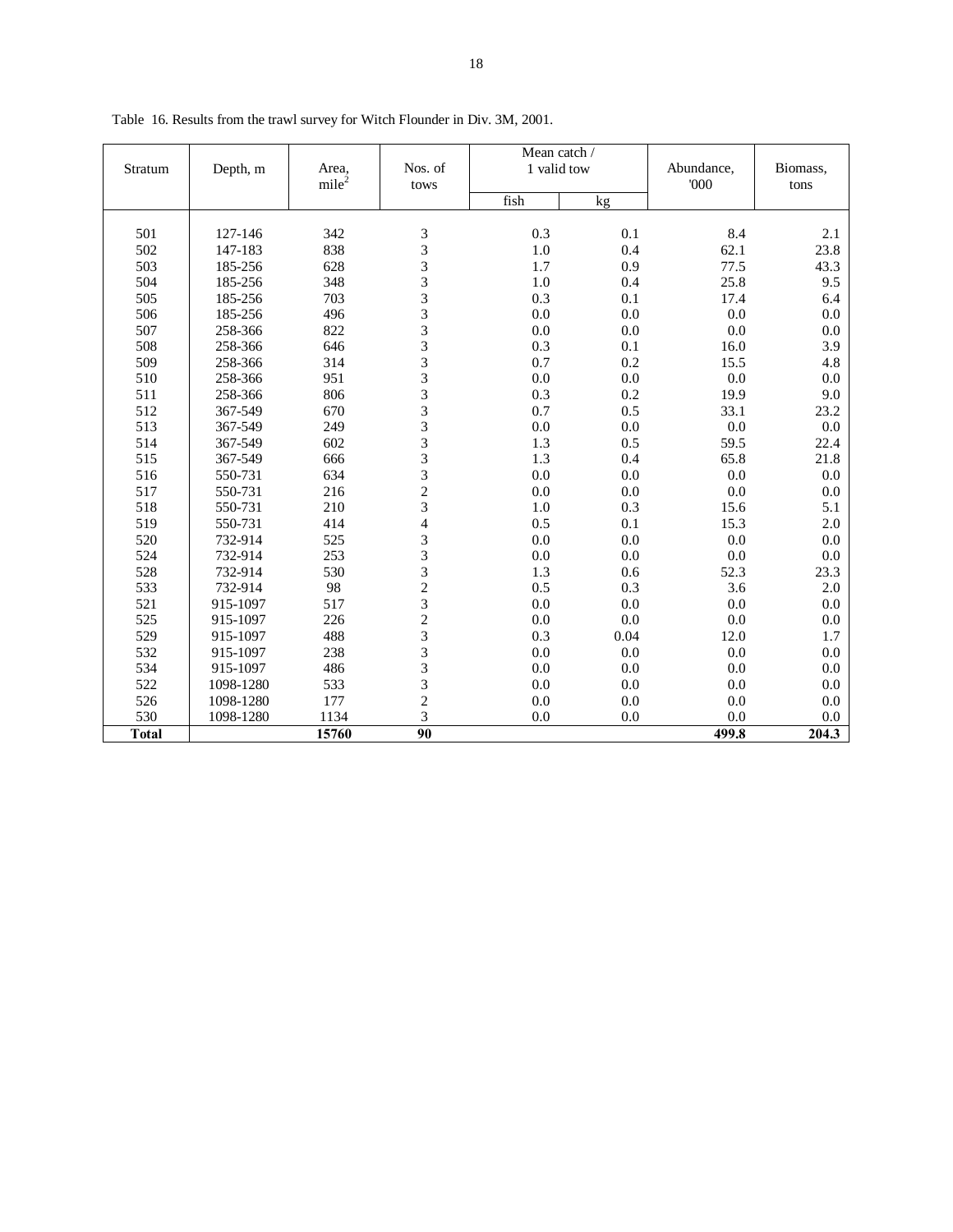|              |           |                            |                          | Mean catch / |      |                    |                  |
|--------------|-----------|----------------------------|--------------------------|--------------|------|--------------------|------------------|
| Stratum      | Depth, m  | Area,<br>mile <sup>2</sup> | Nos. of<br>tows          | 1 valid tow  |      | Abundance,<br>'000 | Biomass,<br>tons |
|              |           |                            |                          | fish         | kg   |                    |                  |
|              |           |                            |                          |              |      |                    |                  |
| 501          | 127-146   | 342                        | 3                        | 0.0          | 0.0  | 0.0                | 0.0              |
| 502          | 147-183   | 838                        | 3                        | 0.0          | 0.0  | 0.0                | 0.0              |
| 503          | 185-256   | 628                        | 3                        | 0.0          | 0.0  | 0.0                | 0.0              |
| 504          | 185-256   | 348                        | 3                        | 0.0          | 0.0  | 0.0                | 0.0              |
| 505          | 185-256   | 703                        | 3                        | 0.0          | 0.0  | 0.0                | 0.0              |
| 506          | 185-256   | 496                        | 3                        | 0.0          | 0.0  | 0.0                | 0.0              |
| 507          | 258-366   | 822                        | 3                        | 0.0          | 0.0  | 0.0                | 0.0              |
| 508          | 258-366   | 646                        | 3                        | 0.0          | 0.0  | 0.0                | 0.0              |
| 509          | 258-366   | 314                        | 3                        | 0.0          | 0.0  | 0.0                | 0.0              |
| 510          | 258-366   | 951                        | 3                        | 0.3          | 0.2  | 23.5               | 11.3             |
| 511          | 258-366   | 806                        | 3                        | 0.0          | 0.0  | 0.0                | 0.0              |
| 512          | 367-549   | 670                        | 3                        | 3.7          | 1.7  | 182.0              | 84.0             |
| 513          | 367-549   | 249                        | 3                        | 4.3          | 1.4  | 79.9               | 26.3             |
| 514          | 367-549   | 602                        | $\overline{\mathbf{4}}$  | 0.8          | 0.4  | 33.4               | 17.7             |
| 515          | 367-549   | 666                        | 3                        | 0.0          | 0.0  | 0.0                | 0.0              |
| 516          | 550-731   | 634                        | 3                        | 6.3          | 3.1  | 297.4              | 143.6            |
| 517          | 550-731   | 216                        | 3                        | 7.3          | 3.7  | 117.3              | 59.5             |
| 518          | 550-731   | 210                        | 3                        | 16.0         | 10.2 | 248.9              | 158.8            |
| 519          | 550-731   | 414                        | $\overline{\mathcal{L}}$ | 5.8          | 1.8  | 176.3              | 55.3             |
| 520          | 732-914   | 525                        | 3                        | 4.7          | 1.9  | 181.5              | 73.0             |
| 524          | 732-914   | 253                        | 3                        | 15.3         | 10.3 | 287.4              | 192.2            |
| 528          | 732-914   | 530                        | 3                        | 5.0          | 2.8  | 196.3              | 107.9            |
| 533          | 732-914   | 98                         | 3                        | 7.7          | 3.4  | 55.7               | 24.3             |
| 521          | 915-1097  | 517                        | 3                        | 16.3         | 17.3 | 625.5              | 662.8            |
| 525          | 915-1097  | 226                        | 3                        | 7.0          | 5.3  | 117.2              | 88.7             |
| 529          | 915-1097  | 488                        | 3                        | 16.0         | 14.6 | 578.4              | 526.7            |
| 532          | 915-1097  | 238                        | 3                        | 10.0         | 3.3  | 176.3              | 57.7             |
| 534          | 915-1097  | 486                        | 3                        | 9.7          | 4.0  | 348.0              | 143.3            |
| 522          | 1098-1280 | 533                        | 3                        | 22.3         | 25.9 | 881.8              | 1024.2           |
| 526          | 1098-1280 | 177                        | $\overline{c}$           | 5.0          | 3.7  | 65.6               | 49.0             |
| 530          | 1098-1280 | 1134                       | 3                        | 7.0          | 4.4  | 588.0              | 370.7            |
| <b>Total</b> |           | 15760                      | $\overline{94}$          |              |      | 5260.3             | 3876.8           |

Table 17. Results from the trawl survey for Roughhead Grenadier in Div. 3M, 2002.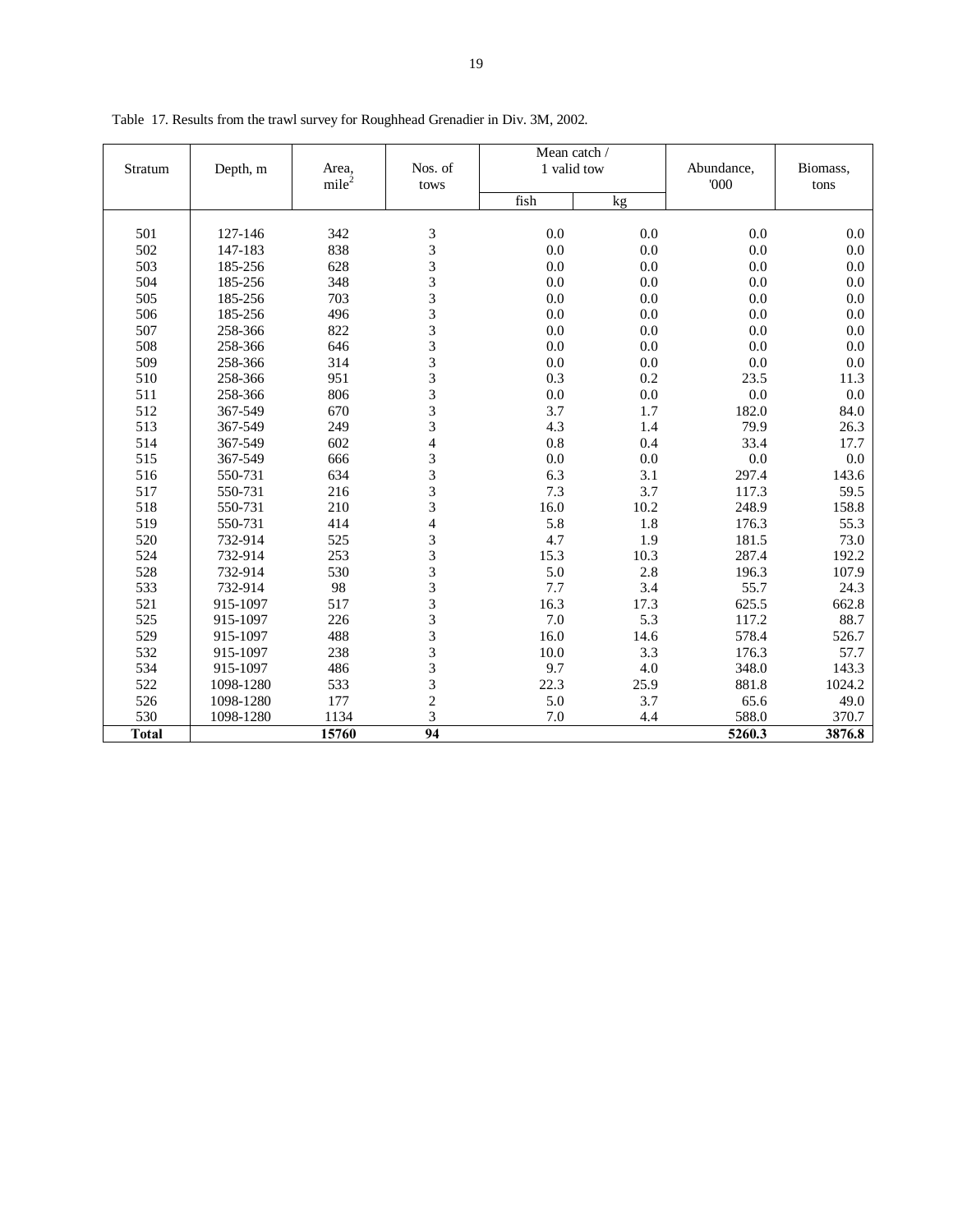|              |           |                            |                                            | Mean catch / |      |                    |                  |
|--------------|-----------|----------------------------|--------------------------------------------|--------------|------|--------------------|------------------|
| Stratum      | Depth, m  | Area,<br>mile <sup>2</sup> | Nos. of<br>tows                            | 1 valid tow  |      | Abundance,<br>'000 | Biomass,<br>tons |
|              |           |                            |                                            | fish         | kg   |                    |                  |
|              |           |                            |                                            |              |      |                    |                  |
| 501          | 127-146   | 342                        | 3                                          | 0.0          | 0.0  | 0.0                | 0.0              |
| 502          | 147-183   | 838                        | $\begin{array}{c} 3 \\ 3 \\ 3 \end{array}$ | 0.0          | 0.0  | 0.0                | 0.0              |
| 503          | 185-256   | 628                        |                                            | 0.0          | 0.0  | 0.0                | 0.0              |
| 504          | 185-256   | 348                        |                                            | 0.0          | 0.0  | 0.0                | 0.0              |
| 505          | 185-256   | 703                        | 3                                          | 0.0          | 0.0  | 0.0                | 0.0              |
| 506          | 185-256   | 496                        | 3                                          | 0.0          | 0.0  | $0.0\,$            | 0.0              |
| 507          | 258-366   | 822                        | $\frac{3}{3}$                              | 0.0          | 0.0  | 0.0                | 0.0              |
| 508          | 258-366   | 646                        |                                            | 0.0          | 0.0  | 0.0                | 0.0              |
| 509          | 258-366   | 314                        | $\frac{3}{3}$                              | 0.0          | 0.0  | 0.0                | 0.0              |
| 510          | 258-366   | 951                        |                                            | 0.0          | 0.0  | 0.0                | 0.0              |
| 511          | 258-366   | 806                        | $\frac{3}{3}$                              | 0.0          | 0.0  | 0.0                | 0.0              |
| 512          | 367-549   | 670                        |                                            | 0.7          | 0.3  | 33.1               | 16.8             |
| 513          | 367-549   | 249                        | 3                                          | 2.3          | 0.8  | 43.0               | 14.6             |
| 514          | 367-549   | 602                        | 3                                          | 0.7          | 0.1  | 29.7               | 6.0              |
| 515          | 367-549   | 666                        | $\frac{3}{3}$                              | 0.0          | 0.0  | 0.0                | 0.0              |
| 516          | 550-731   | 634                        |                                            | 1.0          | 0.3  | 47.0               | 12.3             |
| 517          | 550-731   | 216                        | $\frac{2}{3}$                              | 3.5          | 1.1  | 56.0               | 17.8             |
| 518          | 550-731   | 210                        |                                            | 15.7         | 10.9 | 243.7              | 169.4            |
| 519          | 550-731   | 414                        | $\overline{4}$                             | 3.8          | 2.3  | 115.0              | 71.7             |
| 520          | 732-914   | 525                        |                                            | 5.7          | 2.3  | 220.4              | 87.7             |
| 524          | 732-914   | 253                        |                                            | 15.3         | 8.7  | 287.4              | 163.7            |
| 528          | 732-914   | 530                        |                                            | 5.3          | 2.7  | 209.4              | 104.6            |
| 533          | 732-914   | 98                         | $33323$<br>$2323$                          | 9.0          | 3.6  | 65.3               | 25.9             |
| 521          | 915-1097  | 517                        |                                            | 12.3         | 12.4 | 472.3              | 476.0            |
| 525          | 915-1097  | 226                        |                                            | 16.0         | 14.5 | 267.9              | 242.8            |
| 529          | 915-1097  | 488                        |                                            | 24.0         | 10.6 | 867.6              | 382.4            |
| 532          | 915-1097  | 238                        | $\overline{3}$                             | 6.0          | 1.9  | 105.8              | 33.9             |
| 534          | 915-1097  | 486                        | $\frac{3}{3}$                              | 12.0         | 5.7  | 432.0              | 206.4            |
| 522          | 1098-1280 | 533                        |                                            | 22.0         | 20.7 | 868.6              | 815.3            |
| 526          | 1098-1280 | 177                        | $\frac{2}{3}$                              | 3.0          | 4.6  | 39.3               | 60.7             |
| 530          | 1098-1280 | 1134                       |                                            | 7.3          | 6.2  | 616.0              | 519.4            |
| <b>Total</b> |           | 15760                      | 90                                         |              |      | 5019.4             | 3427.4           |

Table 18. Results from the trawl survey for Roughhead Grenadier in Div. 3M, 2001.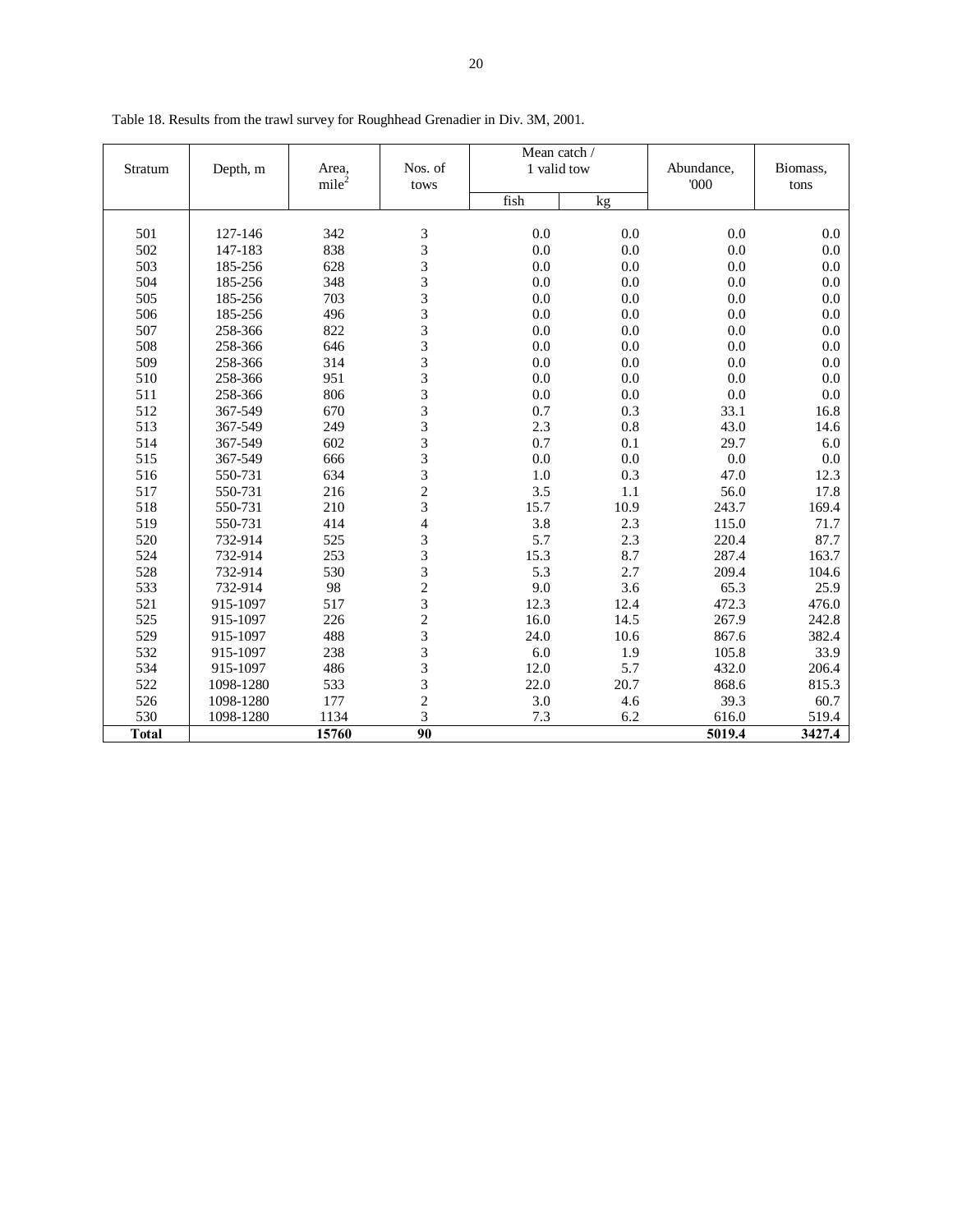|              |           |                   |                         | Mean catch / |         |            |          |
|--------------|-----------|-------------------|-------------------------|--------------|---------|------------|----------|
| Stratum      | Depth, m  | Area,             | Nos. of                 | 1 valid tow  |         | Abundance, | Biomass, |
|              |           | mile <sup>2</sup> | tows                    |              |         | 000        | tons     |
|              |           |                   |                         | fish         | kg      |            |          |
| 501          | 127-146   | 342               | 3                       | 0.0          | 0.0     | 0.0        | 0.0      |
|              |           |                   | 3                       |              |         |            |          |
| 502          | 147-183   | 838               |                         | 0.0          | 0.0     | 0.0        | 0.0      |
| 503          | 185-256   | 628               | 3                       | 0.0          | 0.0     | 0.0        | 0.0      |
| 504          | 185-256   | 348               | 3                       | 0.0          | 0.0     | 0.0        | 0.0      |
| 505          | 185-256   | 703               | 3                       | 0.0          | 0.0     | 0.0        | 0.0      |
| 506          | 185-256   | 496               | 3                       | 0.0          | 0.0     | 0.0        | 0.0      |
| 507          | 258-366   | 822               | 3                       | 0.0          | 0.0     | 0.0        | 0.0      |
| 508          | 258-366   | 646               | 3                       | 0.0          | 0.0     | 0.0        | 0.0      |
| 509          | 258-366   | 314               | 3                       | 0.0          | 0.0     | 0.0        | 0.0      |
| 510          | 258-366   | 951               | 3                       | 0.0          | 0.0     | 0.0        | 0.0      |
| 511          | 258-366   | 806               | $\overline{3}$          | 0.0          | 0.0     | 0.0        | 0.0      |
| 512          | 367-549   | 670               | 3                       | 0.0          | 0.0     | 0.0        | 0.0      |
| 513          | 367-549   | 249               | $\overline{3}$          | 0.0          | 0.0     | 0.0        | 0.0      |
| 514          | 367-549   | 602               | $\overline{4}$          | 0.0          | 0.0     | 0.0        | 0.0      |
| 515          | 367-549   | 666               | 3                       | 0.0          | 0.0     | 0.0        | 0.0      |
| 516          | 550-731   | 634               | 3                       | 0.3          | 0.01    | 15.7       | 0.3      |
| 517          | 550-731   | 216               | 3                       | 0.0          | 0.0     | 0.0        | 0.0      |
| 518          | 550-731   | 210               | 3                       | 0.0          | 0.0     | 0.0        | 0.0      |
| 519          | 550-731   | 414               | $\overline{4}$          | 1.3          | 0.04    | 38.3       | 1.3      |
| 520          | 732-914   | 525               | 3                       | 2.3          | 0.3     | 90.7       | 11.3     |
| 524          | 732-914   | 253               | 3                       | 2.0          | 0.1     | 37.5       | 2.1      |
| 528          | 732-914   | 530               | 3                       | 1.8          | 0.1     | 68.7       | 3.4      |
| 533          | 732-914   | 98                | 3                       | 8.3          | 0.4     | 60.5       | 2.7      |
| 521          | 915-1097  | 517               | 3                       | 5.7          | 0.8     | 217.0      | 31.3     |
| 525          | 915-1097  | 226               | 3                       | 2.0          | 0.3     | 33.5       | 5.5      |
| 529          | 915-1097  | 488               | $\overline{\mathbf{3}}$ | 9.0          | 0.8     | 325.3      | 27.8     |
| 532          | 915-1097  | 238               | 3                       | 12.7         | 1.7     | 223.3      | 29.3     |
| 534          | 915-1097  | 486               | 3                       | 4.3          | 0.2     | 156.0      | 8.8      |
| 522          | 1098-1280 | 533               | 3                       | 10.0         | 2.3     | 394.8      | 90.4     |
| 526          | 1098-1280 | 177               | $\overline{c}$          | 3.5          | $1.1\,$ | 45.9       | 14.6     |
| 530          | 1098-1280 | 1134              | 3                       | 18.3         | 2.7     | 1540.0     | 232.4    |
| <b>Total</b> |           | 15760             | $\overline{94}$         |              |         | 3247.3     | 461.2    |

Table 19. Results from the trawl survey for Roundnose Grenadier in Div. 3M, 2002.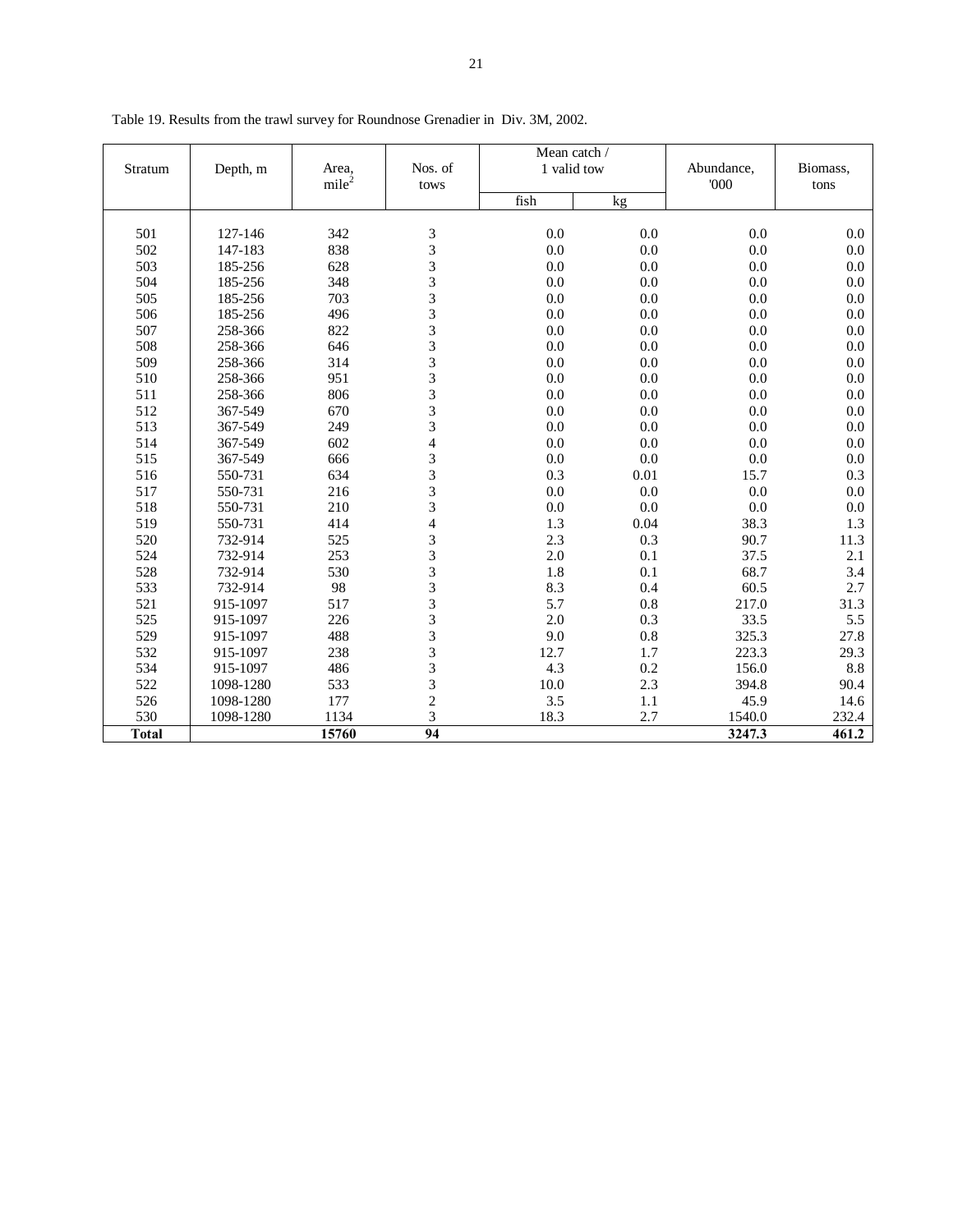|              |           |                   |                                                 | Mean catch / |      |            |          |
|--------------|-----------|-------------------|-------------------------------------------------|--------------|------|------------|----------|
| Stratum      | Depth, m  | Area,             | Nos. of                                         | 1 valid tow  |      | Abundance, | Biomass, |
|              |           | mile <sup>2</sup> | tows                                            | fish         | kg   | 000        | tons     |
|              |           |                   |                                                 |              |      |            |          |
| 501          | 127-146   | 342               |                                                 | 0.0          | 0.0  | 0.0        | 0.0      |
| 502          | 147-183   | 838               | $\begin{array}{c} 3 \\ 3 \\ 3 \\ 3 \end{array}$ | 0.0          | 0.0  | 0.0        | 0.0      |
| 503          | 185-256   | 628               |                                                 | 0.0          | 0.0  | 0.0        | 0.0      |
| 504          | 185-256   | 348               |                                                 | 0.0          | 0.0  | 0.0        | 0.0      |
| 505          | 185-256   | 703               |                                                 | 0.0          | 0.0  | 0.0        | 0.0      |
| 506          | 185-256   | 496               | 333333                                          | 0.0          | 0.0  | 0.0        | 0.0      |
| 507          | 258-366   | 822               |                                                 | 0.0          | 0.0  | 0.0        | 0.0      |
| 508          | 258-366   | 646               |                                                 | 0.0          | 0.0  | 0.0        | 0.0      |
| 509          | 258-366   | 314               |                                                 | 0.0          | 0.0  | 0.0        | 0.0      |
| 510          | 258-366   | 951               |                                                 | 0.0          | 0.0  | $0.0\,$    | 0.0      |
| 511          | 258-366   | 806               |                                                 | 0.0          | 0.0  | 0.0        | 0.0      |
| 512          | 367-549   | 670               |                                                 | 0.0          | 0.0  | $0.0\,$    | 0.0      |
| 513          | 367-549   | 249               | $\frac{3}{3}$                                   | 0.0          | 0.0  | 0.0        | 0.0      |
| 514          | 367-549   | 602               | 3                                               | 0.0          | 0.0  | 0.0        | 0.0      |
| 515          | 367-549   | 666               |                                                 | 0.0          | 0.0  | 0.0        | 0.0      |
| 516          | 550-731   | 634               | $\begin{array}{c} 3 \\ 3 \\ 2 \\ 3 \end{array}$ | 0.0          | 0.0  | 0.0        | 0.0      |
| 517          | 550-731   | 216               |                                                 | 0.0          | 0.0  | 0.0        | 0.0      |
| 518          | 550-731   | 210               |                                                 | 1.3          | 0.3  | 20.7       | 4.8      |
| 519          | 550-731   | 414               | $\overline{4}$                                  | 0.0          | 0.0  | 0.0        | 0.0      |
| 520          | 732-914   | 525               |                                                 | 0.0          | 0.0  | 0.0        | 0.0      |
| 524          | 732-914   | 253               |                                                 | 0.7          | 0.1  | 12.5       | 2.0      |
| 528          | 732-914   | 530               | $33323$<br>$2323$                               | 0.3          | 0.03 | 13.1       | 1.5      |
| 533          | 732-914   | 98                |                                                 | 14.0         | 1.0  | 101.6      | 7.1      |
| 521          | 915-1097  | 517               |                                                 | 1.0          | 0.2  | 38.3       | 5.9      |
| 525          | 915-1097  | 226               |                                                 | 3.0          | 0.8  | 50.2       | 12.9     |
| 529          | 915-1097  | 488               |                                                 | 9.0          | 2.9  | 325.3      | 105.3    |
| 532          | 915-1097  | 238               | $\overline{3}$                                  | 3.3          | 0.4  | 58.8       | 6.9      |
| 534          | 915-1097  | 486               | $\frac{3}{3}$                                   | 16.3         | 1.9  | 588.0      | 67.2     |
| 522          | 1098-1280 | 533               |                                                 | 7.0          | 2.3  | 276.4      | 89.5     |
| 526          | 1098-1280 | 177               | $\frac{2}{3}$                                   | 3.5          | 1.5  | 45.9       | 19.5     |
| 530          | 1098-1280 | 1134              |                                                 | 16.7         | 3.1  | 1400.0     | 259.7    |
| <b>Total</b> |           | 15760             | 90                                              |              |      | 2930.8     | 582.3    |

Table 20. Results from the trawl survey for Roundnose Grenadier in Div. 3M, 2001.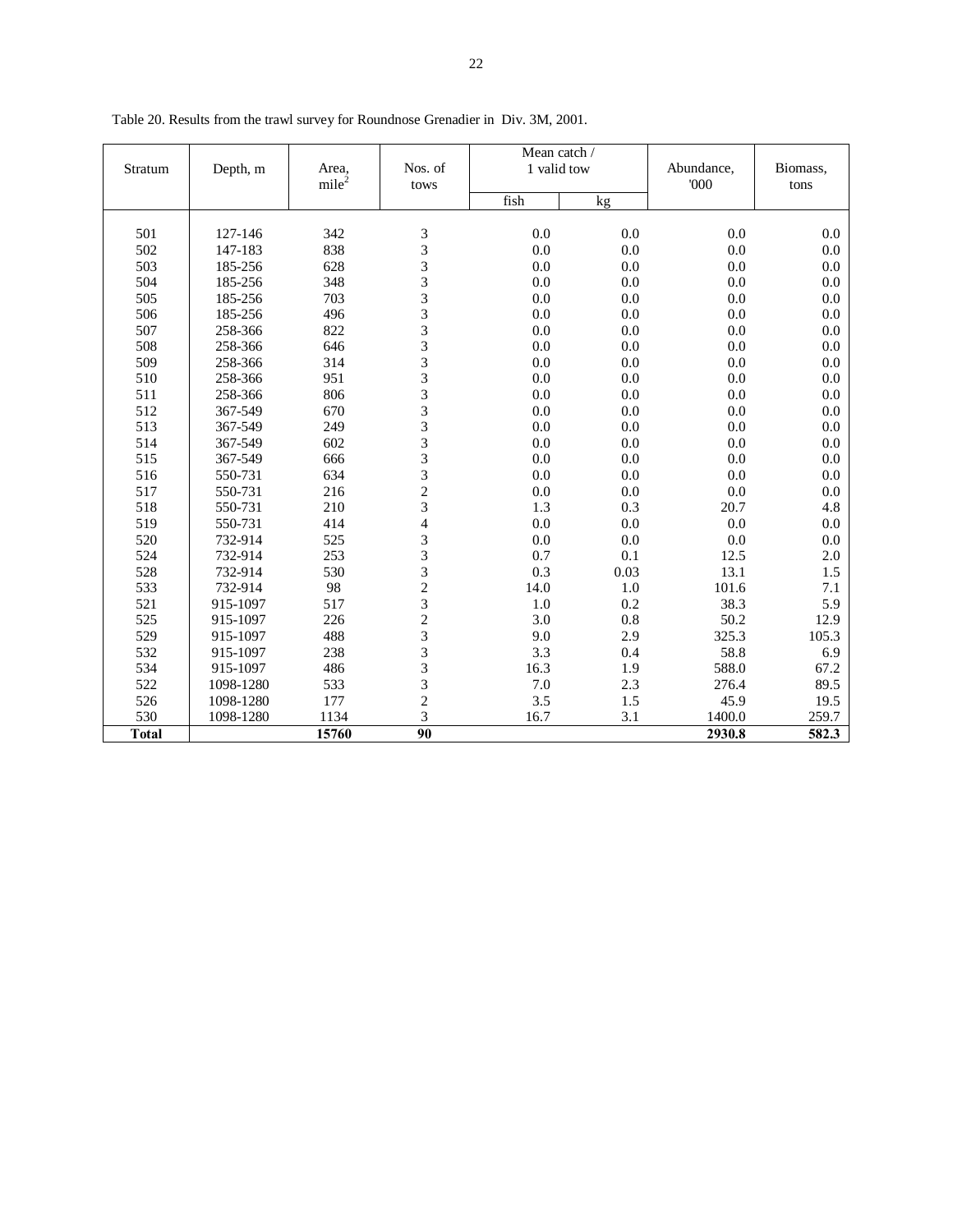|              | Depth, m  | Area,             | Nos. of                 | Mean catch /<br>1 valid tow |     | Abundance, | Biomass, |
|--------------|-----------|-------------------|-------------------------|-----------------------------|-----|------------|----------|
| Stratum      |           | mile <sup>2</sup> | tows                    |                             |     | 000        | tons     |
|              |           |                   |                         | fish                        | kg  |            |          |
|              |           |                   |                         |                             |     |            |          |
| 501          | 127-146   | 342               | $\mathfrak 3$           | 0.3                         | 0.6 | 8.4        | 14.4     |
| 502          | 147-183   | 838               | 3                       | 0.3                         | 0.4 | 20.7       | 22.8     |
| 503          | 185-256   | 628               | 3                       | 0.0                         | 0.0 | 0.0        | 0.0      |
| 504          | 185-256   | 348               | 3                       | 0.7                         | 0.7 | 17.2       | 17.4     |
| 505          | 185-256   | 703               | 3                       | 0.0                         | 0.0 | 0.0        | 0.0      |
| 506          | 185-256   | 496               | 3                       | 1.0                         | 0.8 | 36.7       | 29.6     |
| 507          | 258-366   | 822               | 3                       | 1.7                         | 1.9 | 101.5      | 113.3    |
| 508          | 258-366   | 646               | $\overline{\mathbf{3}}$ | 0.3                         | 0.5 | 15.9       | 23.6     |
| 509          | 258-366   | 314               | 3                       | 1.0                         | 0.6 | 23.3       | 13.5     |
| 510          | 258-366   | 951               | 3                       | 0.7                         | 1.5 | 47.0       | 102.1    |
| 511          | 258-366   | 806               | 3                       | 1.3                         | 1.1 | 79.6       | 68.4     |
| 512          | 367-549   | 670               | 3                       | 1.3                         | 1.1 | 66.2       | 52.3     |
| 513          | 367-549   | 249               | 3                       | 0.0                         | 0.0 | 0.0        | $0.0\,$  |
| 514          | 367-549   | 602               | $\overline{4}$          | 0.0                         | 0.0 | 0.0        | 0.0      |
| 515          | 367-549   | 666               | 3                       | 2.0                         | 0.9 | 98.7       | 46.3     |
| 516          | 550-731   | 634               | 3                       | 0.3                         | 0.2 | 15.7       | 11.0     |
| 517          | 550-731   | 216               | 3                       | 0.3                         | 1.3 | 5.3        | 20.0     |
| 518          | 550-731   | 210               | 3                       | 0.0                         | 0.0 | 0.0        | 0.0      |
| 519          | 550-731   | 414               | 4                       | 1.8                         | 1.4 | 53.7       | 43.9     |
| 520          | 732-914   | 525               | 3                       | 0.0                         | 0.0 | 0.0        | 0.0      |
| 524          | 732-914   | 253               | 3                       | 0.3                         | 0.7 | 6.3        | 12.3     |
| 528          | 732-914   | 530               | 3                       | 0.0                         | 0.0 | 0.0        | 0.0      |
| 533          | 732-914   | 98                | 3                       | 0.0                         | 0.0 | 0.0        | 0.0      |
| 521          | 915-1097  | 517               | 3                       | 0.0                         | 0.0 | 0.0        | 0.0      |
| 525          | 915-1097  | 226               | 3                       | 0.0                         | 0.0 | 0.0        | 0.0      |
| 529          | 915-1097  | 488               | 3                       | 0.0                         | 0.0 | 0.0        | 0.0      |
| 532          | 915-1097  | 238               | 3                       | 0.0                         | 0.0 | 0.0        | 0.0      |
| 534          | 915-1097  | 486               | 3                       | 0.0                         | 0.0 | 0.0        | 0.0      |
| 522          | 1098-1280 | 533               | 3                       | 0.0                         | 0.0 | 0.0        | 0.0      |
| 526          | 1098-1280 | 177               | $\overline{c}$          | 0.0                         | 0.0 | 0.0        | $0.0\,$  |
| 530          | 1098-1280 | 1134              | 3                       | 0.3                         | 1.5 | 28.0       | 126.0    |
| <b>Total</b> |           | 15760             | $\overline{94}$         |                             |     | 624.1      | 716.7    |

Table 21. Results from the trawl survey for Thorny Skate in Div. 3M, 2002.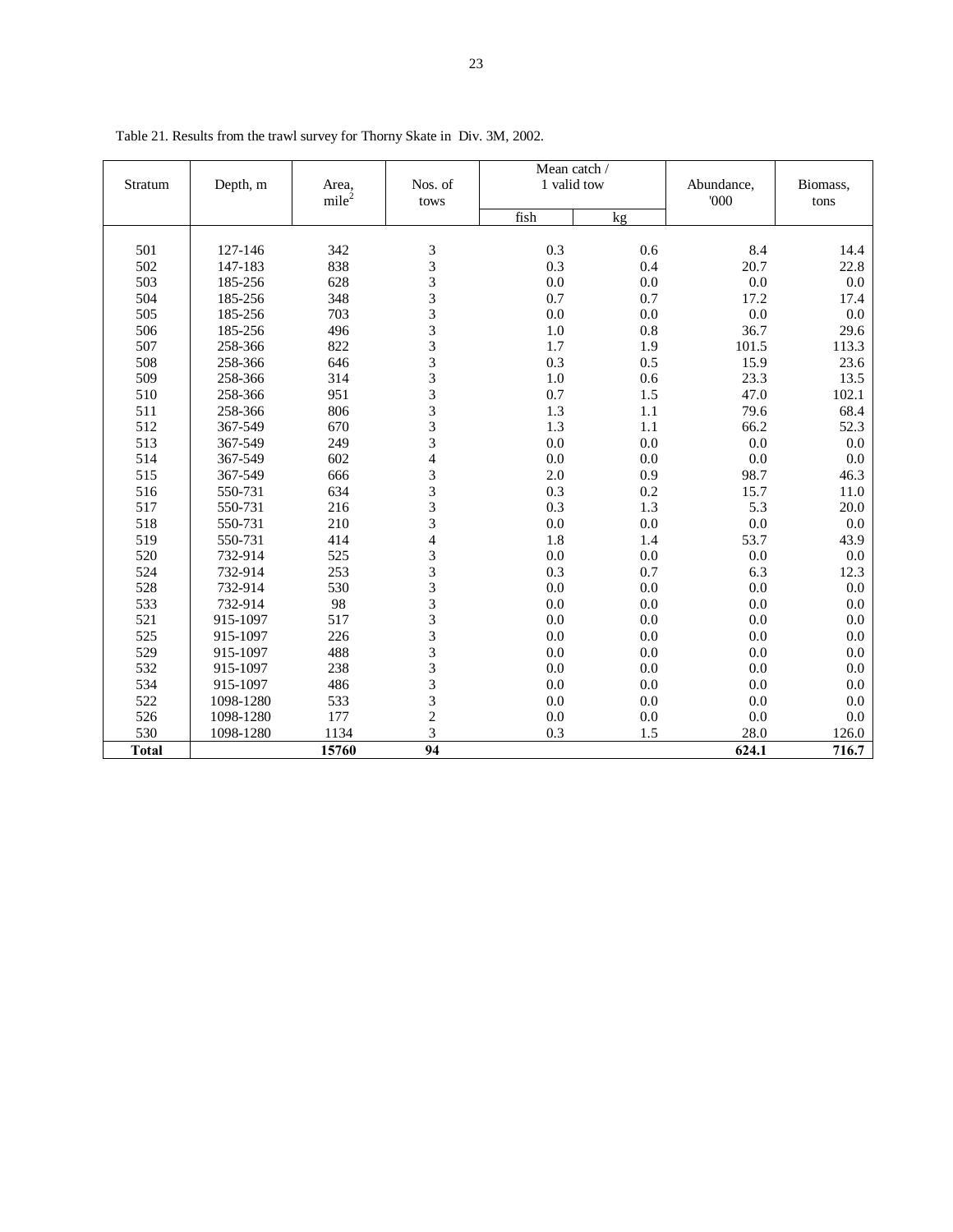|              |           |                   |                          | Mean catch / |         |           |          |
|--------------|-----------|-------------------|--------------------------|--------------|---------|-----------|----------|
| Stratum      | Depth, m  | Area,             | Nos. of                  | 1 valid tow  |         | Abundance | Biomass, |
|              |           | mile <sup>2</sup> | tows                     |              |         | 000       | tons     |
|              |           |                   |                          | fish         | kg      |           |          |
|              |           |                   |                          |              |         |           |          |
| 501          | 127-146   | 342               | 3                        | 0.3          | 0.5     | 8.4       | 12.2     |
| 502          | 147-183   | 838               | 3                        | 0.0          | $0.0\,$ | 0.0       | 0.0      |
| 503          | 185-256   | 628               | 3                        | 1.0          | 0.8     | 46.5      | 37.1     |
| 504          | 185-256   | 348               | 3                        | 0.3          | $0.0\,$ | 8.6       | 0.7      |
| 505          | 185-256   | 703               | 3                        | 0.0          | $0.0\,$ | 0.0       | 0.0      |
| 506          | 185-256   | 496               | 3                        | 0.3          | 0.9     | 12.2      | 32.5     |
| 507          | 258-366   | 822               | 3                        | 0.3          | $0.0\,$ | 0.0       | 0.0      |
| 508          | 258-366   | 646               | 3                        | 0.7          | 0.7     | 31.9      | 32.3     |
| 509          | 258-366   | 314               | 3                        | 0.3          | 0.5     | 7.8       | 12.6     |
| 510          | 258-366   | 951               | 3                        | $0.0\,$      | $0.0\,$ | 0.0       | $0.0\,$  |
| 511          | 258-366   | 806               | 3                        | 0.0          | $0.0\,$ | 0.0       | 0.0      |
| 512          | 367-549   | 670               | 3                        | 0.3          | 0.2     | 16.5      | 8.5      |
| 513          | 367-549   | 249               | 3                        | 1.3          | 1.2     | 24.6      | 22.0     |
| 514          | 367-549   | 602               | 3                        | 0.3          | 0.4     | 14.9      | 16.2     |
| 515          | 367-549   | 666               | 3                        | 1.7          | 0.9     | 82.2      | 42.4     |
| 516          | 550-731   | 634               | 3                        | 1.7          | 1.9     | 78.3      | 91.4     |
| 517          | 550-731   | 216               | $\overline{c}$           | 1.0          | 1.0     | 16.0      | 16.2     |
| 518          | 550-731   | 210               | 3                        | 0.3          | 0.1     | 5.2       | 2.3      |
| 519          | 550-731   | 414               | $\overline{\mathcal{L}}$ | 1.3          | 1.4     | 38.3      | 43.0     |
| 520          | 732-914   | 525               | 3                        | 0.7          | 0.4     | 25.9      | 15.6     |
| 524          | 732-914   | 253               | 3                        | 0.7          | 1.8     | 12.5      | 34.1     |
| 528          | 732-914   | 530               | 3                        | 2.0          | 3.1     | 78.5      | 120.6    |
| 533          | 732-914   | 98                | $\overline{c}$           | 1.0          | 1.4     | 7.3       | 10.5     |
| 521          | 915-1097  | 517               | 3                        | 0.3          | 0.3     | 12.8      | 11.2     |
| 525          | 915-1097  | 226               | $\overline{c}$           | 1.0          | 1.1     | 16.7      | 18.2     |
| 529          | 915-1097  | 488               | 3                        | 2.3          | 3.0     | 84.3      | 108.5    |
| 532          | 915-1097  | 238               | 3                        | 0.3          | $0.0\,$ | 0.0       | 0.0      |
| 534          | 915-1097  | 486               | 3                        | 1.3          | 1.4     | 48.0      | 50.4     |
| 522          | 1098-1280 | 533               | 3                        | $0.0\,$      | $0.0\,$ | 0.0       | 0.0      |
| 526          | 1098-1280 | 177               |                          | 0.3          | 0.0     | 0.0       | 0.0      |
| 530          | 1098-1280 | 1134              | $\frac{2}{3}$            | 0.3          | 1.1     | 28.0      | 88.2     |
| <b>Total</b> |           | 15760             | 90                       |              |         | 705.4     | 826.7    |

Table 22. Results from the trawl survey for Thorny Skate in Div. 3M, 2001.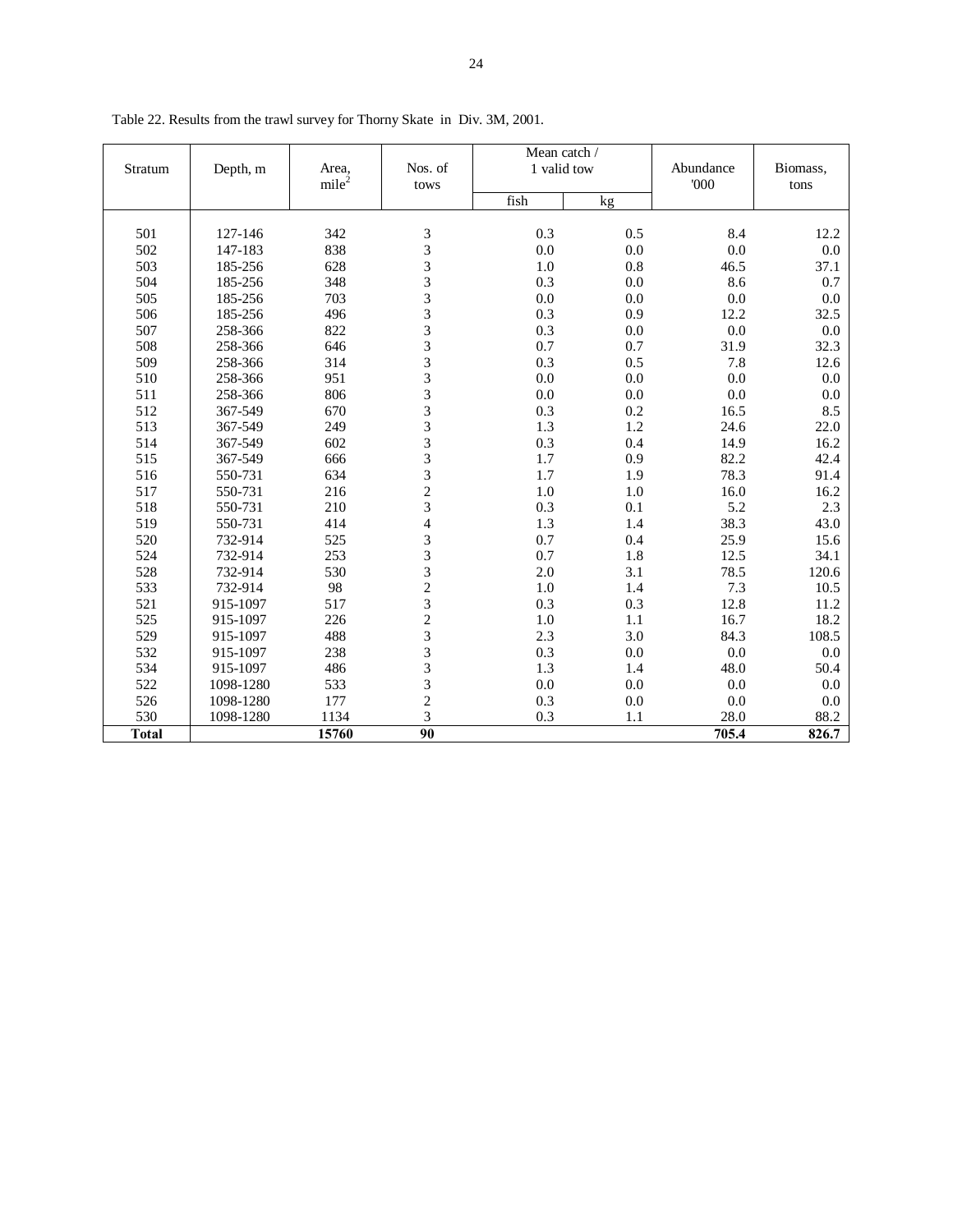|              |           |                   |                         | Mean catch / |     |            |          |
|--------------|-----------|-------------------|-------------------------|--------------|-----|------------|----------|
| Stratum      | Depth, m  | Area,             | Nos. of                 | 1 valid tow  |     | Abundance, | Biomass, |
|              |           | mile <sup>2</sup> | tows                    | fish         |     | 000        | tons     |
|              |           |                   |                         |              | kg  |            |          |
| 501          | 127-146   | 342               | 3                       | 0.0          | 0.0 | 0.0        | 0.0      |
| 502          | 147-183   | 838               | 3                       | 0.0          | 0.0 | 0.0        | 0.0      |
| 503          | 185-256   | 628               | 3                       | 0.0          | 0.0 | 0.0        | 0.0      |
| 504          | 185-256   | 348               | $\overline{3}$          | 0.0          | 0.0 | 0.0        | 0.0      |
| 505          | 185-256   | 703               | 3                       | 0.0          | 0.0 | 0.0        | 0.0      |
| 506          | 185-256   | 496               | $\overline{3}$          | 0.0          | 0.0 | 0.0        | 0.0      |
| 507          | 258-366   | 822               | 3                       | 0.0          | 0.0 | 0.0        | 0.0      |
| 508          | 258-366   | 646               | 3                       | 0.0          | 0.0 | 0.0        | 0.0      |
| 509          | 258-366   | 314               | 3                       | 0.3          | 0.5 | 7.8        | 10.9     |
| 510          | 258-366   | 951               | 3                       | 0.0          | 0.0 | 0.0        | 0.0      |
| 511          | 258-366   | 806               | 3                       | 0.0          | 0.0 | 0.0        | 0.0      |
| 512          | 367-549   | 670               | 3                       | 0.0          | 0.0 | 0.0        | 0.0      |
| 513          | 367-549   | 249               | 3                       | 0.0          | 0.0 | 0.0        | 0.0      |
| 514          | 367-549   | 602               | $\overline{4}$          | 0.3          | 1.3 | 11.2       | 57.2     |
| 515          | 367-549   | 666               | 3                       | 0.7          | 1.3 | 32.9       | 63.9     |
| 516          | 550-731   | 634               | 3                       | 0.0          | 0.0 | 0.0        | 0.0      |
| 517          | 550-731   | 216               | 3                       | 1.7          | 4.4 | 26.7       | 71.0     |
| 518          | 550-731   | 210               | 3                       | 0.0          | 0.0 | 0.0        | 0.0      |
| 519          | 550-731   | 414               | $\overline{\mathbf{4}}$ | 0.3          | 0.7 | 7.7        | 22.1     |
| 520          | 732-914   | 525               | 3                       | 0.3          | 1.0 | 12.9       | 37.9     |
| 524          | 732-914   | 253               | 3                       | 0.7          | 8.4 | 12.5       | 156.9    |
| 528          | 732-914   | 530               | 3                       | 0.3          | 0.7 | 13.1       | 28.8     |
| 533          | 732-914   | 98                | 3                       | 0.3          | 1.1 | 2.4        | 8.2      |
| 521          | 915-1097  | 517               | 3                       | 0.3          | 4.1 | 12.8       | 157.0    |
| 525          | 915-1097  | 226               | 3                       | 0.3          | 2.5 | 5.6        | 42.4     |
| 529          | 915-1097  | 488               | 3                       | 0.0          | 0.0 | 0.0        | 0.0      |
| 532          | 915-1097  | 238               | 3                       | 0.0          | 0.0 | 0.0        | 0.0      |
| 534          | 915-1097  | 486               | 3                       | 0.0          | 0.0 | 0.0        | 0.0      |
| 522          | 1098-1280 | 533               | 3                       | 0.7          | 2.2 | 26.3       | 86.9     |
| 526          | 1098-1280 | 177               | $\overline{c}$          | 0.0          | 0.0 | 0.0        | 0.0      |
| 530          | 1098-1280 | 1134              | 3                       | 0.3          | 0.7 | 28.0       | 55.2     |
| <b>Total</b> |           | 15760             | 94                      |              |     | 199.8      | 798.3    |

Table 23. Results from the trawl survey for Spinytail Skate in Div. 3M, 2002.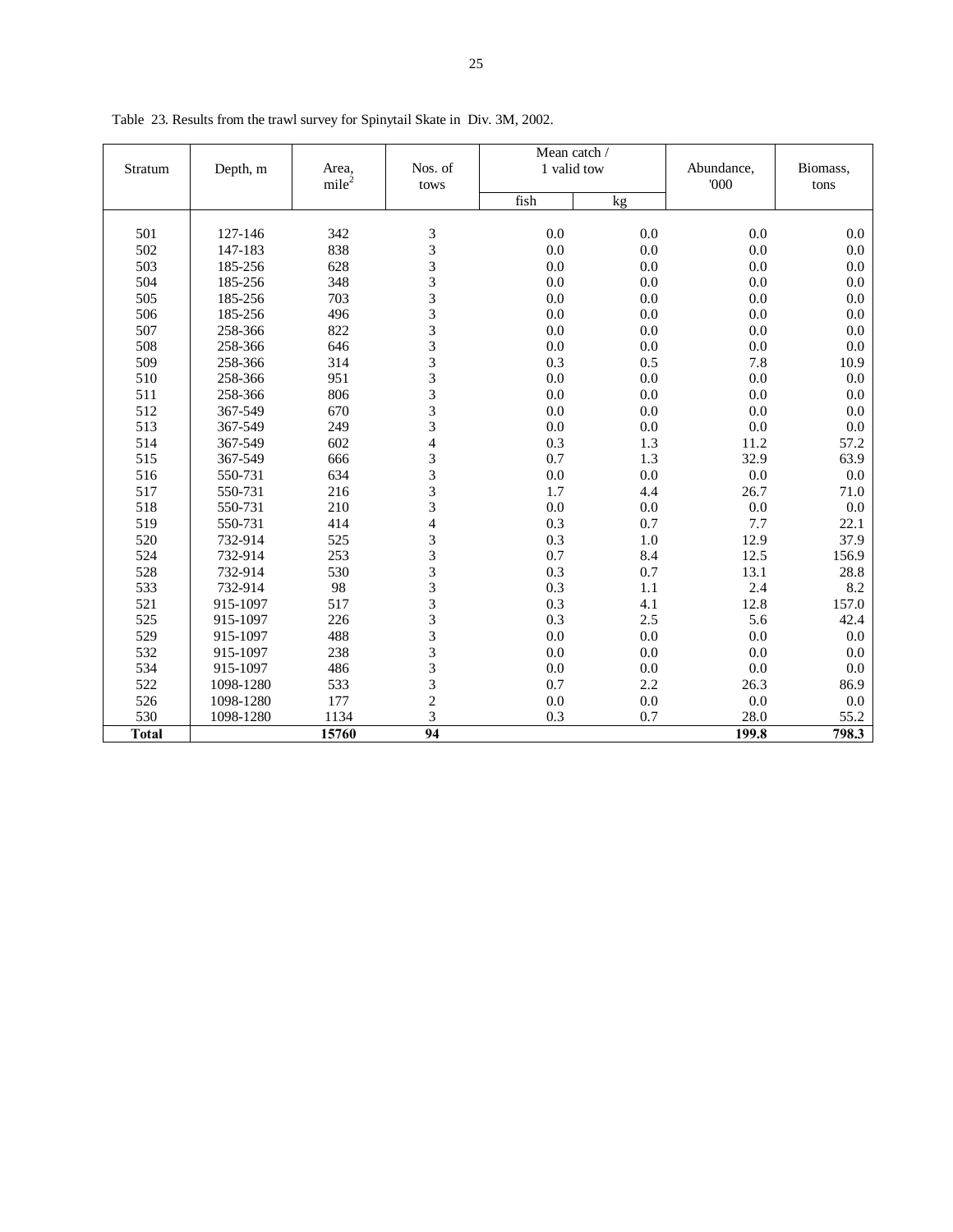|              |           |                   |                                            | Mean catch / |     |            |          |
|--------------|-----------|-------------------|--------------------------------------------|--------------|-----|------------|----------|
| Stratum      | Depth, m  | Area,             | Nos. of                                    | 1 valid tow  |     | Abundance, | Biomass, |
|              |           | mile <sup>2</sup> | tows                                       |              |     | '000       | tons     |
|              |           |                   |                                            | fish         | kg  |            |          |
| 501          | 127-146   | 342               | 3                                          | 0.0          | 0.0 | 0.0        | 0.0      |
| 502          | 147-183   | 838               |                                            | 0.0          | 0.0 | 0.0        | 0.0      |
| 503          | 185-256   | 628               |                                            | 0.0          | 0.0 | 0.0        | 0.0      |
| 504          | 185-256   | 348               | 3333333                                    | 0.0          | 0.0 | 0.0        | 0.0      |
| 505          | 185-256   | 703               |                                            | 0.0          | 0.0 | 0.0        | 0.0      |
| 506          | 185-256   | 496               |                                            | 0.0          | 0.0 | 0.0        | 0.0      |
| 507          | 258-366   | 822               |                                            | 0.0          | 0.0 | 0.0        | 0.0      |
| 508          | 258-366   | 646               |                                            | 0.0          | 0.0 | 0.0        | 0.0      |
| 509          | 258-366   | 314               |                                            | 0.0          | 0.0 | 0.0        | 0.0      |
| 510          | 258-366   | 951               | $\frac{3}{3}$                              | 0.0          | 0.0 | 0.0        | 0.0      |
| 511          | 258-366   | 806               |                                            | 0.0          | 0.0 | 0.0        | 0.0      |
| 512          | 367-549   | 670               |                                            | 0.7          | 1.4 | 33.1       | 70.5     |
| 513          | 367-549   | 249               | $\begin{array}{c} 3 \\ 3 \\ 3 \end{array}$ | 0.3          | 1.5 | 6.1        | 26.9     |
| 514          | 367-549   | 602               |                                            | 0.0          | 0.0 | 0.0        | 0.0      |
| 515          | 367-549   | 666               |                                            | 0.0          | 0.0 | 0.0        | 0.0      |
| 516          | 550-731   | 634               | $\frac{3}{3}$                              | 0.0          | 0.0 | 0.0        | 0.0      |
| 517          | 550-731   | 216               |                                            | 0.0          | 0.0 | 0.0        | 0.0      |
| 518          | 550-731   | 210               | $\frac{2}{3}$                              | 0.0          | 0.0 | 0.0        | 0.0      |
| 519          | 550-731   | 414               | $\overline{4}$                             | 0.0          | 0.0 | 0.0        | 0.0      |
| 520          | 732-914   | 525               |                                            | 0.3          | 2.0 | 13.0       | 76.4     |
| 524          | 732-914   | 253               |                                            | 0.0          | 0.0 | 0.0        | 0.0      |
| 528          | 732-914   | 530               |                                            | 0.0          | 0.0 | 0.0        | 0.0      |
| 533          | 732-914   | 98                |                                            | 0.0          | 0.0 | 0.0        | 0.0      |
| 521          | 915-1097  | 517               | 33323233                                   | 0.0          | 0.0 | 0.0        | 0.0      |
| 525          | 915-1097  | 226               |                                            | 0.5          | 2.2 | 8.4        | 36.7     |
| 529          | 915-1097  | 488               |                                            | 0.7          | 0.7 | 24.1       | 23.5     |
| 532          | 915-1097  | 238               |                                            | 0.0          | 0.0 | 0.0        | 0.0      |
| 534          | 915-1097  | 486               |                                            | 0.3          | 0.8 | 12.0       | 28.7     |
| 522          | 1098-1280 | 533               | $\frac{3}{3}$                              | 0.7          | 4.3 | 26.3       | 168.6    |
| 526          | 1098-1280 | 177               |                                            | 0.5          | 6.5 | 6.6        | 85.2     |
| 530          | 1098-1280 | 1134              | $\frac{2}{3}$                              | 0.0          | 0.0 | 0.0        | 0.0      |
| <b>Total</b> |           | 15760             | 90                                         |              |     | 129.6      | 516.5    |
|              |           |                   |                                            |              |     |            |          |

Table 24. Results from the trawl survey for Spinytail Skate in Div. 3M, 2001.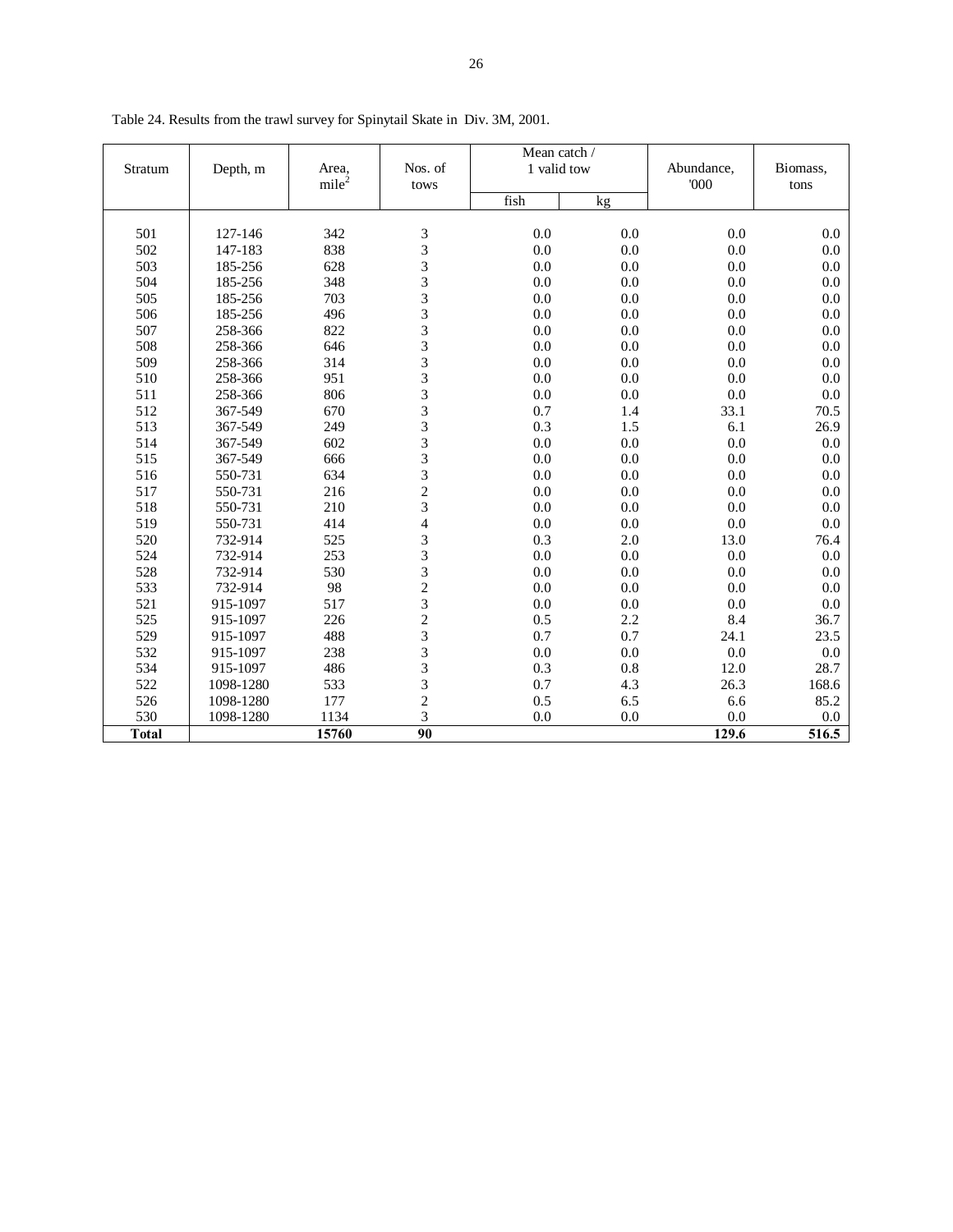

Fig. 1. Position of trawl stations in Div. 3M in 2002.



Fig. 2. Length composition of Beaked Redfish in Div. 3M in 2002.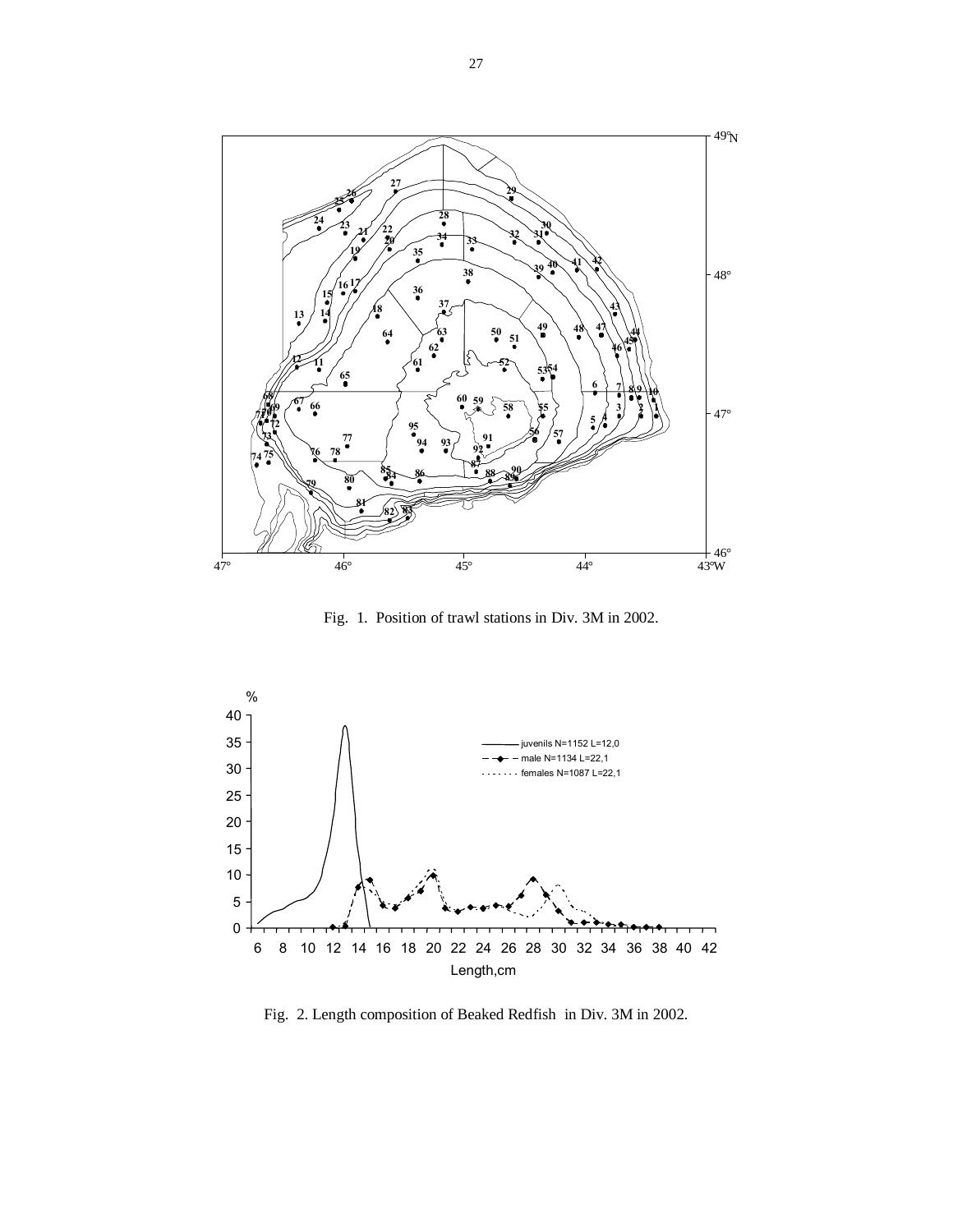

Fig. 3. Age composition of Beaked Redfish in Div. 3M in 2002.



Fig. 4. Length composition of *S. marinus* in Div. 3M in 2002.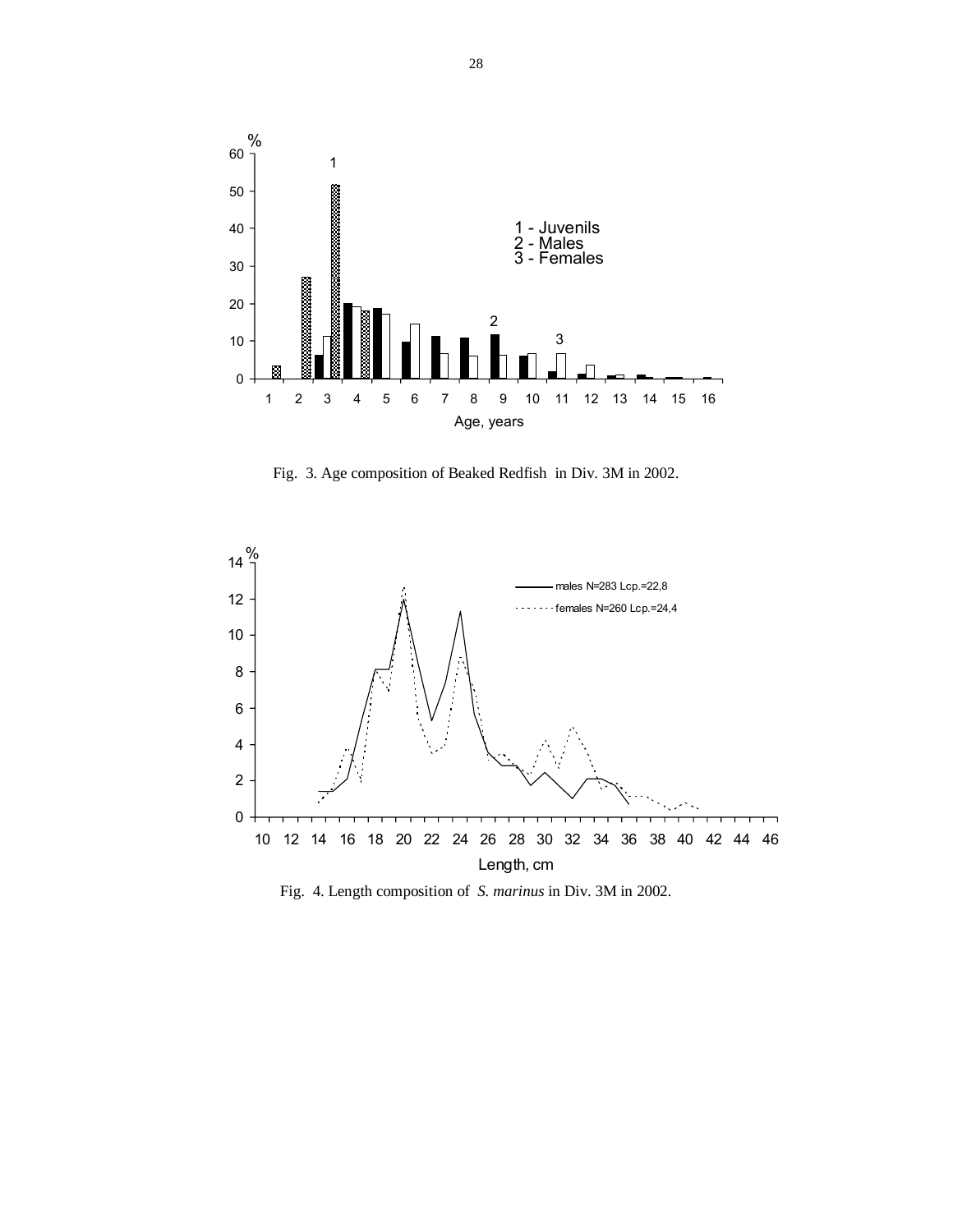

Fig. 5. Length composition of Greenland halibut in Div. 3M in 2001-2002.